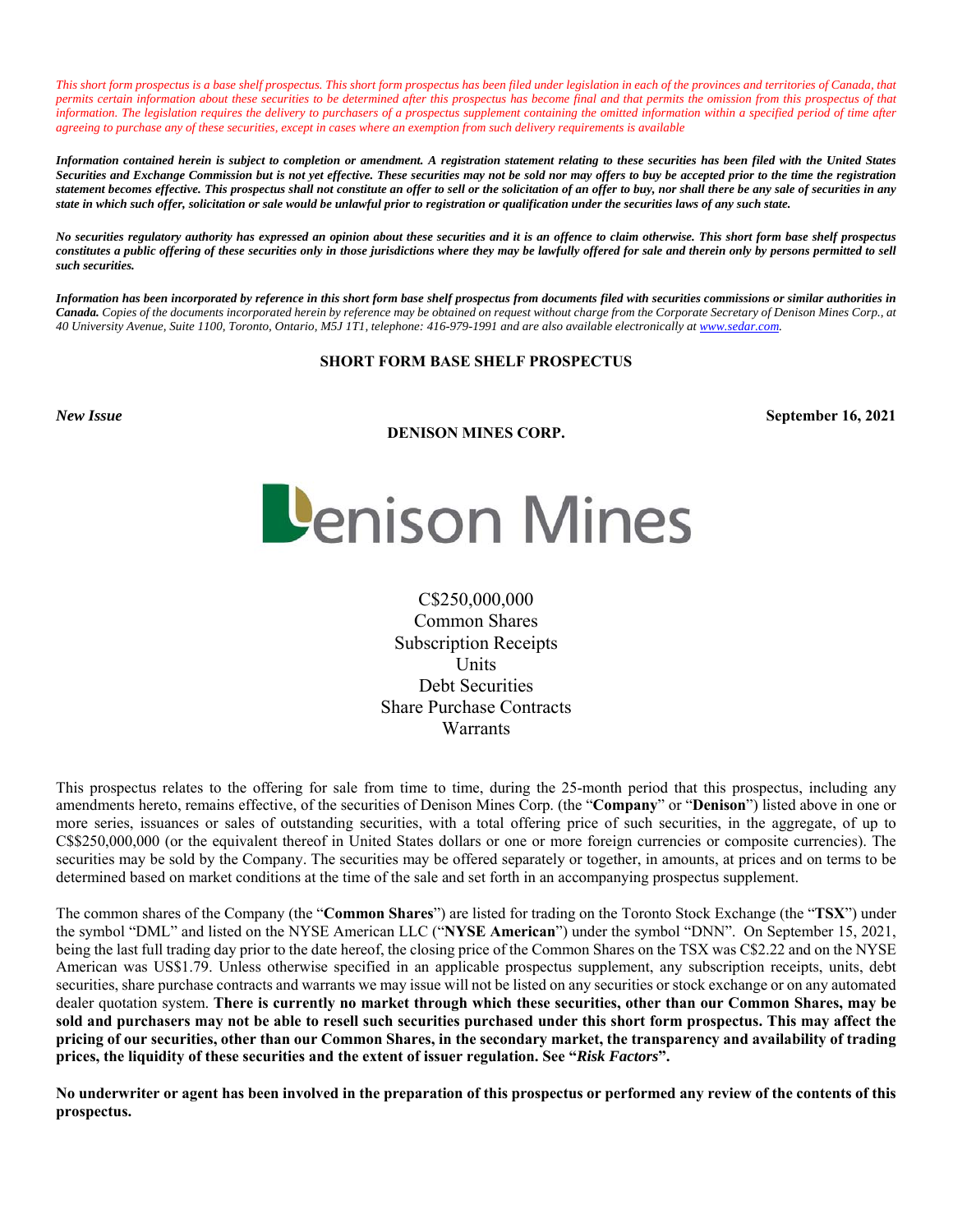All applicable information permitted under securities legislation to be omitted from this prospectus that has been so omitted will be contained in one or more prospectus supplements that will be delivered to purchasers together with this prospectus. Each prospectus supplement will be incorporated by reference into this prospectus for the purposes of securities legislation as of the date of the prospectus supplement and only for the purposes of the distribution of the securities to which the prospectus supplement pertains. You should read this prospectus and any applicable prospectus supplement carefully before you invest in any securities issued pursuant to this prospectus.

The Company's securities may be sold pursuant to this prospectus through underwriters or dealers or directly or through agents designated from time to time at amounts and prices and other terms determined by us, including by way of an "at-the-market distribution" as defined in National Instrument 44-102 – *Shelf Distributions* (an "**ATM Distribution**"). In connection with any underwritten offering of securities, excluding an ATM Distribution, the underwriters may over-allot or effect transactions which stabilize or maintain the market price of the securities offered. Such transactions, if commenced, may discontinue at any time. A purchaser who acquires securities forming part of the underwriters' over-allocation position acquires those securities under this prospectus, regardless of whether the overallocation position is ultimately filled through the exercise of the over-allotment option or secondary market purchases. No underwriter of an ATM Distribution, and no person or company acting jointly or in concert with an underwriter, may, in connection with the distribution, enter into any transaction that is intended to stabilize or maintain the market price of the securities or securities of the same class as the securities distributed under the ATM Distribution prospectus, including selling an aggregate number or principal amount of securities that would result in the underwriter creating an over-allocation position in the securities. See "*Plan of Distribution*".

A prospectus supplement will set out the names of any underwriters, dealers or agents involved in the sale of our securities, the amounts, if any, to be purchased by underwriters, the plan of distribution for such securities, including the anticipated net proceeds to the Company from the sale of such securities, the amounts and prices at which such securities are sold and, if applicable, the compensation of such underwriters, dealers or agents.

**Investment in the securities being offered is highly speculative and involves significant risks that you should consider before purchasing such securities. You should carefully review the risks outlined in this prospectus (including any prospectus supplement) and in the documents incorporated by reference as well as the information under the heading "***Cautionary Note Regarding Forward-Looking Statements***" and consider such risks and information in connection with an investment in the securities. See "***Risk Factors***".** 

**We are permitted under a multijurisdictional disclosure system adopted by the securities regulatory authorities in Canada and the United States to prepare this prospectus in accordance with the disclosure requirements of Canada. Prospective investors in the United States should be aware that such requirements are different from those of the United States. Financial statements included or incorporated by reference herein have been prepared in accordance with International Financial Reporting Standards ("IFRS") as issued by the International Accounting Standards Board and are audited in accordance with the standards of the Public Company Accounting Oversight Board (United States) ("PCAOB"), however, are also subject to Canadian auditing and auditor independence standards and thus may not be comparable to financial statements of United States companies.** 

**Owning our securities may subject you to tax consequences both in Canada and the United States. Such tax consequences are not fully described in this prospectus and may not be fully described in any applicable prospectus supplement. You should read the tax discussion in any prospectus supplement with respect to a particular offering and consult your own tax advisor with respect to your own particular circumstances.** 

**Your ability to enforce civil liabilities under the U.S. federal securities laws may be affected adversely because we are incorporated under the laws of Ontario, Canada, some of our officers and directors and some or all of the experts named in this prospectus are Canadian residents, and the underwriters, dealers or agents named in any prospectus supplement may be residents of a country other than the United States, and a substantial portion of our assets are located outside of the United States.** 

### **NEITHER THE U.S. SECURITIES AND EXCHANGE COMMISSION (THE "SEC"), NOR ANY STATE SECURITIES REGULATOR HAS APPROVED OR DISAPPROVED THE SECURITIES OFFERED HEREBY OR PASSED UPON THE ACCURACY OR ADEQUACY OF THIS PROSPECTUS. ANY REPRESENTATION TO THE CONTRARY IS A CRIMINAL OFFENCE.**

The registered and head office of Denison is located at 1100 – 40 University Avenue, Toronto, Ontario, M5J 1T1, Canada.

Jun Gon Kim, a director of the Company, resides outside of Canada and has appointed Blakes Vancouver Services Inc., c/o Blake, Cassels & Graydon LLP, 595 Burrard Street, P.O. Box 49314, Suite 2600, Three Bentall Centre, Vancouver, British Columbia, V7X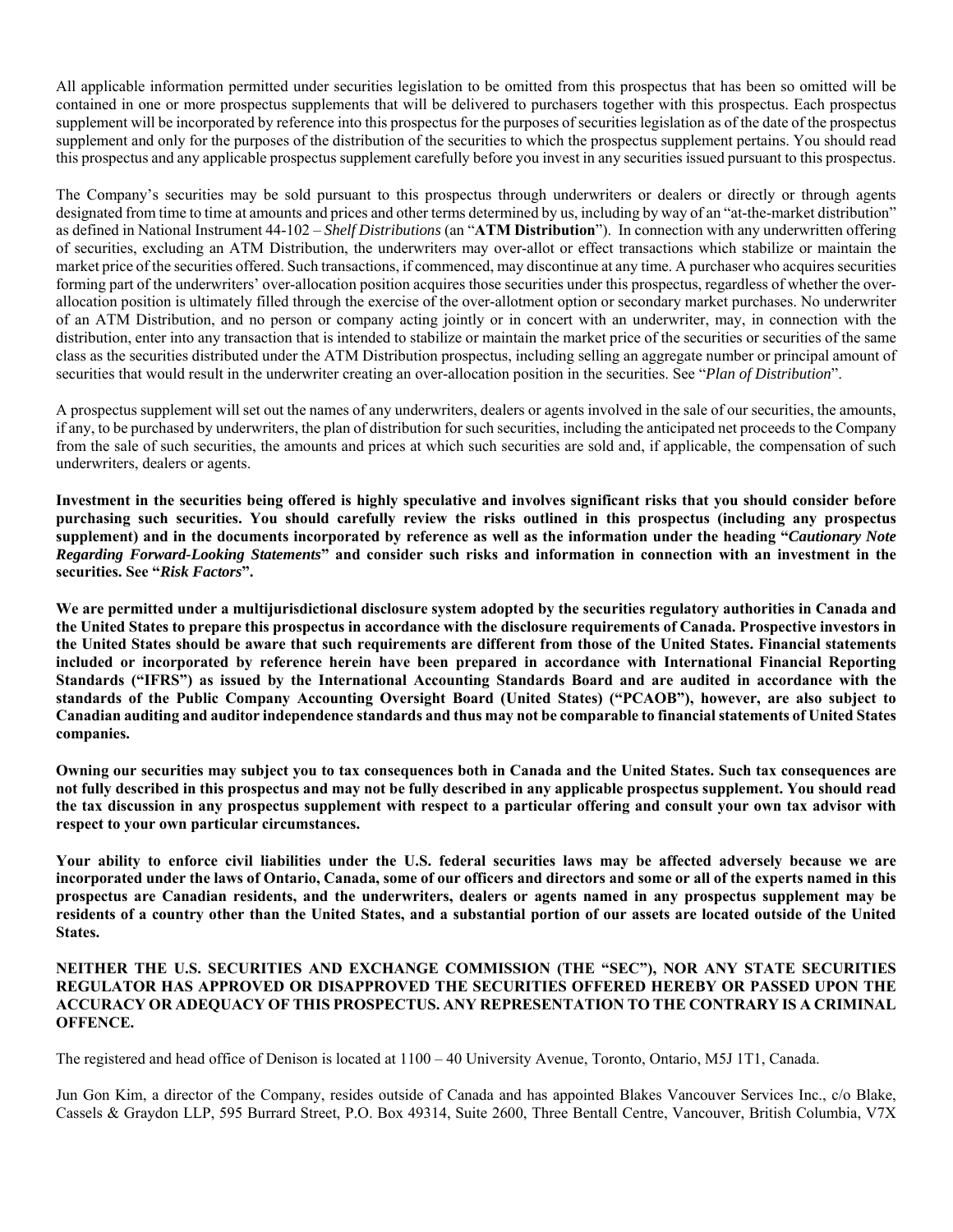1L3, Canada as the agent for service of process in Canada. Purchasers are advised that it may not be possible for investors to enforce judgments obtained in Canada against any person or company that is incorporated, continued or otherwise organized under the laws of a foreign jurisdiction or resides outside of Canada, even if the party has appointed an agent for service of process. See "*Agent for Service of Process".* 

The short form base shelf prospectus of the Company dated June 2, 2020 has been withdrawn.

Investors should rely only on the information contained in or incorporated by reference into this prospectus and any applicable prospectus supplement. We have not authorized anyone to provide investors with different information. Information contained on our website shall not be deemed to be a part of this prospectus (including any applicable prospectus supplement) or incorporated by reference and should not be relied upon by prospective investors for the purpose of determining whether to invest in the securities. We will not make an offer of these securities in any jurisdiction where the offer or sale is not permitted. Investors should not assume that the information contained in this prospectus is accurate as of any date other than the date on the face page of this prospectus, the date of any applicable prospectus supplement, or the date of any documents incorporated by reference herein. The Company's business, operating results, financial condition and prospects may have changed since the date of this prospectus.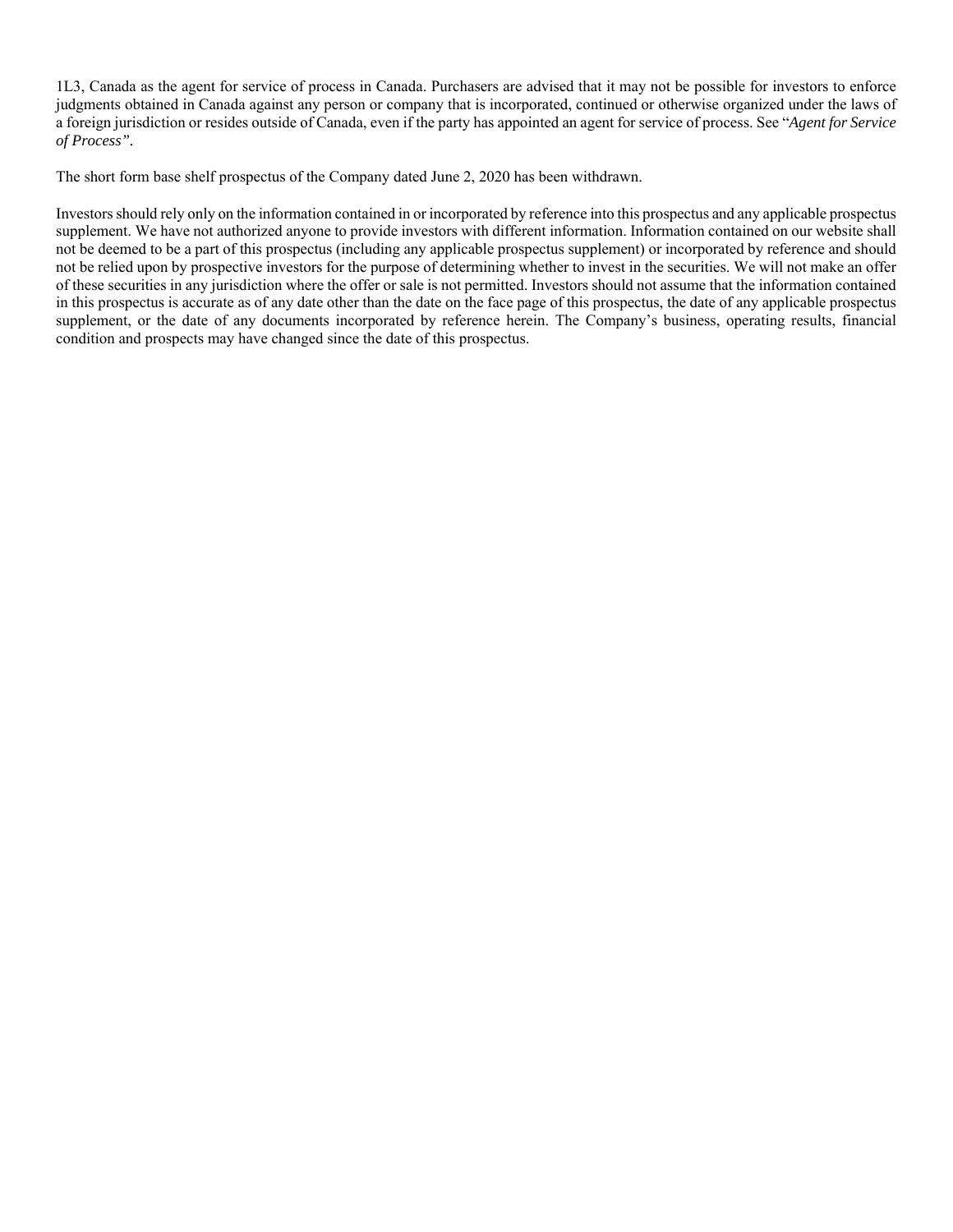# **TABLE OF CONTENTS**

| CAUTIONARY NOTE TO UNITED STATES INVESTORS CONCERNING DISCLOSURE REQUIREMENTS AND |  |
|-----------------------------------------------------------------------------------|--|
|                                                                                   |  |
|                                                                                   |  |
|                                                                                   |  |
|                                                                                   |  |
|                                                                                   |  |
|                                                                                   |  |
|                                                                                   |  |
|                                                                                   |  |
|                                                                                   |  |
|                                                                                   |  |
|                                                                                   |  |
|                                                                                   |  |
|                                                                                   |  |
|                                                                                   |  |
|                                                                                   |  |
|                                                                                   |  |
|                                                                                   |  |
|                                                                                   |  |
|                                                                                   |  |
|                                                                                   |  |
|                                                                                   |  |
|                                                                                   |  |
|                                                                                   |  |
|                                                                                   |  |
|                                                                                   |  |
|                                                                                   |  |
|                                                                                   |  |
|                                                                                   |  |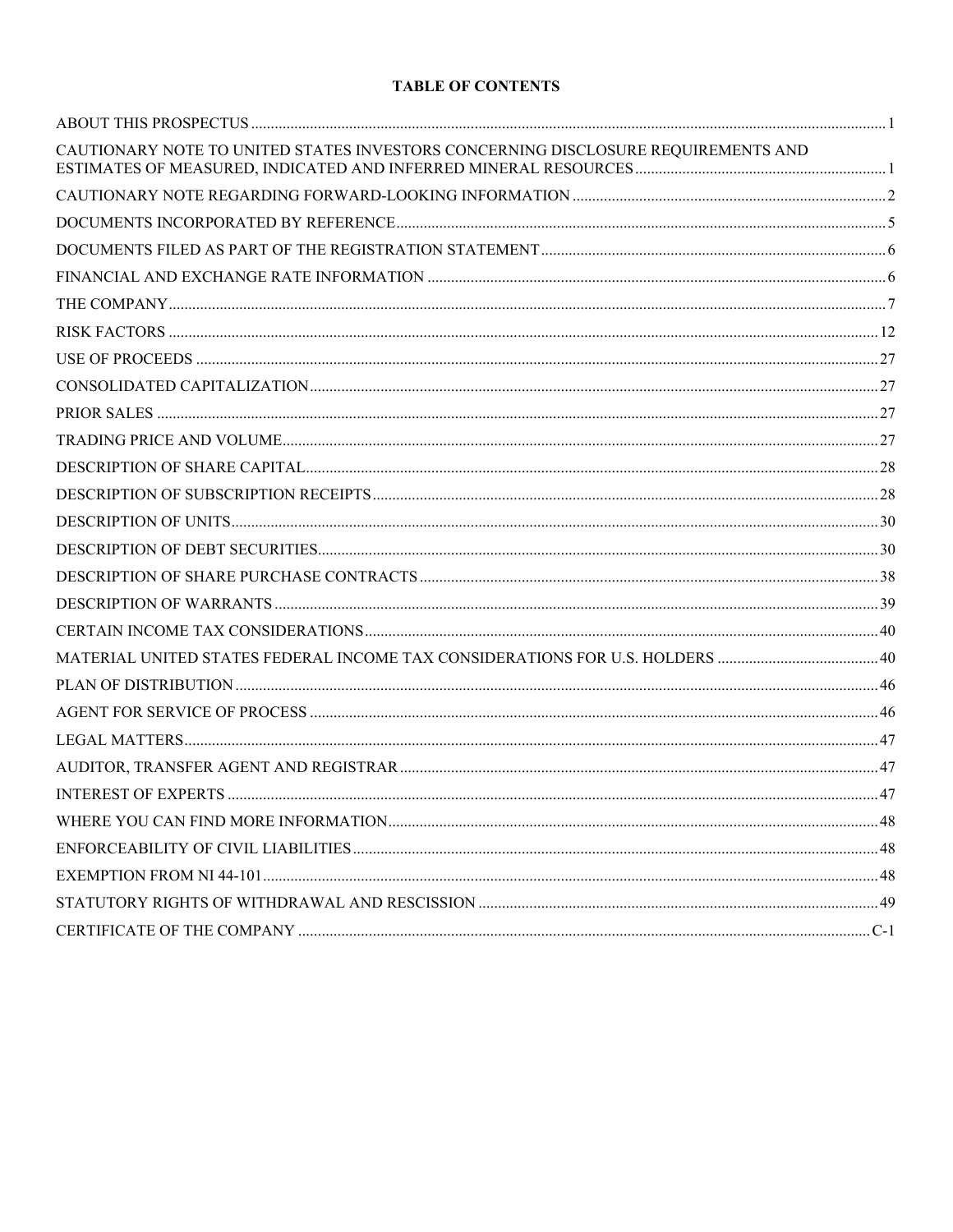#### **ABOUT THIS PROSPECTUS**

You should rely only on the information contained or incorporated by reference in this prospectus or any applicable prospectus supplement and on the other information included in any registration statement of which this prospectus forms a part. We have not authorized anyone to provide you with different or additional information. If anyone provides you with different or additional information, you should not rely on it. We are not making an offer to sell or seeking an offer to buy the securities offered pursuant to this prospectus in any jurisdiction where the offer or sale is not permitted. You should assume that the information contained in this prospectus or any applicable prospectus supplement is accurate only as of the date on the front of those documents and that information contained in any document incorporated by reference is accurate only as of the date of that document, regardless of the time of delivery of this prospectus or any applicable prospectus supplement or of any sale of our securities pursuant thereto. Our business, financial condition, results of operations and prospects may have changed since those dates.

Market data and certain industry forecasts used in this prospectus or any applicable prospectus supplement and the documents incorporated by reference in this prospectus or any applicable prospectus supplement were obtained from market research, publicly available information and industry publications. We believe that these sources are generally reliable, but the accuracy and completeness of this information is not guaranteed. We have not independently verified such information, and we do not make any representation as to the accuracy of such information.

In this prospectus and in any prospectus supplement, unless the context otherwise requires, references to "we", "us", "our" or similar terms, as well as references to "Denison" or the "Company", refer to Denison Mines Corp. together with our subsidiaries.

This prospectus is part of a registration statement on Form F-10 (the "**U.S. Registration Statement**") relating to the securities that the Company has filed or will file with the SEC. Under the U.S. Registration Statement, the Company may, from time to time, sell securities described in this prospectus in one or more offerings up to an aggregate offering amount of C\$250,000,000. This prospectus, which constitutes part of the U.S. Registration Statement, provides you with a general description of the securities that the Company may offer. Each time the Company sells securities under the U.S. Registration Statement, it will provide a prospectus supplement that will contain specific information about the terms of that offering of securities. A prospectus supplement may also add, update or change information contained in this prospectus. Before you invest, you should read both this prospectus and any applicable prospectus supplement together with additional information described under the heading "*Documents Incorporated by Reference*" herein and therein. **This prospectus does not contain all of the information set forth in the U.S. Registration Statement, certain parts of which are omitted in accordance with the rules and regulations of the SEC, or the exhibits that are part of the U.S. Registration Statement. Investors in the United States should refer to the U.S. Registration Statement and the exhibits thereto for further information with respect to the Company and the securities.**

### **CAUTIONARY NOTE TO UNITED STATES INVESTORS CONCERNING DISCLOSURE REQUIREMENTS AND ESTIMATES OF MEASURED, INDICATED AND INFERRED MINERAL RESOURCES**

We are permitted under a multijurisdictional disclosure system adopted by the securities regulatory authorities in Canada and the United States to prepare this prospectus in accordance with the disclosure requirements of Canada. Prospective investors in the United States should be aware that such requirements are different from those of the United States. Financial statements included or incorporated by reference herein have been prepared in accordance with IFRS as issued by the International Accounting Standards Board and are audited in accordance with the standards of PCAOB, however, are also subject to Canadian auditing and auditor independence standards and thus may not be comparable to financial statements of United States companies.

The Company is subject to the reporting requirements of the applicable Canadian securities laws, and as a result reports the mineral reserves and mineral resources of the projects it has an interest in according to Canadian standards. Technical disclosure regarding our properties included herein and in the documents incorporated herein by reference has not been prepared in accordance with the requirements of U.S. securities laws.

Unless otherwise indicated, all mineral reserve and mineral resource estimates included in this prospectus and the documents incorporated by reference herein have been prepared in accordance with National Instrument 43-101 – *Standards of Disclosure for Mineral Projects* ("**NI 43-101**") and the Canadian Institute of Mining, Metallurgy and Petroleum (the "**CIM**") – *CIM Definition Standards on Mineral Resources and Mineral Reserves*, adopted by the CIM Council, as amended (the "**CIM Standards**"). NI 43-101 is a rule developed by the Canadian Securities Administrators, which established standards for all public disclosure an issuer makes of scientific and technical information concerning mineral projects. The terms "mineral reserve", "proven mineral reserve" and "probable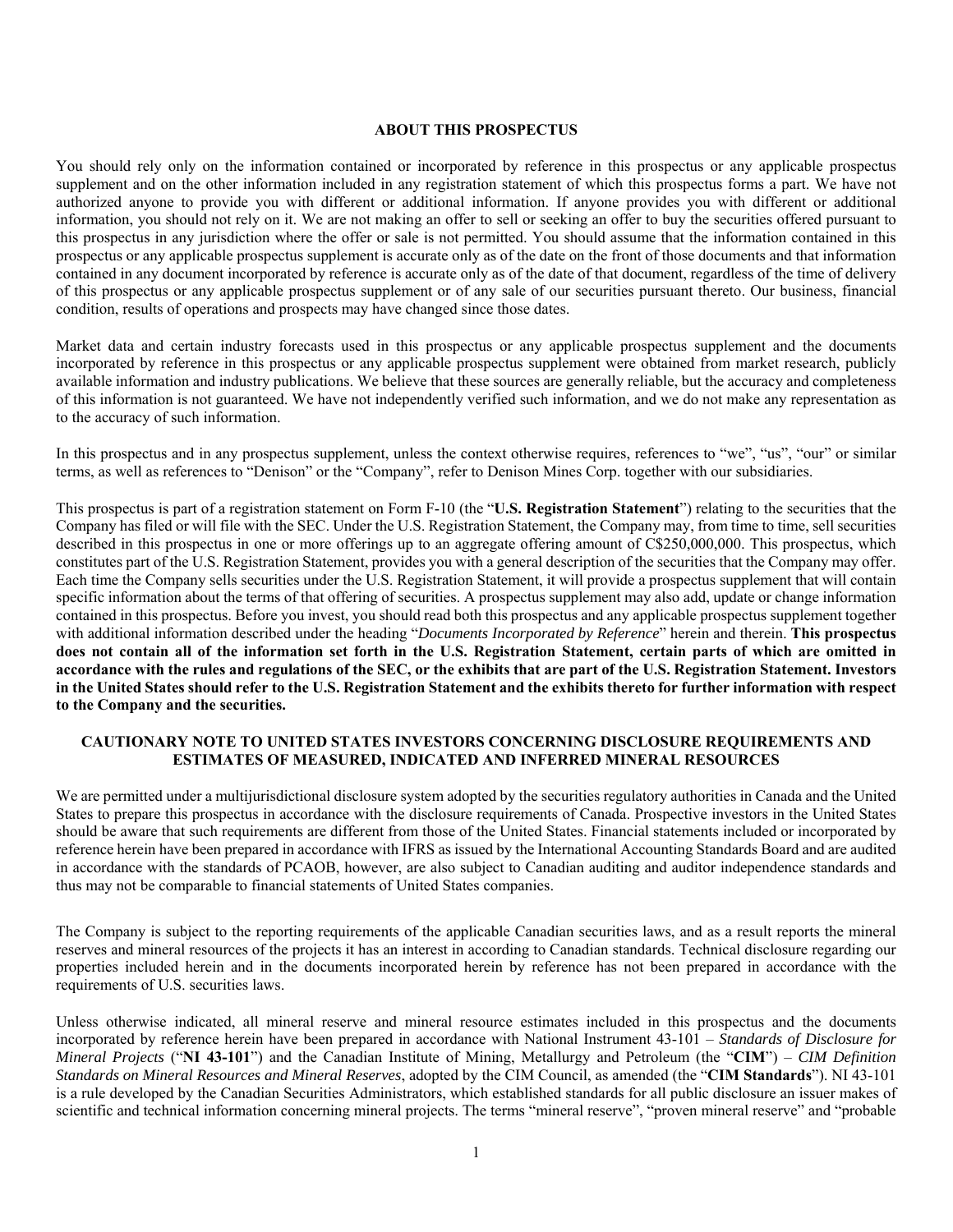mineral reserve" are Canadian mining terms as defined in accordance with NI 43-101 and the CIM Standards. The SEC has adopted amendments to its disclosure rules to modernize the mineral property disclosure requirements for issuers whose securities are registered with the SEC under the United States Securities Exchange Act of 1934, as amended (the "**U.S. Exchange Act**"). These amendments became effective February 25, 2019 (the "**SEC Modernization Rules**") with compliance required for the first fiscal year beginning on or after January 1, 2021. The SEC Modernization Rules replace the historical disclosure requirements for mining registrants that were included in SEC Industry Guide 7. As a foreign private issuer that files its annual report on Form 40-F with the SEC pursuant to the multijurisdictional disclosure system, the Company is not required to provide disclosure on its mineral properties under the SEC Modernization Rules and will continue to provide disclosure under NI 43-101 and the CIM Standards. If the Company ceases to be a foreign private issuer or loses its eligibility to file its annual report on Form 40-F pursuant to the multi-jurisdictional disclosure system, then the Company will be subject to the SEC Modernization Rules which differ from the requirements of NI 43-101 and the CIM Standards.

As a result of the adoption of the SEC Modernization Rules, the SEC now recognizes estimates of "measured mineral resources", "indicated mineral resources" and "inferred mineral resources." In addition, the SEC has amended its definitions of "proven mineral reserves" and "probable mineral reserves" to be "substantially similar" to the corresponding CIM Standards that are required under NI 43-101. While the SEC will now recognize "measured mineral resources", "indicated mineral resources" and "inferred mineral resources", U.S. investors should not assume that any part or all of the mineralization in these categories will ever be converted into a higher category of mineral resources or into mineral reserves. Mineralization described using these terms has a greater amount of uncertainty as to its existence and feasibility than mineralization that has been characterized as reserves. Accordingly, U.S. investors are cautioned not to assume that any measured mineral resources, indicated mineral resources, or inferred mineral resources that the Company reports are or will be economically or legally mineable. Further, "inferred mineral resources" have a greater amount of uncertainty as to their existence and as to whether they can be mined legally or economically. Therefore, U.S. investors are also cautioned not to assume that all or any part of the "inferred mineral resources" exist. Under Canadian securities laws, estimates of "inferred mineral resources" may not form the basis of feasibility or pre-feasibility studies, except in rare cases. While the above terms are "substantially similar" to CIM Standards, there are differences in the definitions under the SEC Modernization Rules and the CIM Standards. Accordingly, there is no assurance any mineral reserves or mineral resources that the Corporation may report as "proven mineral reserves", "probable mineral reserves", "measured mineral resources", "indicated mineral resources" and "inferred mineral resources" under NI 43-101 would be the same had the Company prepared the reserve or resource estimates under the standards adopted under the SEC Modernization Rules.

The mineral resource and mineral reserve figures referred to in this prospectus and the documents incorporated therein by reference are estimates and no assurances can be given that the indicated levels of uranium will be produced. Such estimates are expressions of judgment based on knowledge, mining experience, analysis of drilling results and industry practices. Valid estimates made at a given time may significantly change when new information becomes available. By their nature, mineral resource and mineral reserve estimates are imprecise and depend, to a certain extent, upon statistical inferences which may ultimately prove unreliable. Any inaccuracy or future reduction in such estimates could have a material adverse impact on the Company.

# **CAUTIONARY NOTE REGARDING FORWARD-LOOKING INFORMATION**

Certain information contained in this prospectus and the documents incorporated by reference herein concerning the business, operations and financial performance and condition of Denison constitutes forward-looking information within the meaning of the United States *Private Securities Litigation Reform Act of 1995* and similar Canadian legislation.

Generally, the use of words and phrases like "plans", "expects", "is expected", "budget", "scheduled", "estimates", "forecasts", "intends", "anticipates", or "believes", or the negatives and/or variations of such words and phrases, or statements that certain actions, events or results "may", "could", "would", "might" or "will" "be taken", "occur", "be achieved" or "has the potential to" and similar expressions are intended to identify forward-looking information.

Forward-looking information involves known and unknown risks, uncertainties, material assumptions and other factors that may cause actual results or events to differ materially from those expressed or implied by such forward-looking statements.

Denison believes that the expectations and assumptions reflected in this forward-looking information are reasonable, but no assurance can be given that these expectations will prove to be correct. Forward-looking information should not be unduly relied upon. This information speaks only as of the date of this prospectus, and Denison will not necessarily update this information, unless required to do so by securities laws.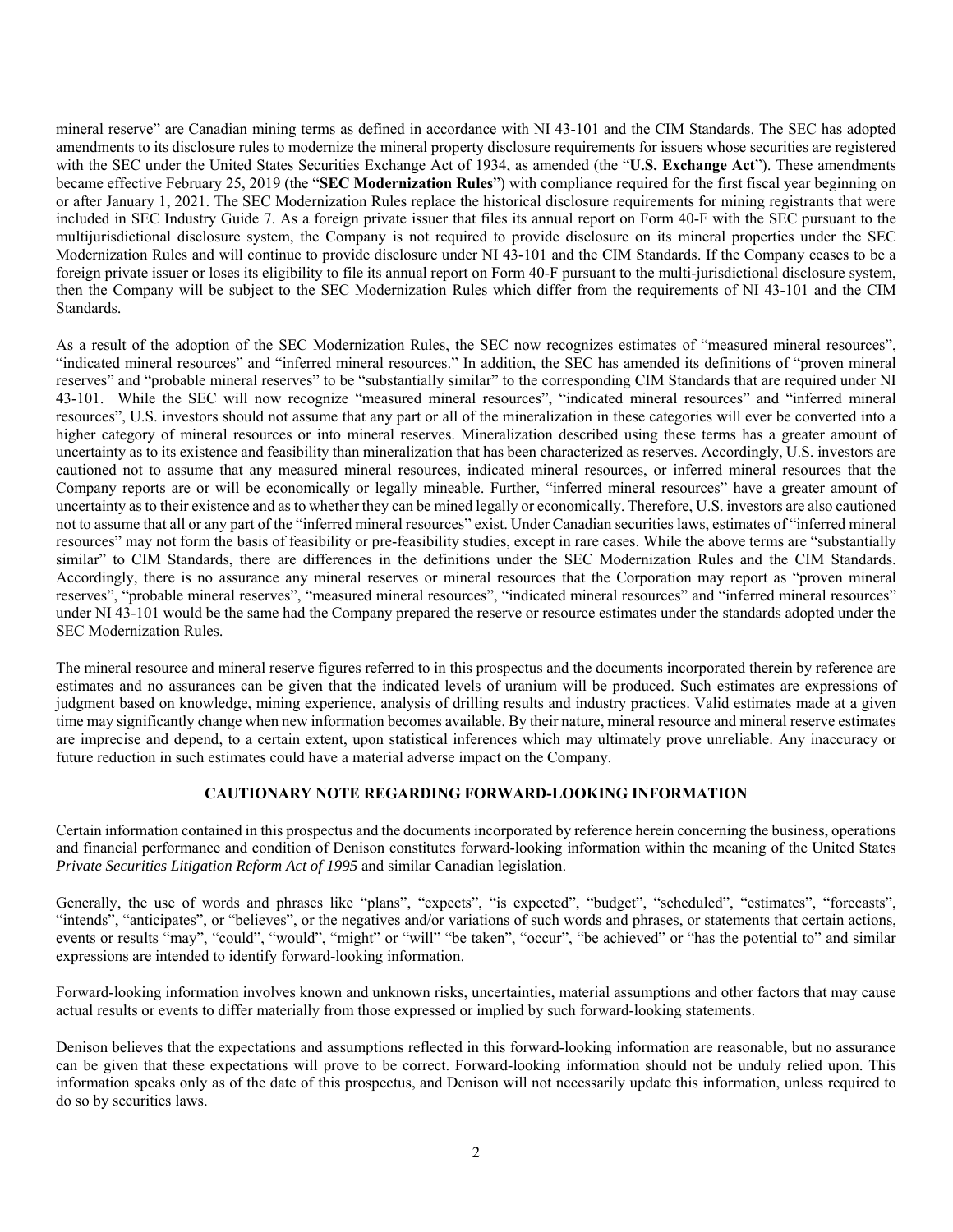### **Examples of Forward-Looking Information**

This prospectus and the documents incorporated by reference herein contain forward-looking information in a number of places, including statements pertaining to Denison's:

- expectations regarding raising capital and uses of capital;
- operational and business outlook, including exploration, evaluation and development plans and objectives;
- plans for capital expenditure programs, exploration and development expenditures and reclamation costs and timing;
- results of its Wheeler River prefeasibility study and plans with respect to the environmental assessment and feasibility study process;
- results of its Waterbury PEA Report (as defined herein) and related plans and objectives;
- expectations regarding holding physical uranium for long-term investment;
- expectations regarding future uranium prices and/or applicable foreign exchange rates;
- expectations regarding the process for and receipt of regulatory approvals, permits and licenses under governmental and other applicable regulatory regimes;
- estimates of its mineral reserves and mineral resources;
- the realization of mineral reserve and mineral resource estimates;
- expectations about 2021 and future uranium market prices, production costs and global uranium supply and demand;
- expectations regarding ongoing joint ventures and joint arrangements and Denison' share of the same;
- expectations regarding additions to its mineral reserves and resources through acquisitions and exploration;
- expectations regarding the toll milling of Cigar Lake ores, and the relationships with its contractual partners with respect thereto;
- future royalty and tax payments and rates; and
- expectations regarding possible impacts of litigation and regulatory actions.

Statements relating to "mineral resources" are deemed to be forward-looking information, as they involve the implied assessment, based on certain estimates and assumptions that the mineral resources described can be profitably produced in the future.

#### **Material Risks**

Denison's actual results could differ materially from those anticipated. Management has identified the following risk factors which could have a material impact on the Company or the trading price of its Common Shares:

- the capital intensive nature of mining industry and the uncertainty of funding;
- global financial conditions, including market reaction to COVID-19;
- operational risks related to the COVID-19 pandemic, including the ability to keep essential operational staff in place;
- the speculative nature of exploration and development projects;
- Denison's history of negative cash flow which may continue into the future;
- the imprecision of mineral reserve and resource estimates;
- the risks of, and market impacts on, developing mineral properties;
- risks associated with the selection of a novel mining method;
- dependence on obtaining licenses, and other regulatory and policy risks;
- uncertainty regarding engagement with First Nations and Métis;
- environment, health and safety risks;
- lack of public market for uranium and global demand and international trade restrictions;
- the impact of uranium price volatility on the valuation of Denison's assets, including its investments in uranium, mineral reserves and mineral resources, and the market price of its Common Shares;
- uncertainty regarding public acceptance of nuclear energy and competition from other energy sources;
- volatility in the market price of the Company's Common Shares;
- devaluation of any physical uranium held by the Company, and risk of losses, due to fluctuations in the price of uranium and/or foreign exchange rates;
- dependence on other operators of the Company's projects;
- reliance on third-party uranium storage facilities;
- reliance on contractors, experts, auditors and other third parties;
- the risk of failure to realize benefits from transactions;
- the risk of Denison's inability to exploit, expand and replace its mineral reserves and mineral resources;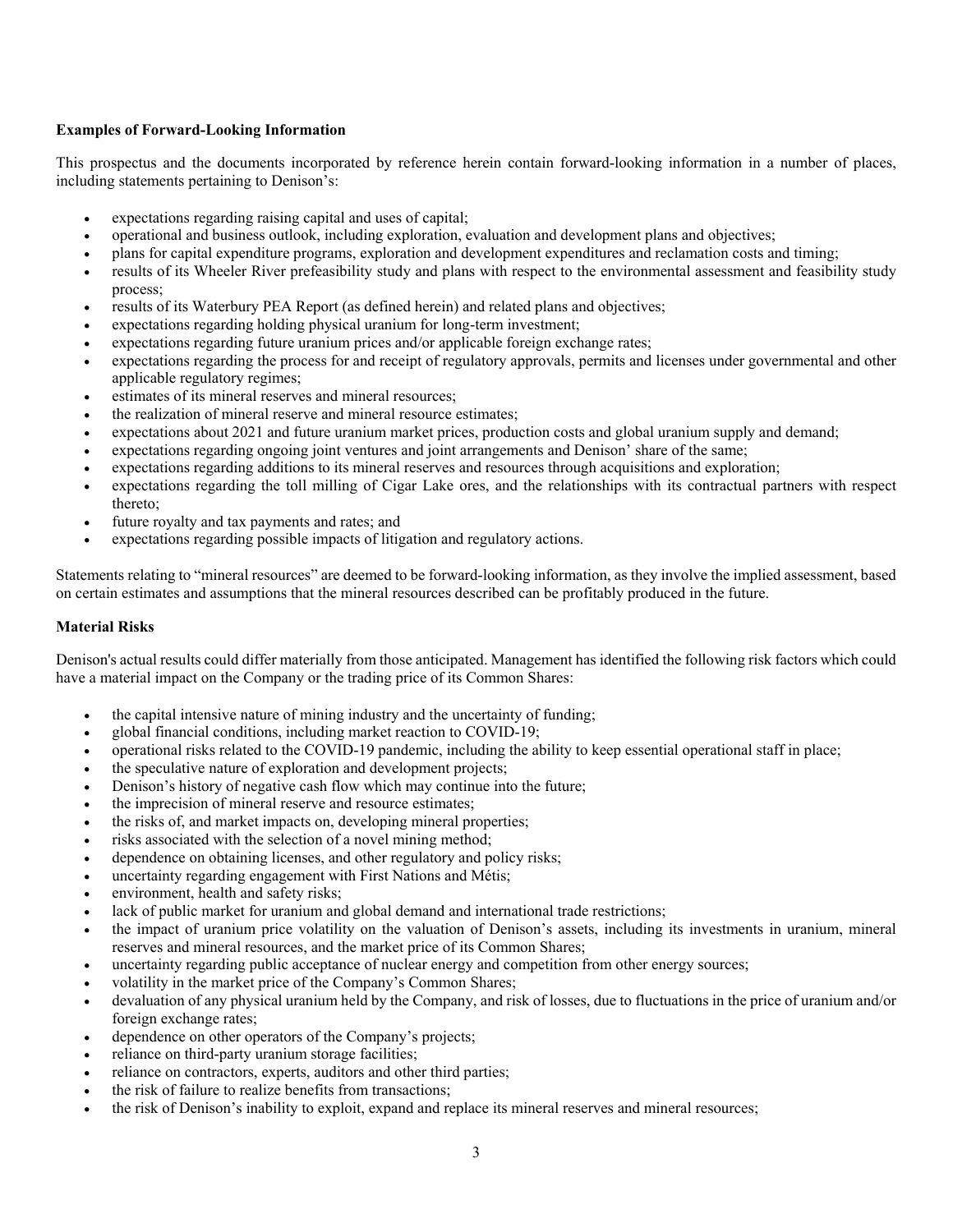- competition for properties;
- risk of challenges to property title and/or contractual interests in Denison's properties;
- the risk of failure by Denison to meet its obligations to its creditors;
- change of control restrictions;
- uncertainty as to reclamation and decommissioning liabilities and timing;
- potential for technical innovation rendering Denison's products and services obsolete;
- liabilities inherent in mining operations and the adequacy of insurance coverage;
- the ability of Denison to ensure compliance with anti-bribery and anti-corruption laws;
- the uncertainty regarding risks posed by climate change;
- the reliance of the Company on its information systems and the risk of cyberattacks on those systems;
- dependence on key personnel;
- potential conflicts of interest for the Company's directors who are engaged in similar businesses;
- limitations of disclosure and internal controls;
- the potential influence of Denison's largest Shareholder, Korea Electric Power Corporation ("**KEPCO**") and its subsidiary, Korea Hydro & Nuclear Power ("**KHNP**");
- risks associated with future sales of Common Shares by existing shareholders;
- the risk of dilution from future equity or debt financings;
- risks associated with the Company's use of proceeds from the sale of its securities;
- the history of the Company with respect to not paying dividends and anticipation of not paying dividends in the foreseeable future;
- absence of a market through which the Company's securities, other than Common Shares, may be sold;
- risks related to dilution to existing shareholders if stock options or share purchase warrants are exercised; and
- risks related to the liquidity of the Common Shares.

The risk factors listed above are discussed in more detail later in this prospectus (see "*Risk Factors*"). The risk factors discussed in this prospectus are not, and should not be construed as being, exhaustive.

#### **Material assumptions**

The forward looking statements in this prospectus and the documents incorporated by reference herein are based on material assumptions, including the following, which may prove to be incorrect:

- our budget, including expected levels of exploration, evaluation and operations activities and costs, as well as assumptions regarding market conditions and other factors upon which we have based our income and expenditure expectations;
- assumptions regarding the timing and use of our cash resources;
- our ability to, and the means by which we can, raise additional capital to advance other exploration and evaluation objectives;
- financial markets will not in the long term be adversely impacted by the COVID-19 pandemic;
- our operations and key suppliers are essential services, and our employees, contractors and subcontractors will be available to continue operations;
- our ability to obtain all necessary regulatory approvals, permits and licenses for our planned activities under governmental and other applicable regulatory regimes;
- our expectations regarding the demand for, and supply of, uranium, the outlook for long-term contracting, changes in regulations, public perception of nuclear power, and the construction of new and ongoing operation of existing nuclear power plants;
- our expectations regarding spot and long-term prices and realized prices for uranium;
- our expectations that our holdings of physical uranium will be helpful in securing project financing and/or in securing longterm uranium supply agreements in the future;
- our expectations regarding tax rates, currency exchange rates, and interest rates;
- our decommissioning and reclamation obligations and the status and ongoing maintenance of agreements with third parties with respect thereto;
- our mineral reserve and resource estimates, and the assumptions upon which they are based;
- our, and our contractors', ability to comply with current and future environmental, safety and other regulatory requirements and to obtain and maintain required regulatory approvals; and
- our operations are not significantly disrupted by political instability, nationalization, terrorism, sabotage, pandemics, social or political activism, breakdown, natural disasters, governmental or political actions, litigation or arbitration proceedings,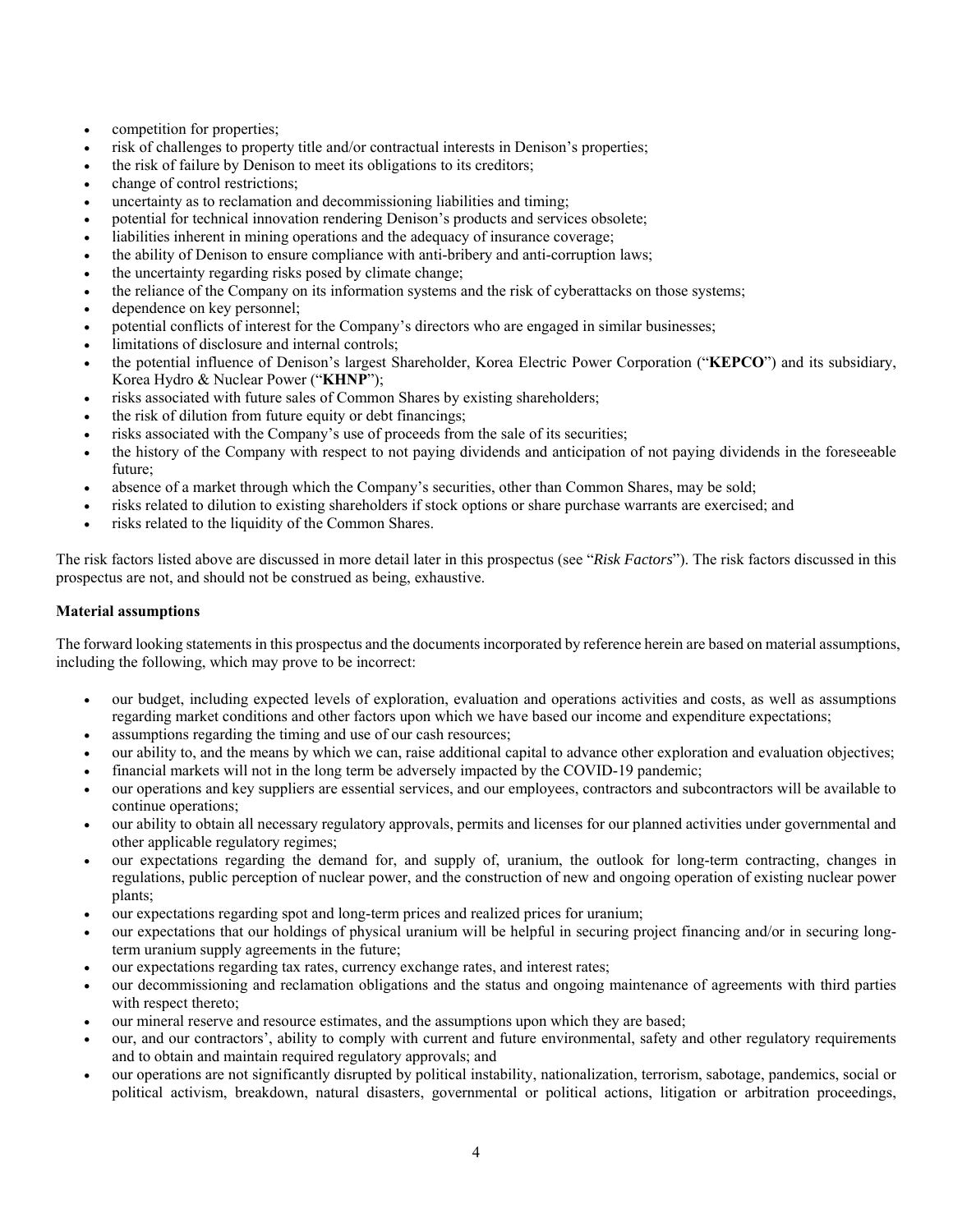equipment or infrastructure failure, labour shortages, transportation disruptions or accidents, or other development or exploration risks.

#### **DOCUMENTS INCORPORATED BY REFERENCE**

### **Information has been incorporated by reference in this prospectus from documents filed with securities commissions or similar authorities in Canada.**

Copies of the documents incorporated herein by reference may be obtained on request without charge from the Corporate Secretary of Denison at 40 University Avenue, Suite 1100, Toronto, Ontario, M5J 1T1, Canada, telephone: 416-979-1991 or by accessing the disclosure documents through the Internet on the Canadian System for Electronic Document Analysis and Retrieval ("**SEDAR**"), at www.sedar.com. Documents filed with, or furnished to, the SEC are available through the SEC's Electronic Data Gathering and Retrieval System ("**EDGAR**"), at www.sec.gov. Our filings through SEDAR and EDGAR are not incorporated by reference in this prospectus except as specifically set forth herein.

The following documents, filed with the securities commissions or similar regulatory authorities in certain provinces and each of the territories of Canada and filed with, or furnished to, the SEC are specifically incorporated by reference into, and form an integral part of, this prospectus:

- the annual information form for the fiscal year ended December 31, 2020, dated as of March 26, 2021 (the "**AIF**");
- the audited annual consolidated financial statements of the Company as at and for the years ended December 31, 2020 and 2019, together with the notes thereto, management's report on internal control over financial reporting, and the reports of Independent Registered Public Accounting Firms thereon (the "**Annual Financial Statements**");
- management's discussion and analysis of financial condition and results of operations of the Company for the year ended December 31, 2020, dated March 4, 2021 (the "**Annual MD&A**");
- the unaudited interim consolidated financial statements of the Company as at June 30, 2021 and for the three and six months ended June 30, 2021 and 2020, together with the notes thereto;
- management's discussion and analysis of financial condition and results of operations of the Company as at June 30, 2021 and for the three and six months ended June 30, 2021 and 2020, dated August 5, 2021 (the "**Interim MD&A**");
- the management information circular of the Company dated March 23, 2021 regarding the annual general meeting of shareholders of the Company held on May 6, 2021;
- material change report dated February 12, 2021 regarding the Company's announcement of a bought deal offering of units of the Company for aggregate gross proceeds of approximately USD\$25 million (the "**February Offering**") and a bought deal private placement of flow-through Common Shares for total gross proceeds of approximately CAD\$8 million (the "**2021 FT Offering**");
- material change report dated March 17, 2021 regarding the Company's announcement of a bought deal offering of units of the Company for aggregate gross proceeds of approximately USD\$75 million (the "**March Offering**"); and
- material change report dated June 24, 2021 regarding the Company's announcement of the binding agreement with UEX Corporation ("**UEX**") to acquire 50% ownership of JCU (Canada) Exploration Company, Limited ("**JCU**") for cash consideration of \$20.5 million (the "**JCU Transaction**"), following UEX's expected acquisition of JCU from Overseas Uranium Resources Development Co., Ltd. ("**OURD**").

Any documents of the type described in Section 11.1 of Form 44-101F1 – *Short Form Prospectus* ("**Form 44-101F1**") filed by the Company with a securities commission or similar authority in any province of Canada subsequent to the date of this prospectus and prior to the expiry of this prospectus, or the completion of the issuance of securities pursuant hereto, will be deemed to be incorporated by reference into this prospectus.

Any template version of any "marketing materials" (as such term is defined in National Instrument 44-101 – *Short Form Prospectus Distributions* ("**NI 44-101**")) filed by the Company after the date of a prospectus supplement and before the termination of the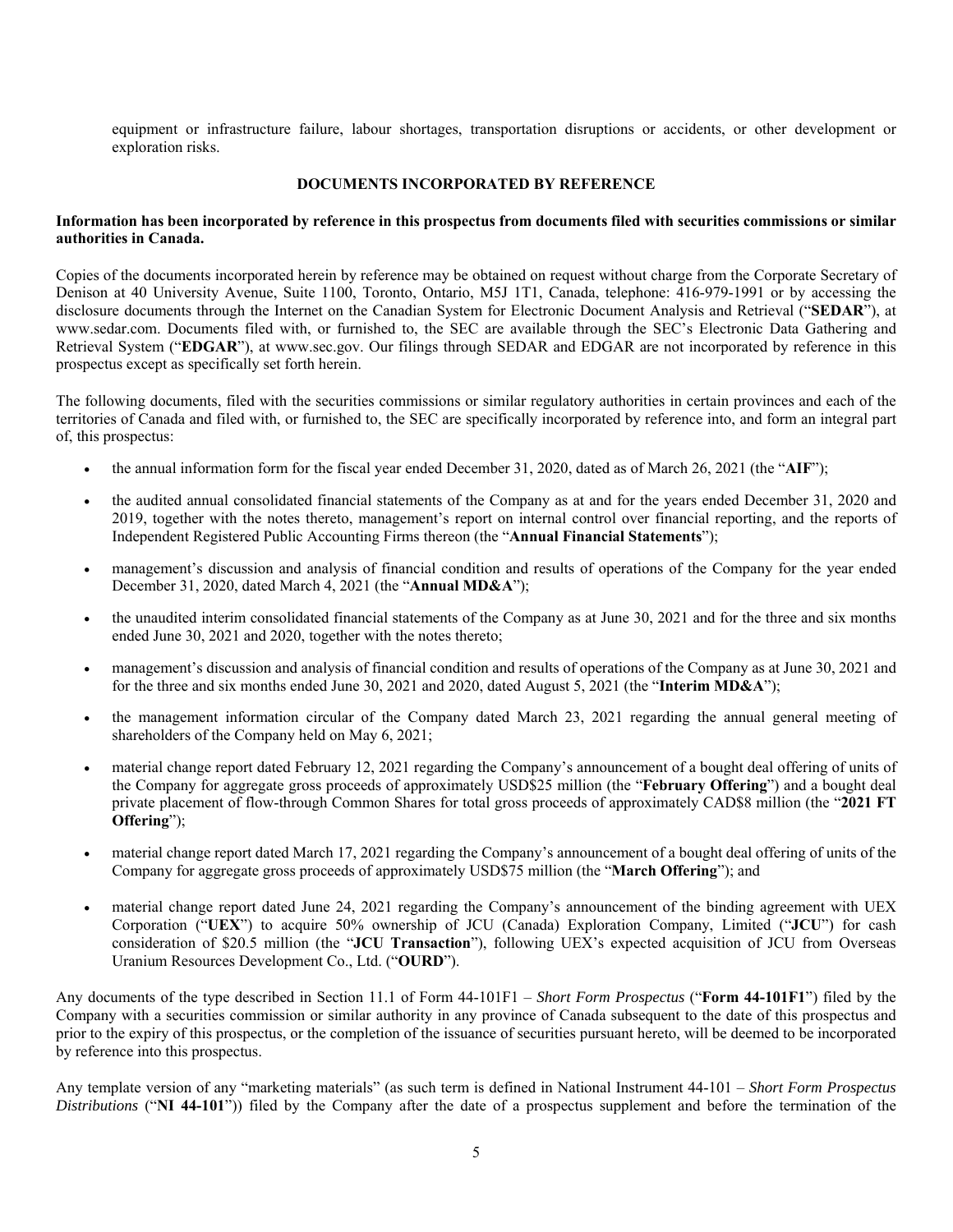distribution of the securities offered pursuant to such prospectus supplement (together with this prospectus) is deemed to be incorporated by reference in such prospectus supplement.

In addition, to the extent that any document or information incorporated by reference into this prospectus is included in any report on Form 6-K, Form 40-F or Form 20-F (or any respective successor form) that is filed with or furnished to the SEC after the date of this prospectus, such document or information shall be deemed to be incorporated by reference as an exhibit to the U.S. Registration Statement of which this prospectus forms a part. In addition, the Company may incorporate by reference into this prospectus, or the U.S. Registration Statement of which it forms a part, other information from documents that the Company will file with or furnish to the SEC pursuant to Section 13(a) or 15(d) of the U.S. Exchange Act, if and to the extent expressly provided therein. A prospectus supplement containing the specific terms of any offering of our securities will be delivered to purchasers of our securities together with this prospectus and will be deemed to be incorporated by reference in this prospectus as of the date of the prospectus supplement and only for the purposes of the offering of our securities to which that prospectus supplement pertains.

**Any statement contained in this prospectus or in a document incorporated or deemed to be incorporated by reference in this prospectus will be deemed to be modified or superseded for purposes of this prospectus to the extent that a statement contained herein, in any prospectus supplement hereto or in any other subsequently filed document that also is or is deemed to be incorporated by reference herein, modifies or supersedes such statement. The modifying or superseding statement need not state that it has modified or superseded a prior statement or include any other information set forth in the document that it modifies or supersedes. The making of a modifying or superseding statement is not to be deemed an admission for any purposes that the modified or superseded statement, when made, constituted a misrepresentation, an untrue statement of material fact or an omission to state a material fact that is required to be stated or is necessary to make a statement not misleading in light of the circumstances in which it was made. Any statement so modified or superseded will not be deemed, except as so modified or superseded, to constitute a part of this prospectus.** 

Upon our filing of a new annual information form and the related annual financial statements and management's discussion and analysis with applicable securities regulatory authorities during the duration of this prospectus, the previous annual information form, the previous annual financial statements and management's discussion and analysis and all interim financial statements, supplemental information, material change reports and information circulars filed prior to the commencement of our financial year in which the new annual information form is filed will be deemed no longer to be incorporated into this prospectus for purposes of future offers and sales of our securities under this prospectus. Upon interim consolidated financial statements and the accompanying management's discussion and analysis and material change report being filed by us with the applicable securities regulatory authorities during the duration of this prospectus, all interim consolidated financial statements and the accompanying management's discussion and analysis filed prior to the new interim consolidated financial statements shall be deemed no longer to be incorporated into this prospectus for purposes of future offers and sales of securities under this prospectus.

References to our website in any documents that are incorporated by reference into this prospectus do not incorporate by reference the information on such website into this prospectus, and we disclaim any such incorporation by reference.

# **DOCUMENTS FILED AS PART OF THE REGISTRATION STATEMENT**

The following documents have been or will be filed with the SEC as part of the registration statement of which this prospectus forms a part: (i) the documents listed under the heading "*Documents Incorporated by Reference*"; (ii) powers of attorney from our directors and officers included on the signature pages of the registration statement; (iii) the consent of each of KPMG LLP and PricewaterhouseCoopers LLP; (iv) the consent of each "qualified person" for the purposes of NI 43-101 listed on the Exhibit Index of the registration statement; and (v) the form of debt indenture. A copy of the form of warrant indenture or warrant agency agreement, subscription receipt agreement or statement of eligibility of trustee on Form T-1, as applicable, will be filed by post-effective amendment or by incorporation by reference to documents filed or furnished with the SEC under the U.S. Exchange Act.

# **FINANCIAL AND EXCHANGE RATE INFORMATION**

The annual consolidated financial statements of the Company incorporated by reference in this prospectus have been prepared in accordance with IFRS as issued by the International Accounting Standards Board (IASB) and are reported in Canadian dollars. They may not be comparable to financial statements of United States companies.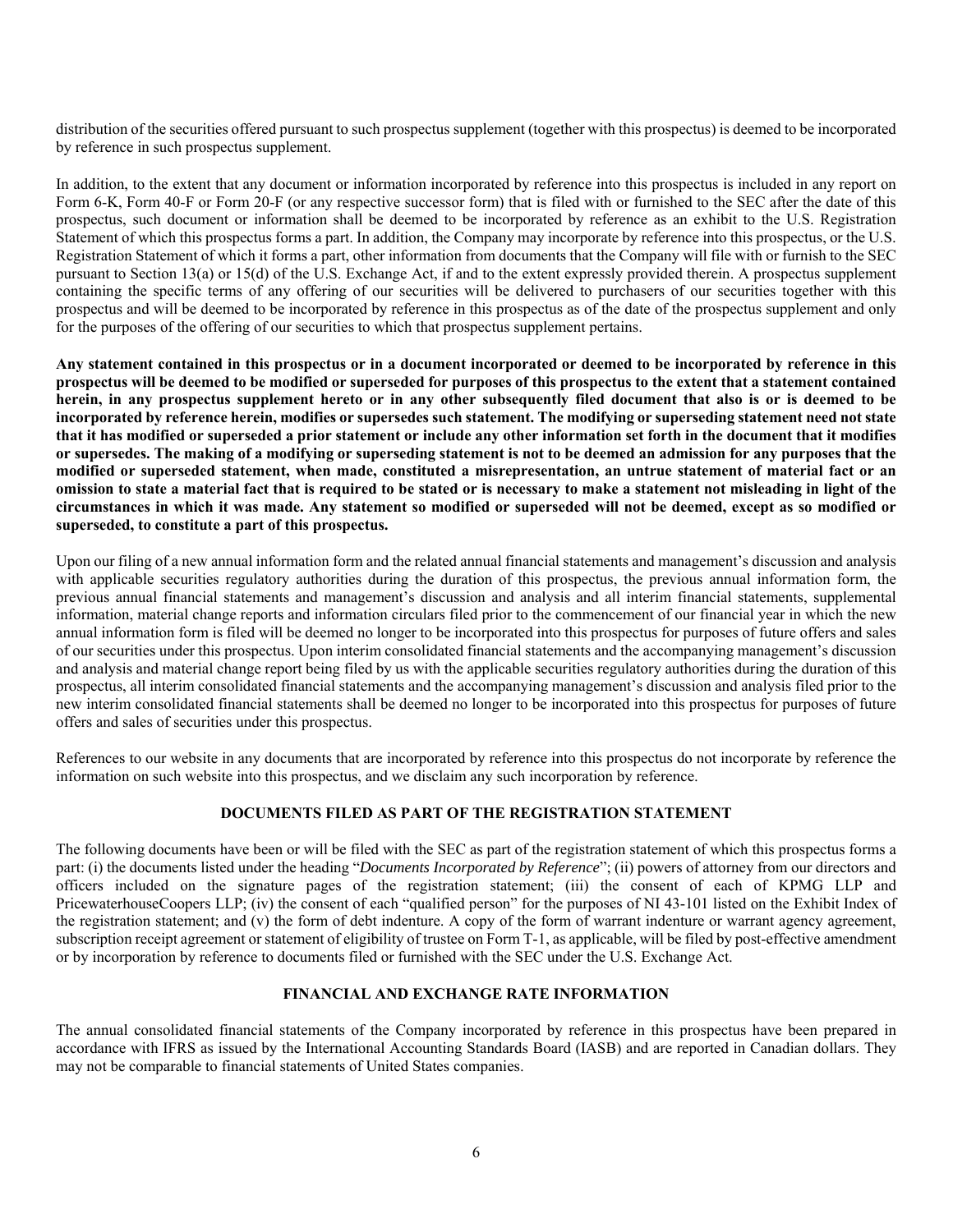Unless otherwise indicated, all references to "\$", "C\$" or "dollars" in this prospectus refer to Canadian Dollars. References to "US\$" or "U.S.\$" in this prospectus refer to U.S. Dollars.

The following table sets forth (i) the rate of exchange for the U.S. dollar, expressed in Canadian dollars, in effect at the end of the periods indicated; (ii) the average exchange rates for the U.S. dollar, expressed in Canadian dollars, during such periods; and (iii) the high and low exchange rates for the U.S. dollar, expressed in Canadian dollars, during such periods, each based on the daily rate of exchange as reported by the Bank of Canada for the conversion of one U.S. dollar into Canadian dollars:

|                            | US\$ to C\$<br><b>Fiscal Year Ended December 31</b> |             | US\$ to C\$<br><b>6 Months Ended June 30</b> |             |
|----------------------------|-----------------------------------------------------|-------------|----------------------------------------------|-------------|
|                            |                                                     |             |                                              |             |
|                            | <u>2020</u>                                         | <u>2019</u> | <u>2021</u>                                  | <u>2020</u> |
| Rate at the end of period  | 1.2732                                              | 1.2988      | 1.2394                                       | 1.3628      |
| Average rate during period | 1.3415                                              | 1.3269      | 1.2470                                       | 1.3651      |
| Highest rate during period | 1.4496                                              | 1.3600      | 1.2828                                       | 1.4496      |
| Lowest rate during period  | 1.2718                                              | 1.2988      | 1.2040                                       | 1.2970      |

The daily average exchange rate on September 15, 2021 as reported by the Bank of Canada for the conversion of U.S. dollars into Canadian dollars was US\$1.00 equals C\$1.2651 (C\$1.00 = US\$0.7905).

# **THE COMPANY**

*The following description of the Company is, in some instances, derived from selected information about us contained in the documents incorporated by reference into this prospectus. This description does not contain all of the information about us and our properties and business that you should consider before investing in any securities. You should carefully read the entire prospectus and the applicable prospectus supplement, including the section titled "Risk Factors" that immediately follows this description of the Company, as well as the documents incorporated by reference into this prospectus and the applicable prospectus supplement, before making an investment decision.* 

#### **Name, Address and Incorporation**

Denison was formed by articles of amalgamation as International Uranium Corporation ("**IUC**") effective May 9, 1997 pursuant to the *Business Corporations Act* (Ontario) (the "**OBCA**"). On December 1, 2006, IUC combined its business and operations with Denison Mines Inc. ("**DMI**"), by plan of arrangement under the OBCA (the "**IUC Arrangement**"). Pursuant to the IUC Arrangement, all of the issued and outstanding shares of DMI were acquired in exchange for IUC's shares. Effective December 1, 2006, IUC's articles were amended to change its name to "Denison Mines Corp."

Through its 2013 acquisitions of JNR Resources Inc. ("**JNR**") and Fission Energy Corp. ("**Fission**") and its 2014 acquisition of International Enexco Limited, Denison increased its project portfolio in Canada, primarily in the Athabasca Basin region in northern Saskatchewan. In 2015 and 2016, Denison completed transactions to further its objective of focusing its business on the Company's core assets in the Athabasca Basin region, completing the sale of its interest in the Gurvan Saihan Joint Venture ("**GSJV**") in Mongolia to Uranium Industry a.s. ("**UI**") in 2015 (the "**Mongolia Transaction**") and completing a transaction with GoviEx Uranium Inc. ("**GoviEx**") in 2016 to combine their respective African uranium mineral interests, with GoviEx acquiring Denison's uranium mineral interests in Zambia, Mali and Namibia (the "**Africa Transaction**"). On August 3, 2021, Denison completed the JCU Transaction, acquiring 50% ownership of JCU from UEX.

The registered and head office of Denison is located at 1100 – 40 University Avenue, Toronto, Ontario, M5J 1T1, Canada.

The Company is a reporting issuer in all of the provinces and territories of Canada. The Company's Common Shares are listed on the TSX under the symbol "DML" and the NYSE American under the symbol "DNN".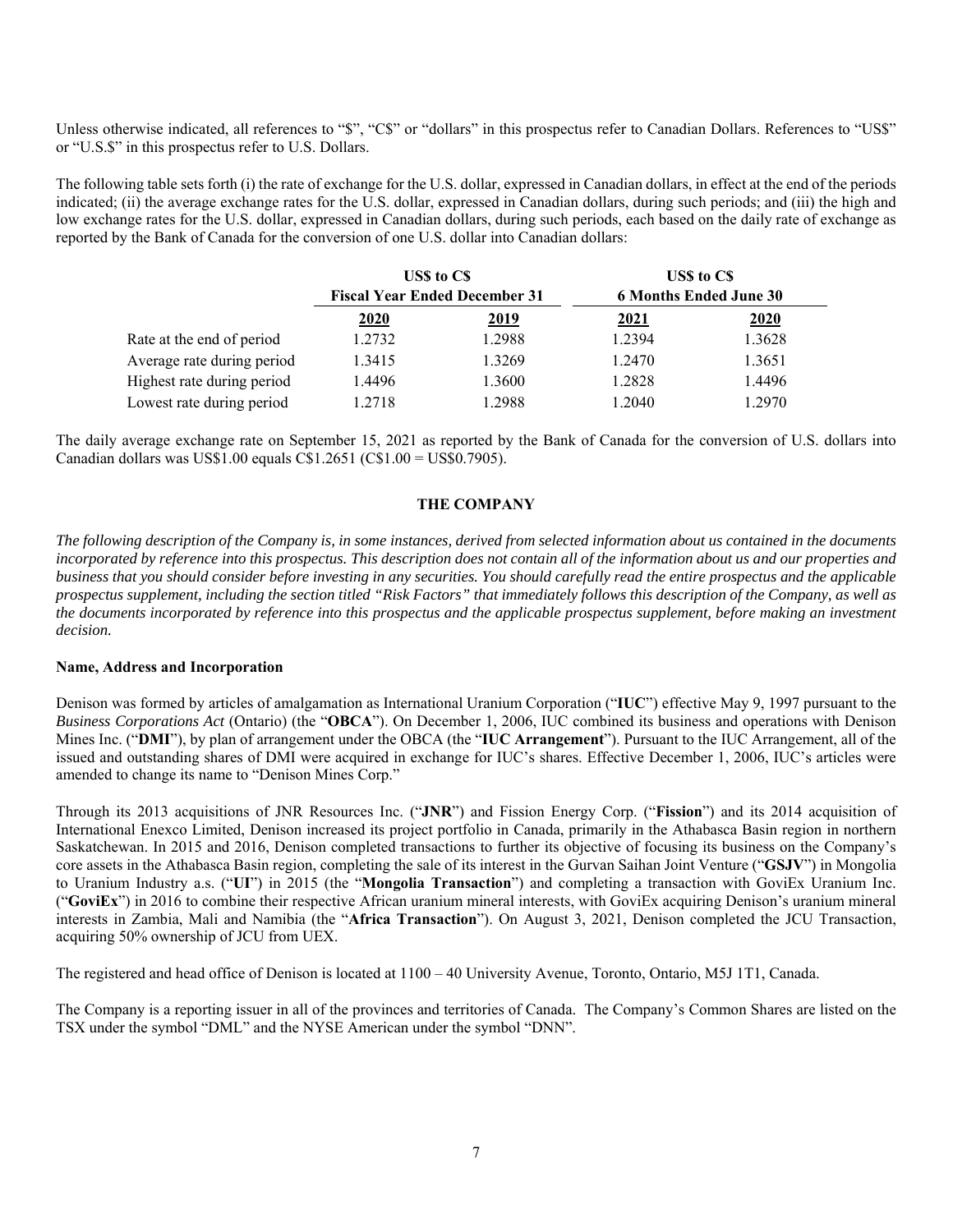# **Denison's Executive Officers**

The following table sets out the names and the provinces or states and countries of residence of each of the executive officers of Denison as of the date hereof, their respective positions and offices held with Denison and their principal occupations during the five preceding years.

| <b>Name and Province and</b>                      |                                                                                                                                                                                                                       |
|---------------------------------------------------|-----------------------------------------------------------------------------------------------------------------------------------------------------------------------------------------------------------------------|
| <b>Country of Residence</b>                       | <b>Position with Denison and Employment for Past Five Years</b>                                                                                                                                                       |
| DAVID CATES<br>Ontario, Canada                    | President and Chief Executive Officer since 2015; prior: Vice President Finance, Tax and<br>Chief Financial Officer from 2013.                                                                                        |
| <b>GABRIEL MCDONALD</b><br>Ontario, Canada        | Executive Vice President and Chief Financial Officer, with Denison since 2015; prior:<br>Director of Financial Reporting at IAMGOLD Corporation from 2015, Senior Manager at<br>PricewaterhouseCoopers LLP from 2008. |
| <b>DAVID BRONKHORST</b><br>Saskatchewan, Canada   | Vice President Operations since 2019; prior: Vice President, Mining, Projects and<br>Technology at Cameco Corporation until retirement in 2016.                                                                       |
| <b>AMANDA WILLETT</b><br>British Columbia, Canada | Vice President Legal since June 2020 and Corporate Secretary since June 2016; prior:<br>Corporate Counsel from June 2016; Senior Associate at Blake, Cassels & Graydon LLP<br>in Vancouver from 2011.                 |
| <b>ELIZABETH SIDLE</b><br>Ontario, Canada         | Appointed Vice President Finance in September 2021. Previously served as Director of<br>Finance for Denison since 2016.                                                                                               |

The executive officers of Denison, as a group, beneficially own, or control or direct, directly or indirectly, 1,682,103 Common Shares, or less than one percent of the Common Shares as of the date of this prospectus. No single officer beneficially owns or controls or directs, directly or indirectly, one percent or more of the Common Shares as of the date of this AIF. The information as to Common Shares beneficially owned or directed by the officers, not being within the knowledge of the Company, has been obtained from SEDI or furnished by each such individual.

#### **Cease Trade Orders, Bankruptcies, Penalties or Sanctions**

No officer of the Company:

- (a) is, as at the date of this prospectus, or has, within the previous ten-year period, been a director or executive officer of a company (including Denison) that:
	- (i) was subject to a cease trade or similar order or an order that denied the relevant company access to any exemption under securities legislation that was in effect for a period of more than 30 consecutive days that was issued (A) while that person was acting in such capacity or (B) after that person ceased to act in such capacity but which resulted from an event that accrued while that person was acting in that capacity; or
	- (ii) became bankrupt, made a proposal under any legislation relating to bankruptcy or insolvency or was subject to or instituted any proceedings, arrangement or compromise with creditors or had a receiver, receiver manager or trustee appointed to hold its assets  $(A)$  while that person was acting in such capacity or  $(B)$  within a year of that person ceasing to act in such capacity, or
- (b) has, within the previous ten-year period, become bankrupt, made a proposal under any legislation relating to bankruptcy or insolvency, or become subject to or instituted any proceedings, arrangement or compromise with creditors, or had a receiver, receiver manager or trustee appointed to hold such person's assets; or
- (c) is, or has been, subject to any penalties or sanctions (i) imposed by a court relating to securities legislation or by a securities regulatory authority or has entered into a settlement agreement with a securities regulatory authority, or (ii) imposed by a court or regulatory body that would likely be considered important to a reasonable security holder in making an investment decision.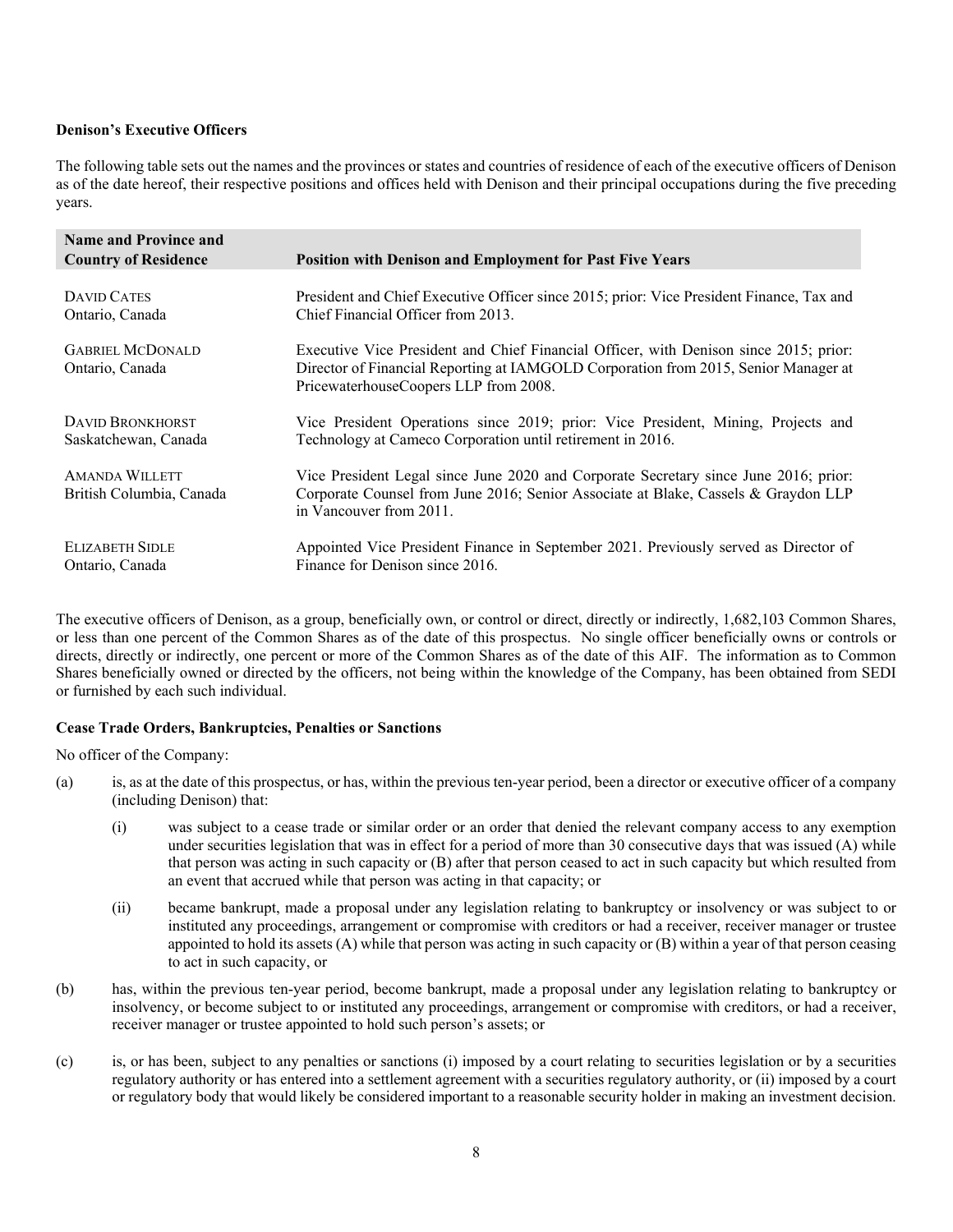# **Conflicts of Interest**

Some of Denison's officers are also directors of other natural resource companies and, consequently, there exists the possibility for such officers to be in a position of conflict relating to any future transactions or relationships between Denison and such other companies or common third parties. However, the Company is unaware of any such pending or existing conflicts between these parties. Any decision made by any of such officers involving the Company are made in accordance with their duties and obligations to deal fairly and in good faith with the Company and such other companies and their obligations to act in the best interests of Denison's shareholders.

None of the present officers of the Company, and no associate or affiliate of any of them, has any material interest in any transaction of the Company or in any proposed transaction which has materially affected or will materially affect the Company.

# **Inter-Corporate Relationships**

The chart below illustrates the Company's inter-corporate relationships of its active subsidiaries as at the date hereof:



# **Denison Asset Overview**

# Uranium Exploration and Development

Denison's uranium exploration properties are principally held directly by the Company or indirectly through DMI, Denison Waterbury Corp. and Denison AB Holdings Corp. Denison's key assets in the Athabasca Basin in Northern Saskatchewan are:

- An effective 95% interest in, and operator of, the Wheeler River project, which is host to the Phoenix and Gryphon uranium deposits – together representing the largest undeveloped uranium project in the infrastructure rich eastern portion of the Athabasca Basin region.
- A 66.90% interest in, and operator of, the Waterbury Lake project, which includes the Tthe Heldeth Túé (formerly J Zone) and Huskie uranium deposits.
- A 22.50% interest in the McClean Lake uranium processing facility and uranium deposits, through its interest in the McClean Lake Joint Venture ("**MLJV**") operated by Orano Canada Inc. ("**Orano Canada**").
- A 25.17% interest in the Midwest uranium project, operated by Orano Canada, which is host to the Midwest Main and Midwest A deposits.
- An extensive portfolio of exploration properties in the Athabasca Basin.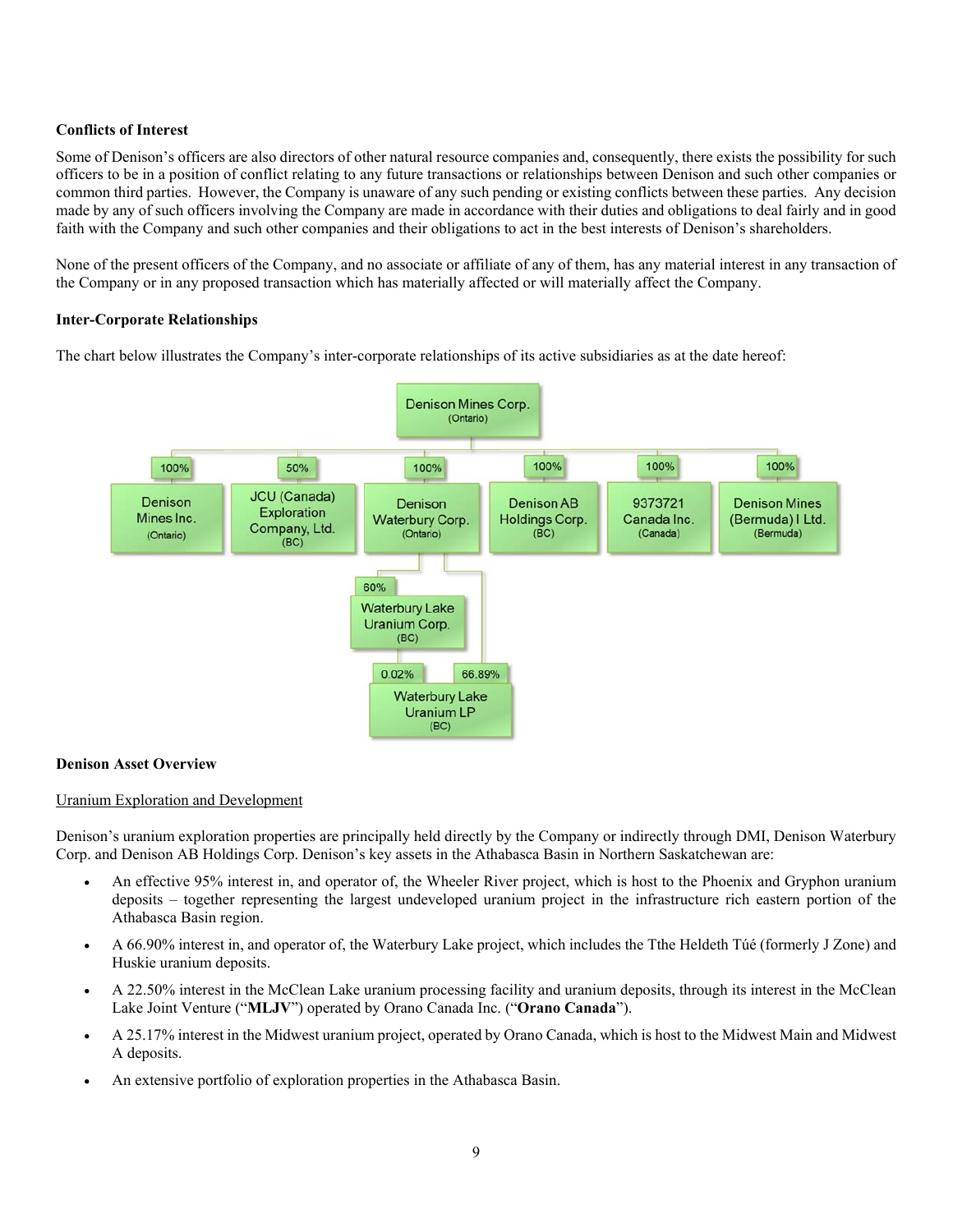Denison also acquired 50% ownership of JCU from UEX on August 3, 2021. JCU holds a portfolio of twelve uranium project joint venture interests in Canada, including a 10% interest in the Wheeler River project (with Denison owning 90% directly), a 30.099% interest in the Millennium project (with Cameco Corporation owning 69.901%), a 33.8123% interest in the Kiggavik project (with Orano Canada owning 66.1877%), and a 34.4508% interest in the Christie Lake project (with UEX owning 65.5492%).

### Services

Denison provides mine care and maintenance services to third party customers through Denison's Closed Mines group (formerly Denison Environmental Services).

### Toll Milling

Denison is a party to a toll-milling arrangement through its 22.50% interest in the MLJV, whereby ore is processed for the Cigar Lake Joint Venture at the McClean Lake processing facility (the "**Cigar Toll Milling**"). In February 2017, Denison completed a financing (the "**APG Transaction**") with Anglo Pacific Group PLC ("**APG**") and its wholly owned subsidiary Centaurus Royalties Ltd. for gross proceeds to Denison of C\$43.5 million. The APG Transaction consists of certain contractual obligations of Denison to forward to APG the cash proceeds of future toll milling revenue earned by the Company related to the processing of the specified Cigar Lake ore through the McClean Lake mill. Monetizing a portion of Denison's future share of the Cigar Toll Milling provided Denison with the financial flexibility to advance its interests in the Athabasca Basin, including the Wheeler River project. Denison retains a 22.5% strategic ownership stake in the MLJV and McClean Lake processing facility.

### COVID-19 Pandemic Impacts and Outlook

The outbreak of COVID-19 has disrupted and is expected to continue to disrupt the Company's business and operational plans. The length or severity of these disruptions are unknown at this point in time. For example, on March 20, 2020, the Company announced a decision to temporarily suspend the formal Environmental Assessment ("**EA**") process for the Wheeler River project and other discretionary activities due to the significant social and economic disruption that emerged as a result of the onset of COVID-19 pandemic and the Company's commitment to ensure employee safety, support public health efforts to limit transmission of COVID-19, and exercise prudent financial discipline. The Company identified the EA process as a key element of the Wheeler River project's critical path. Accordingly, the decision to temporarily suspend the formal EA process is expected to impact the project development schedule outlined in the technical report entitled "Prefeasibility Study Report for the Wheeler River Uranium Project Saskatchewan, Canada" dated October 30, 2018 (the "**Wheeler PFS Report**").

Certain of the Company's field operations resumed in 2020, including ISR field testing activities focused on the Phoenix uranium deposit ("**Phoenix**") at Wheeler River and an exploration field program at Wheeler River. Additionally, Wheeler River project evaluation, and EA support activities continued in 2020, and the formal EA process resumed in January 2021.

In order to ensure the Company's operations comply with all applicable health and safety guidelines associated with the COVID-19 pandemic, all operating procedures have been reviewed and adapted to incorporate, where applicable, physical distancing and enhanced hygiene protocols, as well as special travel protocols designed by Denison for northern Saskatchewan. Denison continues to monitor its health and safety guidelines with respect to the pandemic and may further alter or suspend operations as appropriate or necessary.

#### Uranium Holdings

In March 2021, Denison successfully completed the March Offering. The majority of the net proceeds of the offering were anticipated to fund the strategic purchase of uranium concentrates ("**U3O8**") to be held by Denison as a long-term investment, which is intended to support the potential future financing of the advancement and/or construction of Wheeler River. As at June 30, 2021, the Company has completed the purchase of 2,300,000 pounds of  $U_3O_8$  at a weighted average price of US\$29.58 per pound  $U_3O_8$  and has committed to the purchase of an additional 200,000 pounds of  $U_3O_8$  at a weighted average price of US\$30.50 per pound  $U_3O_8$ .

The U3O8 acquired to-date with the proceeds of the March Offering is stored at ConverDyn, GP ("**ConverDyn**") and Cameco Corporation ("**Cameco**"). The holdings at both facilities are comingled with other uranium held by the respective storage providers at their facilities. The Company receives a monthly statement confirming its uranium holdings directly from the storage facility operator.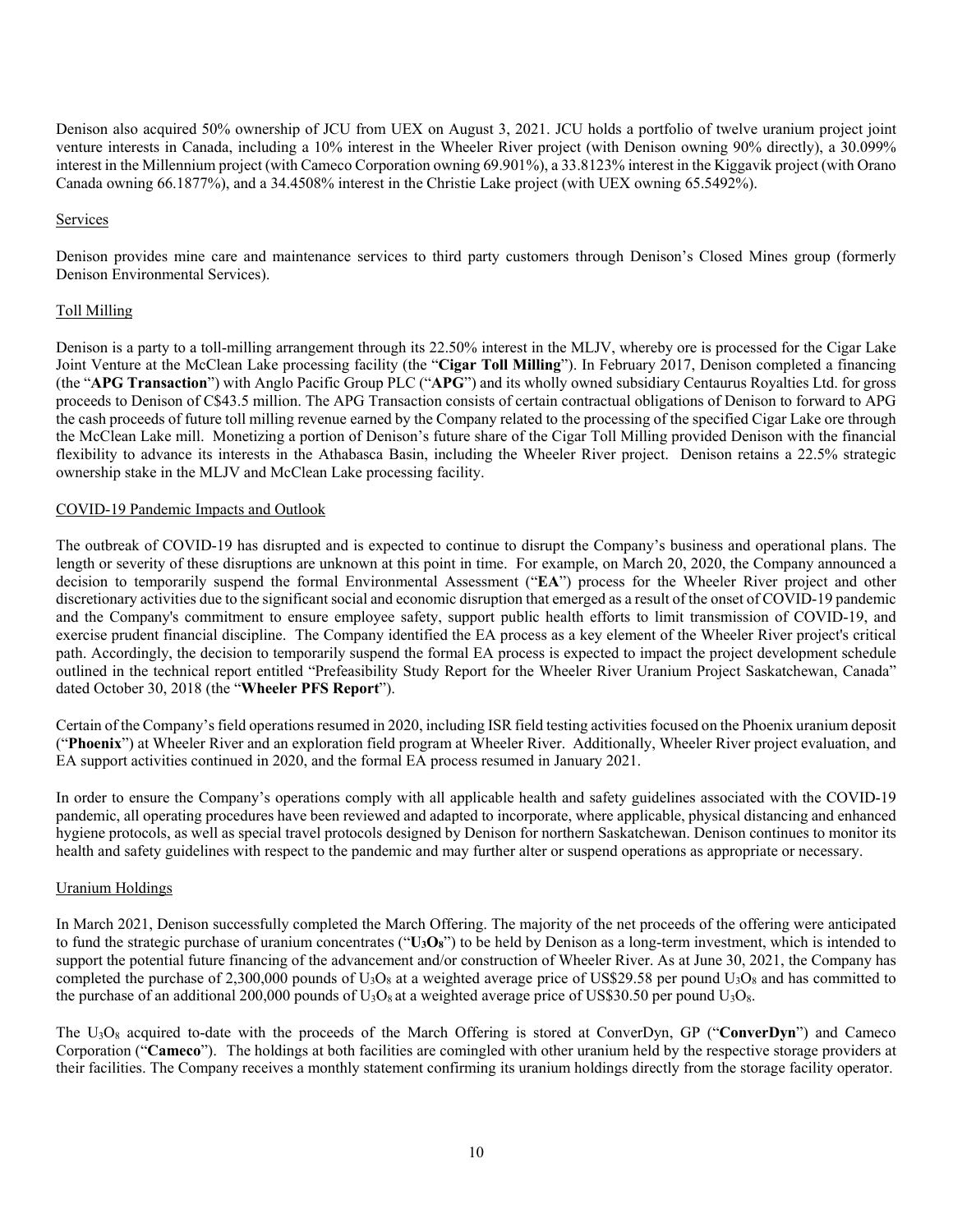ConverDyn is a general partnership between affiliates of Honeywell International Inc. and General Atomics, which provides conversion services to various customers, including utilities operating nuclear power plants globally. The conversion services are performed at ConverDyn's conversion plant located in Metropolis, Illinois, USA. In order to carry out the conversion services, ConverDyn maintains holdings of  $U_3O_8$  on site for itself and its customers.

Cameco is a publicly listed Canadian company that is involved in uranium mining and provides nuclear fuel services to nuclear power utilities globally. Denison's uranium holdings at Cameco are held in Ontario at the Cameco facilities located in Port Hope and/or Blind River.

The nuclear industry is highly regulated with rigorous controls in place to regulate all movements of physical uranium throughout the nuclear fuel cycle. The storage facilities with whom the Company has contracted are globally important market participants in the nuclear industry for which considerable reliance is placed by global nuclear power utilities. The risk of total loss of Denison's uranium holdings is considered to be very low.

The Company has experience with the management of uranium holdings, and the risks related thereto, in part due to its prior role as manager of Uranium Participation Corporation ("**UPC**"). Until its acquisition by the Sprott Physical Uranium Trust in 2021, UPC was a TSX-listed corporation that acquired and held physical uranium, all of which was stored at licensed storage facilities including ConverDyn and Cameco. The Company also consults with a reputable insurance broker to determine sufficiency of its insurance overall and has made an initial determination that obtaining insurance against total loss of its uranium holdings is not economic nor appropriate given the scale of the uranium holdings relative to the overall value of the Company's assets. The Company assesses its overall insurance policy coverages on an annual basis, and the decision to insure all or a portion of the uranium holdings could change as a result of any such reassessment.

# Litigation

### *Mongolia Arbitration*

Pursuant to the terms of the Amended and Restated Share Purchase Agreement between Denison and UI dated November 25, 2015 (the "**GSJV Purchase Agreement**") with respect to the Mongolia Transaction, the Company sold its interest in the GSJV effective December 1, 2015. In connection with the closing the Company received US\$1,250,000 and retained rights to receive additional proceeds from contingent payments of up to US\$12,000,000, for total consideration of up to US\$13,250,000. The contingent payments are payable as follows: (1) US\$5,000,000 within 60 days of the issuance of a mining licence for an area covered by any of the four principal exploration licences held by the GSJV, being the Hairhan, Haraat, Gurvan Saihan and Ulzit projects (the "**First Project**"); (2) US\$5,000,000 within 60 days of the issuance of a mining licence for an area covered by any of the other exploration licences held by the GSJV (the "**Second Project**"); and (3) US\$1,000,000 within 365 days following the production of an aggregate of 1,000 pounds  $U_3O_8$  from the operation of each of the First Project and Second Project, respectively, for potential aggregate proceeds of US\$2,000,000.

The issuance by the Mongolian government of mining licence certificates for the Hairhan, Haraat, Gurvan Saihan and Ulzit projects in 2016 triggered an obligation for UI to make an aggregate of US\$10,000,000 of contingent payments to Denison by November 16, 2016.

Pursuant to an extension agreement entered into between the Company and UI in January 2017 (the "**Extension Agreement**"), the payment due date for the contingent payments was extended from November 16, 2016 to July 16, 2017. As consideration for the extension, UI agreed to pay interest on the contingent payments at a rate of 5% per year, payable monthly up to July 16, 2017 and agreed to pay a US\$100,000 installment amount towards the balance of contingent payments. The first payment under the Extension Agreement was due on or before January 31, 2017. The required payments were not made and UI is in breach of the GSJV Purchase Agreement and the Extension Agreement.

On February 24, 2017, the Company served notice to UI that UI was in default of its obligations under the GSJV Agreement and the Extension Agreement and that the contingent payments and all interest payable thereon were immediately due and payable. On December 12, 2017, the Company filed a Request for Arbitration under the Arbitration Rules of the London Court of International Arbitration in conjunction with the default of UI's obligations under the GSJV and Extension agreements. In response, UI counterclaimed (the "**Counterclaim**") against the Company alleging various breaches of the GSJV Purchase Agreement and fraudulent and negligent misrepresentation. The Company views the Counterclaim as frivolous and without merit. Hearings in front of the threeperson arbitration panel were held in December 2019. The final award was rendered by an arbitration panel on July 27, 2020, with the panel finding in favour of Denison and ordering UI to pay the Company US\$10,000,000 plus interest at a rate of 5% per annum from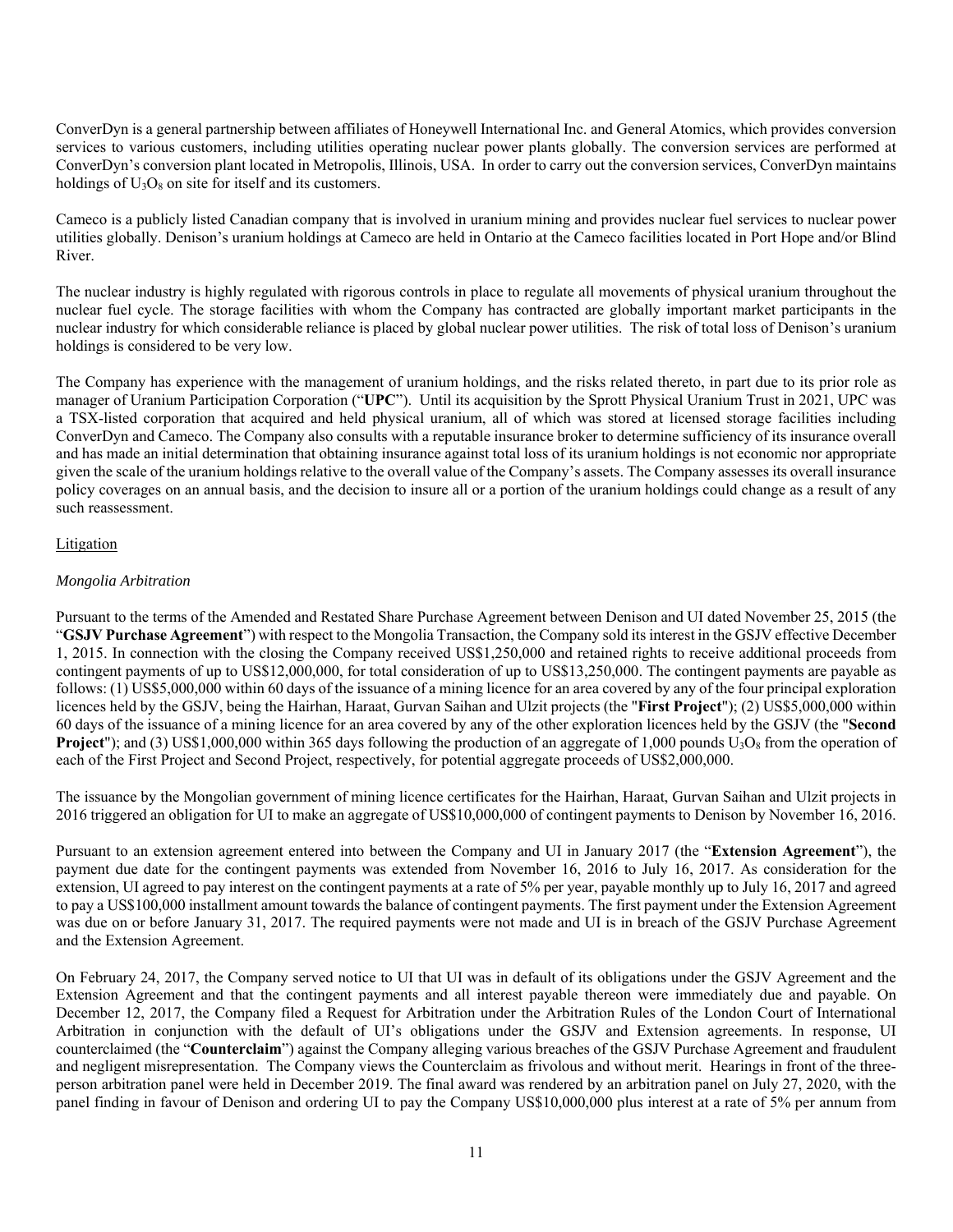November 16, 2016, plus certain legal and arbitration costs. Denison and UI have exchanged correspondence, and award recovery options are being considered.

# **RISK FACTORS**

*Investing in our securities is speculative and involves a high degree of risk due to the nature of our business and the present stage of its development. The following risk factors, as well as risks currently unknown to us, could materially adversely affect our future business, operations and financial condition and could cause them to differ materially from the estimates described in forward-looking statements relating to the Company, or its business, property or financial results, each of which could cause purchasers of our securities to lose part or all of their investment. The risks set out below are not the only risks we face; risks and uncertainties not currently known to us or that we currently deem to be immaterial may also materially and adversely affect our business, financial condition, results of operations and prospects. Before deciding whether to invest in any securities of the Company, investors should consider carefully the risks discussed below, the risks incorporated by reference in this prospectus (including subsequently filed documents incorporated by reference) and those described in a prospectus supplement relating to a specific offering of securities.* 

#### **Risks Relating to the Company and the Mining Industry**

### *Capital Intensive Industry and Uncertainty of Funding*

The exploration and development of mineral properties and any operation of mines and facilities requires a substantial amount of capital and the ability of the Company to proceed with any of its plans with respect thereto depends on its ability to obtain financing through joint ventures, equity financing, debt financing or other means.

At the time of each of the Company's October 2020 bought deal offering of 51,347,321 Common Shares, December 2020 private placement of 1,081,959 Common Shares issued as "flow-through shares" as defined in the *Income Tax Act* (Canada), February Offering, 2021 FT Offering, March Offering and the at-the-market issuances of its Common Shares, the Company's intended use of proceeds were as described for each such offering. However, in connection with the amended purchase agreement between UEX and OURD relating to the acquisition of JCU by UEX, and the acquisition of 50% of JCU by the Company in connection therewith, the Company redirected a portion of the proceeds of the February Offering to fund the JCU acquisition. In addition, the Company's ability to achieve its other stated plans and objectives of its prior offerings could change as a result of a number of internal and external factors, such as continued or new impacts of COVID-19 on society and the Company's operations, unfavourable changes in the spot market for physical uranium, and/or the impact that results from continued exploration and evaluation activities may have on the Company's future evaluation and development plans and anticipated costs and timelines. Because of the number and variability of factors that will determine the use of such proceeds, the Company's ultimate use might vary substantially from its planned use. There is no assurance that the proceeds from such prior offerings will be sufficient to meet the stated objectives or are not redirected to other business objectives at the discretion of the Company's management and the Board.

To fund additional activities, including future exploration, evaluation, development and construction activities, the Company anticipates that it will require additional financing. General market conditions, volatile uranium markets, a claim against the Company, a significant disruption to the Company's business or operations or other factors may make it difficult to secure financing necessary to fund the substantial capital that is typically required in order to continue to advance a mineral project, such as the Wheeler River project or Waterbury Lake project, through the testing, permitting and feasibility processes to a production decision or to place a property, such as the Wheeler River project or Waterbury Lake project, into commercial production. Similarly, there is no certainty that the Company will be able to fund additional exploration, evaluation or development of the Company's projects or acquisition of new projects at any particular time.

There is no assurance that the Company will be successful in obtaining required financing as and when needed on acceptable terms, and failure to obtain such additional financing could result in the delay or indefinite postponement of any or all of the Company's exploration, development or other growth initiatives, or otherwise have a material adverse impact on the Company's financial condition and/or ability to continue as a going concern.

#### *COVID-19 Outbreaks*

The COVID-19 pandemic has caused, and may cause further, disruptions to the Company's business and operational plans. Such disruptions may result from (i) restrictions that governments and communities impose to address the COVID-19 outbreak, (ii) restrictions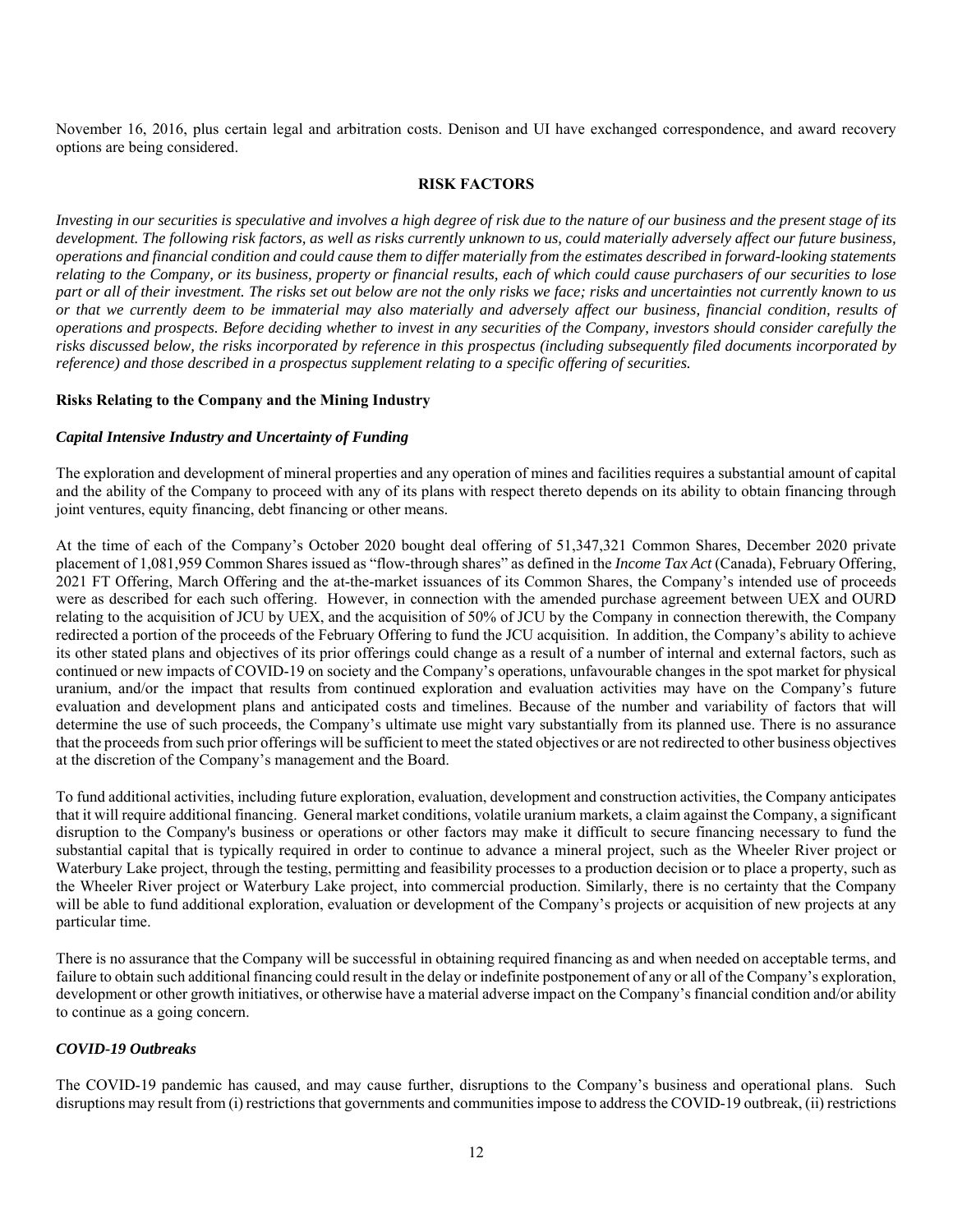that the Company and its contractors and subcontractors impose to ensure the safety of employees and others, (iii) shortages of employees and/or unavailability of contractors and subcontractors, and/or (iv) interruption of supplies from third parties upon which the Company relies. It is presently not possible to predict the likelihood, extent or duration of any such disruption, and the impact, which could be rapid and unexpected, could be materially adverse to the Company's business, financial condition and results of operations. These disruptions may severely impact the Company's ability to carry out its business plans for 2021 and beyond.

# *Global Financial Conditions*

Global financial conditions are subject to volatility arising from international geopolitical developments and global economic phenomenon, as well as general financial market turbulence, including the significant market reaction to the onset of the COVID-19 pandemic in 2020, resulting in a significant reduction in in many major market indices, and continuing market uncertainty and volatility. Access to public financing and credit can be negatively impacted by the effect of these events on Canadian and global credit markets. The health of the global financing and credit markets may impact the ability of Denison to obtain equity or debt financing in the future and the terms at which financing or credit is available to Denison. These instances of volatility and market turmoil could adversely impact Denison's operations and the trading price of the Common Shares.

# *Speculative Nature of Exploration and Development*

Exploration for minerals and the development of mineral properties is speculative and involves significant uncertainties and financial risks that even a combination of careful evaluation, experience and technical knowledge may not eliminate. While the discovery of an ore body may result in substantial rewards, few properties which are explored prove to return the discovery of a commercially mineable deposit and/or are ultimately developed into producing mines. As at the date hereof, many of Denison's projects are preliminary in nature and mineral resource estimates include inferred mineral resources, which are considered too speculative geologically to have the economic considerations applied that would enable them to be categorized as mineral reserves. Mineral resources that are not mineral reserves do not have demonstrated economic viability. Major expenses may be required to properly evaluate the prospectivity of an exploration property, to develop new ore bodies and to estimate mineral resources and establish mineral reserves. There is no assurance that the Company's uranium deposits are commercially mineable.

# *Imprecision of Mineral Reserve and Resource Estimates*

Mineral reserve and resource figures are estimates, and no assurances can be given that the estimated quantities of uranium are in the ground and could be produced, or that Denison will receive the prices assumed in determining its mineral reserves. Such estimates are expressions of judgment based on knowledge, mining experience, analysis of drilling results and industry best practices. Valid estimates made at a given time may significantly change when new information becomes available. While Denison believes that the Company's estimates of mineral reserves and mineral resources are well established and reflect management's best estimates, by their nature, mineral reserve and resource estimates are imprecise and depend, to a certain extent, upon statistical inferences and geological interpretations, which may ultimately prove inaccurate. Furthermore, market price fluctuations, as well as increased capital or production costs or reduced recovery rates, may render mineral reserves and resources uneconomic and may ultimately result in a restatement of mineral reserves and resources. The evaluation of mineral reserves or resources is always influenced by economic and technological factors, which may change over time.

# *Risks of, and Market Impacts on, Developing Mineral Properties*

Denison's uranium production is dependent in part on the successful development of its known ore bodies, discovery of new ore bodies and/or revival of previously existing mining operations. It is impossible to ensure that Denison's current exploration and development programs will result in profitable commercial mining operations. Where the Company has been able to estimate the existence of mineral resources and mineral reserves, such as for the Wheeler River project, substantial expenditures are still required to establish economic feasibility for commercial development and to obtain the required environmental approvals, permits and assets necessary to commence commercial operations.

Development projects are subject to the completion of successful feasibility studies, engineering studies and environmental assessments, the issuance of necessary governmental permits and the availability of adequate financing. The economic feasibility of development projects is based upon many factors, including, among others: the accuracy of mineral reserve and resource estimates; metallurgical recoveries; capital and operating costs of such projects; government regulations relating to prices, taxes, royalties, infrastructure, land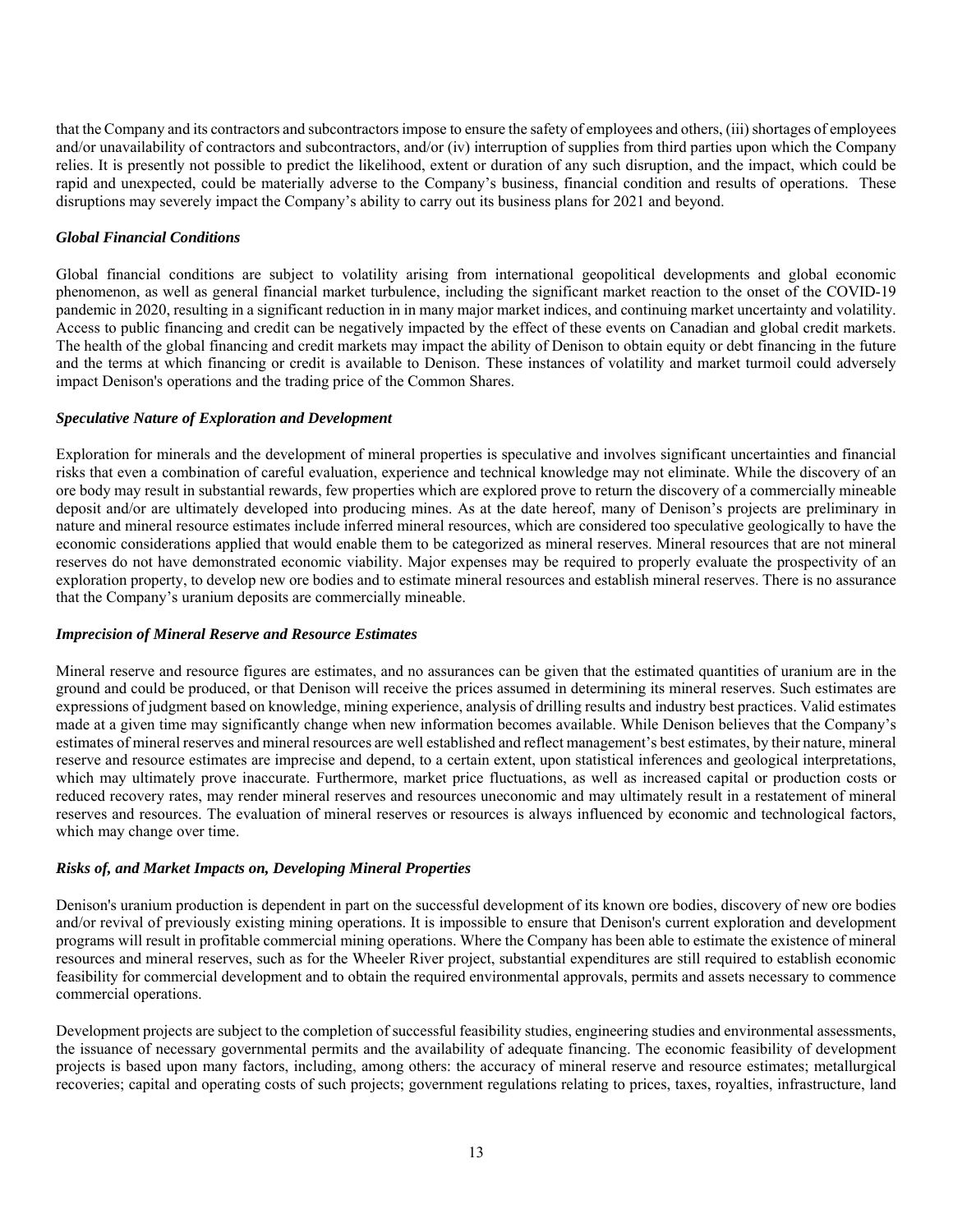tenure, land use, importing and exporting, and environmental protection; political and economic climate; and uranium prices, which are historically cyclical.

Subject to the availability of capital, if a feasibility study is completed for the Wheeler River project, such feasibility study, and any estimates of mineral reserves and mineral resources, development costs, operating costs and estimates of future cash flow contained therein, will be based on Denison's interpretation of the information available at that time. Development projects have no operating history upon which to base developmental and operational estimates. Particularly for development projects, economic analyses and feasibility studies contain estimates based upon many factors, including estimates of mineral reserves, the interpretation of geologic and engineering data, anticipated tonnage and grades of ore to be mined and processed, the configuration of the ore body, expected recovery rates of uranium from the ore, estimated operating costs, anticipated climatic conditions and other factors. As a result, it is possible that actual capital and operating costs and economic returns will differ significantly from those estimated for a project prior to production. For example, the capital and operating cost projections and related economic indicators in the Wheeler PFS Report and the technical report entitled "Preliminary Economic Assessment for Tthe Heldeth Túé (J Zone) Deposit, Waterbury Lake Property, Northern Saskatchewan, Canada" dated December 23, 2020 (the "**Waterbury PEA Report**") may vary significantly from the capital and operating costs and economic returns estimated by a final feasibility study or actual expenditures.

The decision as to whether a property, such as Wheeler River or Waterbury Lake, contains a commercial mineral deposit and should be brought into production will depend upon the results of exploration and evaluation programs and/or feasibility studies, and the recommendations of duly qualified engineers and/or geologists, all of which involves significant expense and risk.

It is not unusual in the mining industry for new mining operations to take longer than originally anticipated to bring into production, and to require more capital than anticipated. Any of the following events, among others, could affect the profitability or economic feasibility of a project or delay or stop its advancement: unavailability of necessary capital, unexpected problems during the start-up phase delaying production, unanticipated changes in grade and tonnes of ore to be mined and processed, unanticipated adverse geological conditions, unanticipated metallurgical recovery problems, incorrect data on which engineering assumptions are made, unavailability of labour, increased costs of processing and refining facilities, unavailability of economic sources of power and water, unanticipated transportation costs, changes in government regulations (including regulations with respect to the environment, prices, royalties, duties, taxes, permitting, restrictions on production, quotas on exportation of minerals, environmental, etc.), fluctuations in uranium prices, and accidents, labour actions and force majeure events.

The ability to sell and profit from the sale of any eventual mineral production from a property will be subject to the prevailing conditions in the applicable marketplace at the time of sale. The demand for uranium and other minerals is subject to global economic activity and changing attitudes of consumers and other end-users' demand.

Many of these factors are beyond the control of a mining company and therefore represent a market risk which could impact the long term viability of Denison and its operations.

# *Denison has a History of Negative Operating Cash Flow*

Denison has a history of negative operating cash flow for recent past financial reporting periods. In addition, the Company has committed a portion of its short to medium term cash flows in connection with the APG Transaction. Denison anticipates that it will continue to have negative operating cash flow until such time, if at all, its Wheeler River project goes into production. To the extent that Denison has negative operating cash flow in future periods, Denison may need to allocate a portion of its cash reserves or other financial or nonfinancial assets to fund such negative cash flow. Denison may also be required to raise additional funds through the issuance of equity or debt securities. There can be no assurance that additional capital or other types of financing will be available when needed or that these financings will be on terms favourable to Denison or its existing shareholders.

# *Risks Associated with the Selection of Novel Mining Methods*

As disclosed in the Wheeler PFS Report and the Waterbury PEA Report, Denison has selected the ISR mining method for production at the Phoenix and THT deposits, respectively. While test work completed to date indicates that ground conditions and the mineral reserves estimated to be contained within the deposit are amenable to extraction by way of ISR, actual conditions could be materially different from those estimated based on the Company's technical studies completed to-date. Technical studies in support of the ISR mining method have been focused at the Phoenix deposit at the Wheeler River Project, accordingly, study of the applicability of the ISR mining method for the THT deposit at the Waterbury Lake Project is not as advanced as that completed at the Phoenix deposit. While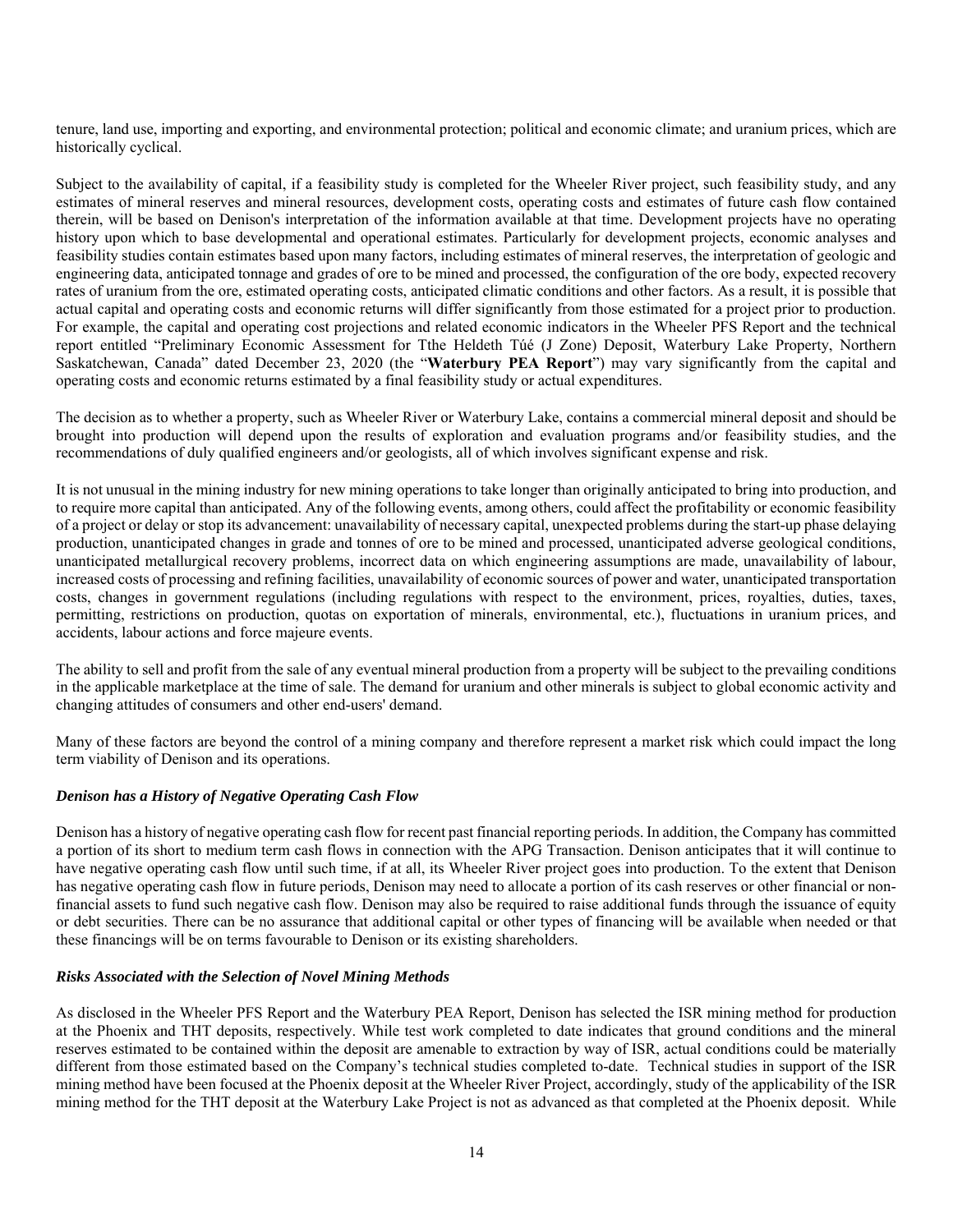industry best practices have been utilized in the development of its estimates, actual results from the application of the ISR mining method may differ significantly. Denison will need to complete substantial additional work to further advance and/or confirm its current estimates and projections for the use of the ISR mining method in the Athabasca Basin. As a result, it is possible that actual costs and economic returns of any mining operations may differ materially from Denison's best estimates.

### *Dependence on Obtaining Licenses, and other Regulatory and Policy Risks*

Uranium mining and milling operations and exploration activities, as well as the transportation and handling of the products produced, are subject to extensive regulation by federal, provincial and state governments including the Saskatchewan Government and the Canadian Nuclear Safety Commission. Such regulations relate to production, development, exploration, exports, imports, taxes and royalties, labour standards, occupational health, waste disposal, protection and remediation of the environment, mine decommissioning and reclamation, mine safety, toxic substances, transportation safety and emergency response, and other matters. Compliance with such laws and regulations is currently, and has historically, increased the costs of exploring, drilling, developing, constructing, operating and closing Denison's mines and processing facilities. It is possible that the costs, delays and other effects associated with such laws and regulations may impact Denison's decision with respect to exploration and development properties, including whether to proceed with exploration or development, or that such laws and regulations may result in Denison incurring significant costs to remediate or decommission properties that do not comply with applicable environmental standards at such time.

The development of mines and related facilities is contingent upon governmental approvals that are complex and time consuming to obtain and which involve multiple governmental agencies. Environmental and regulatory review has become a long, complex and uncertain process that can cause potentially significant delays. Obtaining these government approvals includes among other things, obtaining environmental assessments and engaging with interested parties. See "*Engagement with First Nations and Métis*" for more information regarding Denison's community engagement. In addition, future changes in governments, regulations and policies, such as those affecting Denison's mining operations and uranium transport and international trade, could materially and adversely affect Denison's results of operations and financial condition in a particular period or its long-term business prospects.

The ability of the Company to obtain and maintain permits and approvals and to successfully explore and evaluate properties and/or develop and operate mines may be adversely affected by real or perceived impacts associated with its activities that affect the environment and human health and safety at its projects and in the surrounding communities. The real or perceived impacts of the activities of other mining companies, locally or globally, may also adversely affect our ability to obtain and maintain permits and approvals. The Company is uncertain as to whether all necessary permits will be obtained or renewed on acceptable terms or in a timely manner. Any significant delays in obtaining or renewing such permits or licences in the future could have a material adverse effect on Denison.

Denison expends significant financial and managerial resources to comply with such laws and regulations. Denison anticipates it will have to continue to do so as the historic trend toward stricter government regulation may continue. Because legal requirements are frequently changing and subject to interpretation, Denison is unable to predict the ultimate cost of compliance with these requirements or their effect on operations. While the Company has taken great care to ensure full compliance with its legal obligations, there can be no assurance that the Company has been or will be in full compliance with all of these laws and regulations, or with all permits and approvals that it is required to have.

Failure to comply with applicable laws, regulations and permitting requirements, even inadvertently, may result in enforcement actions. These actions may result in orders issued by regulatory or judicial authorities causing operations to cease or be curtailed, and may include corrective measures requiring capital expenditures, installation of additional equipment or remedial actions, which may have a material adverse effect on the Company. Companies engaged in uranium exploration, evaluation, mining or milling activities may be required to compensate others who suffer loss or damage by reason of such activities and may have civil or criminal fines or penalties imposed for violations of applicable laws or regulations.

Denison suspended certain activities at Wheeler River during 2020, including the EA process, which is on the critical path to achieving the project development schedule outlined in the Wheeler PFS Report. An important part of the EA process involves extensive engagement and consultation with various interested parties. Accordingly, the decision to suspend the EA was motivated by the significant social and economic disruptions that emerged at the onset of the COVID-19 pandemic, and other fiscal prudence measures. While the EA process has resumed, the Company is not currently able to estimate the impact to the project development schedule, cost estimates or other project development assumptions and projections outlined in the Wheeler PFS Report, and users are specifically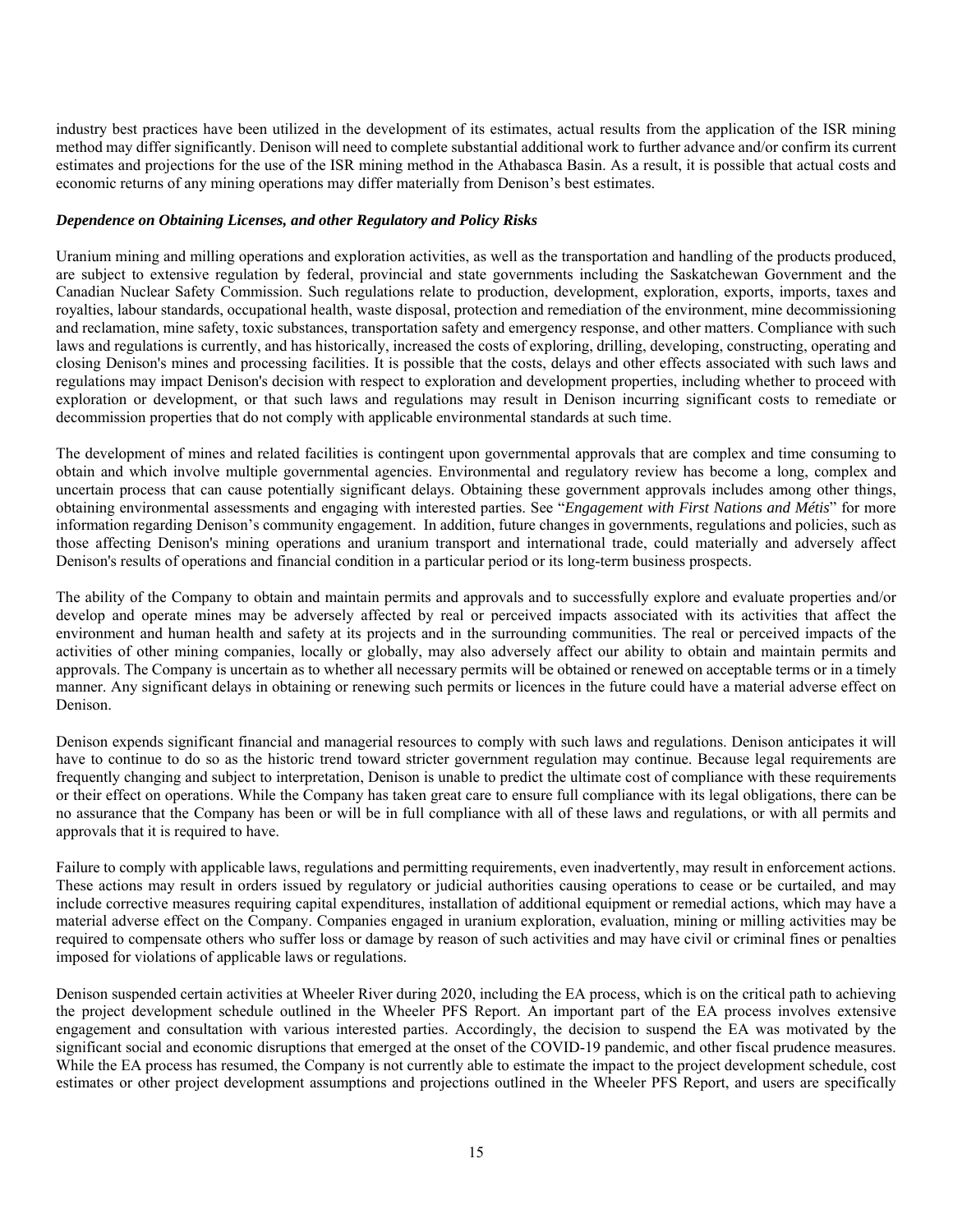cautioned against relying on the estimates provided therein regarding the start of pre-production activities in 2021 and first production in 2024.

# *Engagement with First Nations and Métis*

First Nations and Métis rights, entitlements and title claims may impact Denison's ability and that of its joint venture partners to pursue exploration, development and mining at its Saskatchewan properties. Pursuant to historical treaties, First Nations in northern Saskatchewan ceded title to most traditional lands but continue to assert title to the minerals within the lands. Métis people have not signed treaties; they assert Aboriginal rights throughout Saskatchewan, including Aboriginal title over most if not all of the Company's project lands.

Managing relations with the local First Nations and Métis communities and governments is a matter of paramount importance to Denison. Engagement with, and consideration of the rights of, potentially affected Indigenous peoples may require accommodations, including undertakings regarding funding, contracting, environmental practices, employment and other matters and can be time consuming and challenging. This may affect the timetable and costs of exploration, evaluation and development of the Company's projects.

The Company's relationships with various interested parties are critical to ensure the future success of its existing operations and the construction and development of its projects. There is an increasing level of public concern relating to the perceived effect of mining activities on the environment and on parties impacted by such activities. Adverse publicity relating to the mining industry generated by non-governmental organizations and others could have an adverse effect on the Company's reputation or financial condition and may impact its relationship with interested parties. While the Company is committed to operating in a socially responsible manner, there is no guarantee that the Company's efforts in this regard will be successful or mitigate this potential risk.

The inability of the Company to maintain positive relationships with interested parties, including local First Nations and Métis, may result in additional obstacles to permitting, increased legal challenges, or other disruptions to the Company's exploration, development and production plans, and could have a significant adverse impact on the Company's share price and financial condition.

# *Environmental, Health and Safety Risks*

Denison has expended significant financial and managerial resources to comply with environmental protection laws, regulations and permitting requirements in each jurisdiction where it operates, and anticipates that it will be required to continue to do so in the future as the historical trend toward stricter environmental regulation may continue. The uranium industry is subject to, the worker health, safety and environmental risks associated with all mining businesses, including potential liabilities to third parties for environmental damage, and to additional risks uniquely associated with uranium mining and processing. The possibility of more stringent regulations exists in the areas of worker health and safety, the disposition of wastes, the decommissioning and reclamation of mining and processing sites, and other environmental matters each of which could have a material adverse effect on the costs or the viability of a particular project.

Denison's facilities operate under various operating and environmental permits, licences and approvals that contain conditions that must be met, and Denison's right to pursue its development plans is dependent upon receipt of, and compliance with, additional permits, licences and approvals. Failure to obtain such permits, licenses and approvals and/or meet any conditions set forth therein could have a material adverse effect on Denison's financial condition or results of operations.

Although the Company believes its operations are in compliance, in all material respects, with all relevant permits, licences and regulations involving worker health and safety as well as the environment, there can be no assurance regarding continued compliance or ability of the Company to meet stricter environmental regulation, which may also require the expenditure of significant additional financial and managerial resources.

Mining companies are often targets of actions by non-governmental organizations and environmental groups in the jurisdictions in which they operate. Such organizations and groups may take actions in the future to disrupt Denison's operations. They may also apply pressure to local, regional and national government officials to take actions which are adverse to Denison's operations. Such actions could have an adverse effect on Denison's ability to advance its projects and, as a result, on its financial position and results.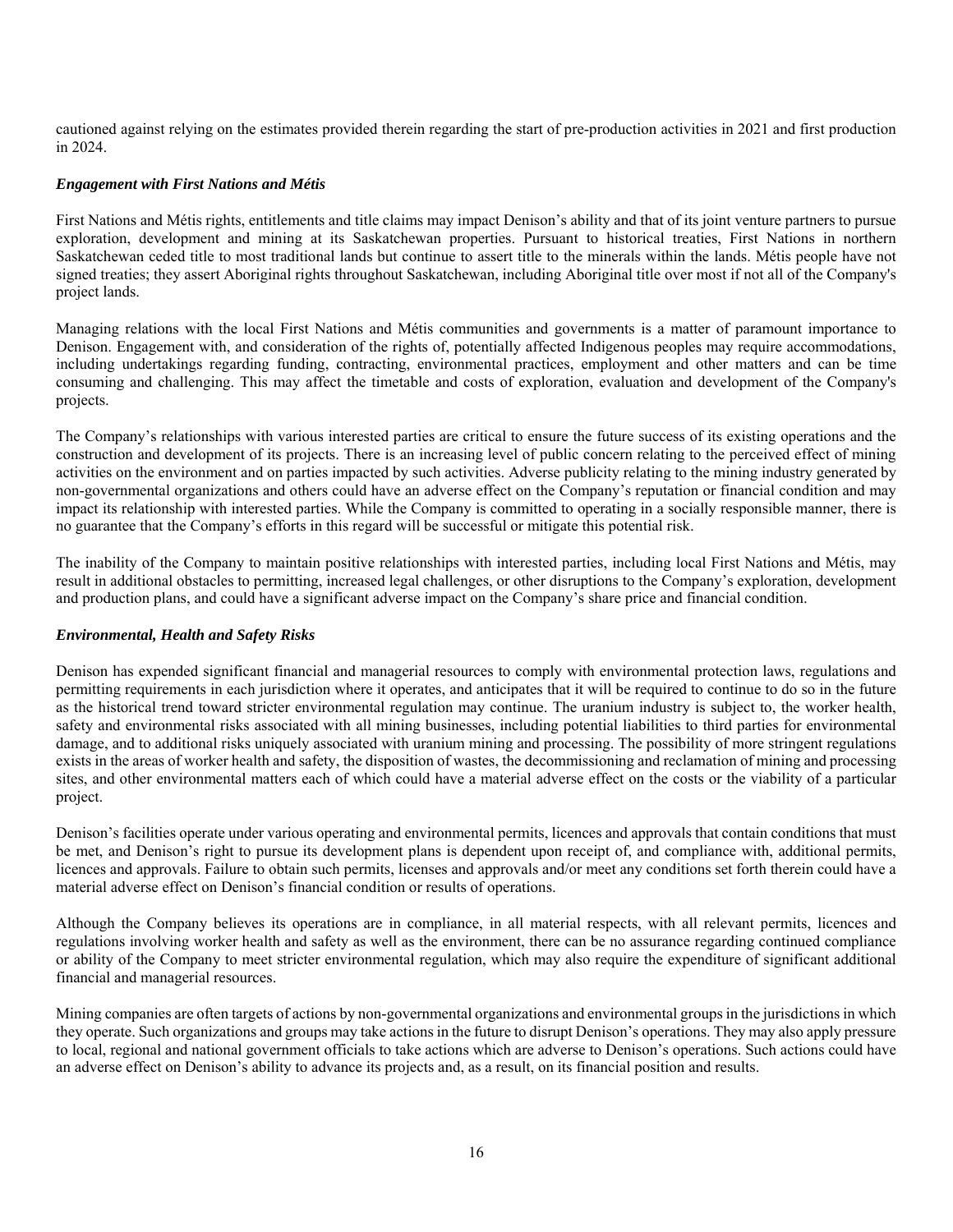# *Acquisition of Physical Uranium*

The majority of the net proceeds of the March Offering were anticipated to fund the strategic purchase of  $U_3O_8$  to be held by Denison as a long-term investment, which is intended to support the potential future financing of the advancement and/or construction of Wheeler River. This strategy is subject to a number of risks and there is no assurance that the strategy will be successful. Specific risks include the following:

- The Company intends to hold the physical uranium for long-term investment. During this term, the value of Denison's uranium holdings will fluctuate and accordingly the Company will be subject to losses should it ultimately determine to sell the uranium at prices lower than the acquisition cost. In addition, the Company may incur income statement losses, should uranium prices decrease or foreign exchange rates fluctuate unfavourably in future financial periods.
- The Company intends to use the physical uranium, in part, to support the potential financing of the development of the Wheeler River project. There is no assurance that the physical uranium may be pledged as security for any potential financing, that the full value of the uranium held will be recognized by any party providing financing or that the Company's ownership of the physical uranium will enhance the Company's ability to access future project financing. Further, should the purchased uranium be used as security for a future financing, there is a risk that it would no longer be available for sale by the Company to meet any other objectives described for use of the proceeds of the March Offering.
- The Company may be required to sell a portion or all of the physical uranium accumulated to funds its operations should other forms of financing not be available to fund the Company's capital requirements.

# *Global Demand and International Trade Restrictions*

The international nuclear fuel industry, including the supply of uranium concentrates, is relatively small compared to other minerals, and is generally highly competitive and heavily regulated. Worldwide demand for uranium is directly tied to the demand for electricity produced by the nuclear power industry, which is also subject to extensive government regulation and policies. In addition, the international marketing of uranium is subject to governmental policies and certain trade restrictions. For example, the supply and marketing of uranium from Russia is limited by international trade agreements.

Over the past two years, policy related reviews in the United States have impacted the nuclear fuel market. In 2018, certain uranium producers filed a petition with the U.S. Department of Commerce to investigate the import of uranium into the U.S. under Section 232 of the 1962 Trade Expansion Act. In July 2019 the U.S. President ultimately concluded that uranium imports do not threaten national security and no trade actions were implemented; however, a further review of the nuclear supply chain in the U.S. was ordered and the Nuclear Fuels Working Group convened to review the matter recommended that the U.S. build a strategic uranium reserve with a budget of US\$150 million per year in each of the next 10 years for uranium purchases from U.S. producers. In December 2020, the U.S. Congress passed a Bill that included funding for the first year of the acquisitions for the strategic reserve of uranium. This long-awaited resolution ended a period of uncertainty and disruption in the nuclear fuel market. Similarly, a 2020 extension to the Russian Suspension Agreement ended a period of uncertainty in the uranium market regarding potential changes to restrictions on Russian uranium supplies entering the United States.

The uncertainty surrounding these trade matters are believed to have impacted the uranium purchasing activities of nuclear utilities, especially in the U.S., and consequently negatively impacted the market price of uranium and the uranium industry as a whole.

In general, trade agreements, governmental policies and/or trade restrictions are beyond the control of Denison and may affect the supply of uranium available for use in markets like the United States and Europe, which are currently the largest markets for uranium in the world. Similarly, trade restrictions or foreign policy have the potential to impact the ability to supply uranium to developing markets, such as China and India. If substantial changes are made to regulations affecting the global marketing and supply of uranium, the Company's business, financial condition and results of operations may be materially adversely affected.

# *No Public Market for Uranium*

There is no public market for the sale of uranium. The uranium futures market on the New York Mercantile Exchange does not provide for physical delivery of uranium, only cash on settlement, and that trading forum does not offer a formal market but rather facilitates the introduction of buyers to sellers. The Company may not be able to acquire uranium or, once acquired or produced, sell uranium at a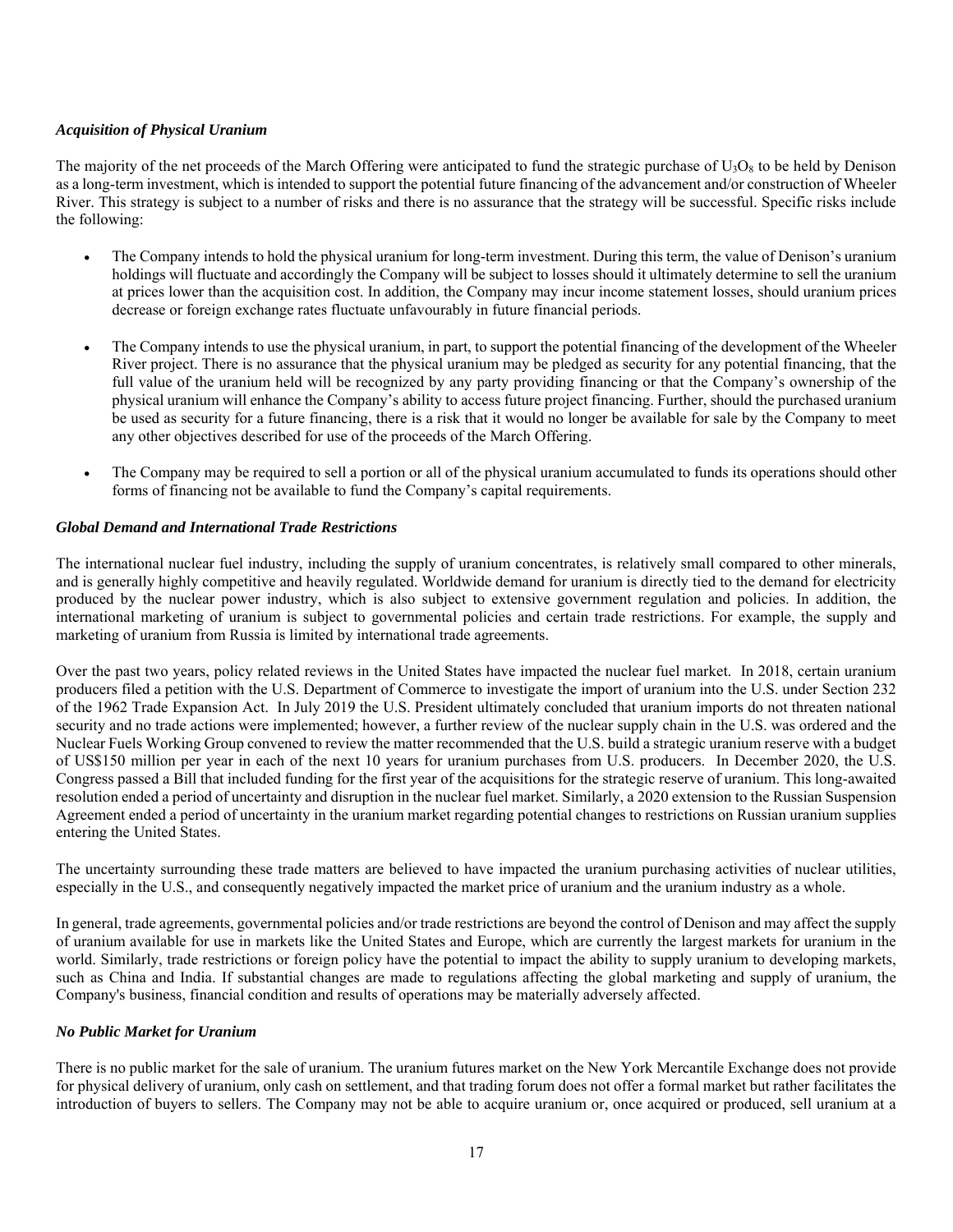desired price level for a number of weeks or months. The pool of potential purchasers and sellers is limited, and each transaction may require the negotiation of specific provisions. Accordingly, a purchase or sale cycle may take several weeks or months to complete. In addition, as the supply of uranium is limited, the Company may experience additional difficulties purchasing uranium in the event that it is a significant buyer. If the Company determines to sell any physical uranium that it has acquired or produced, it may likewise experience difficulties in finding purchasers that are able to accept a material quantity of physical uranium. The inability to purchase and sell on a timely basis in sufficient quantities could have a material adverse effect on the securities of the Company.

The Company has entered into commitments to purchase a further 200,000 pounds of  $U_3O_8$  with the proceeds of the March Offering. Such commitments are generally subject to conditions in favour of both the vendor and the Company, and there is no certainty that the purchases contemplated by such commitments will be completed.

# *Volatility and Sensitivity to Market Prices*

The value of the Company's investments in uranium and its estimates of mineral resources, mineral reserves and the viability of future production for its projects is heavily influenced by long and short term market prices of  $U_3O_8$ . Historically, these prices have seen significant fluctuations, and have been and will continue to be affected by numerous factors beyond Denison's control. Such factors include, among others: demand for nuclear power, political, economic and social conditions in uranium producing and consuming countries, public and political response to nuclear incidents, reprocessing of used reactor fuel and the re-enrichment of depleted uranium, sales of excess civilian and military inventories (including from the dismantling of nuclear weapons) by governments and industry participants, uranium supplies from other secondary sources, and production levels and costs of production from primary uranium suppliers.

Uranium prices failing to reach or sustain projected levels can impact operations by requiring a reassessment of the economic viability of the Company's projects, and such reassessment alone may cause substantial delays and/or interruptions in project development, which could have a material adverse effect on the results of operations and financial condition of Denison.

### *Public Acceptance of Nuclear Energy and Competition from Other Energy Sources*

Growth of the uranium and nuclear power industry will depend upon continued and increased acceptance of nuclear technology as a clean means of generating electricity. Because of unique political, technological and environmental factors that affect the nuclear industry, including the risk of a nuclear incident, the industry is subject to public opinion risks that could have an adverse impact on the demand for nuclear power and increase the regulation of the nuclear power industry. Nuclear energy competes with other sources of energy, including oil, natural gas, coal and hydro-electricity. These other energy sources are, to some extent, interchangeable with nuclear energy, particularly over the longer term. Technical advancements in, and government subsidies for, renewable and other alternate forms of energy, such as wind and solar power, could make these forms of energy more commercially viable and put additional pressure on the demand for uranium concentrates. Sustained lower prices of alternate forms of energy may result in lower demand for uranium concentrates.

Current estimates project increases in the world's nuclear power generating capacities, primarily as a result of a significant number of nuclear reactors that are under construction, planned, or proposed in China, India and various other countries around the world. Market projections for future demand for uranium are based on various assumptions regarding the rate of construction and approval of new nuclear power plants, as well as continued public acceptance of nuclear energy around the world. The rationale for adopting nuclear energy can be varied, but often includes the clean and environmentally friendly operation of nuclear power plants, as well as the affordability and round-the-clock reliability of nuclear power. A change in public sentiment regarding nuclear energy could have a material impact on the number of nuclear power plants under construction, planned or proposed, which could have a material impact on the market's and the Company's expectations for the future demand for uranium and the future price of uranium.

#### *Reliance on Other Operators*

At some of its properties, Denison is not the operator and therefore is not in control of all of the activities and operations at the site. As a result, Denison is and will be, to a certain extent, dependent on the operators for the nature and timing of activities related to these properties and may be unable to direct or control such activities.

As an example, Orano Canada is the operator and majority owner of the McClean Lake and Midwest joint ventures in Saskatchewan, Canada. The McClean Lake mill employs unionized workers who work under collective agreements. Orano Canada, as the operator, is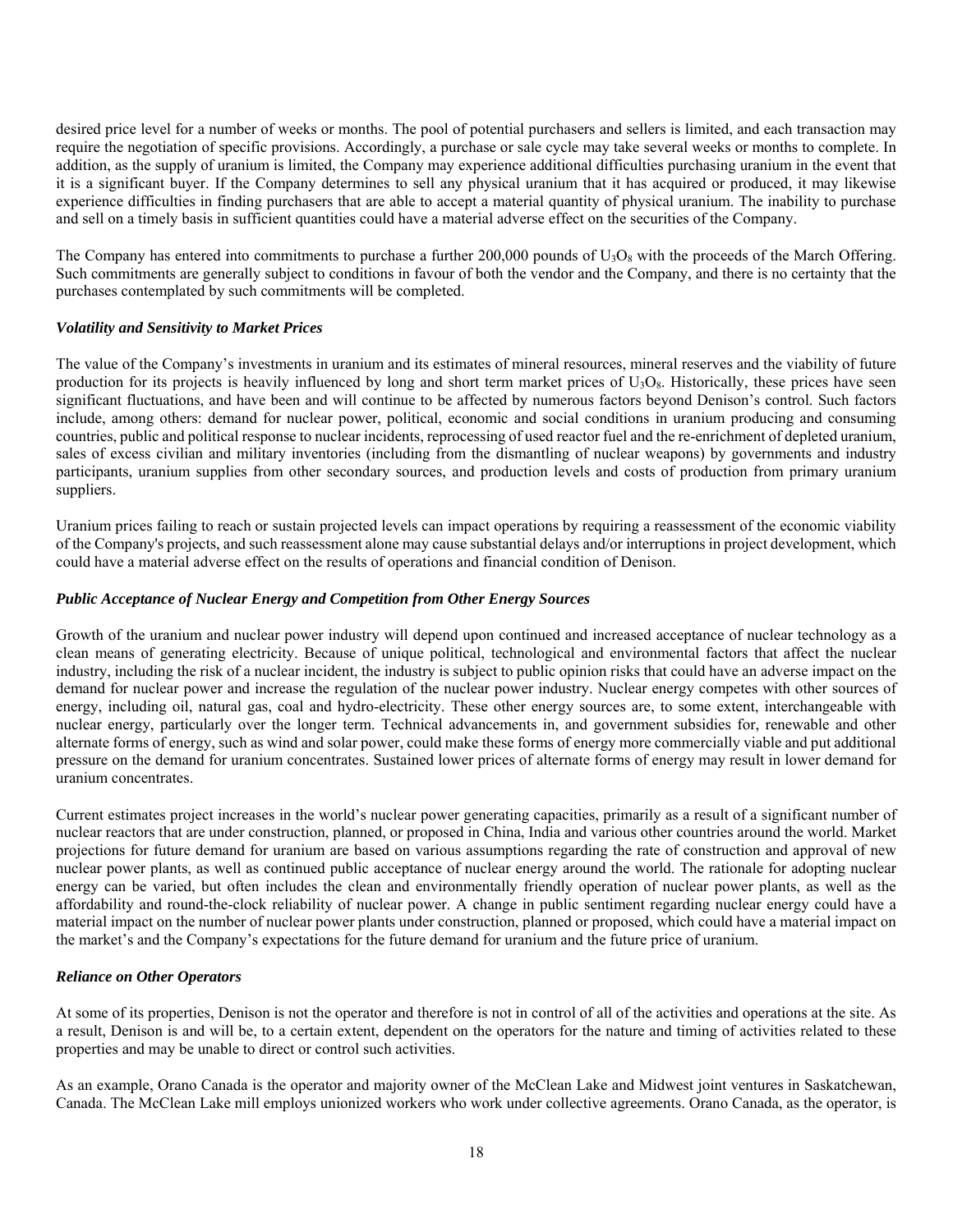responsible for most operational and production decisions and all dealings with unionized employees. Orano Canada may not be successful in its attempts to renegotiate the collective agreements, which may impact mill and mining operations. Similarly, Orano Canada is responsible for all licensing and dealings with various regulatory authorities. Orano Canada maintains the regulatory licences in order to operate the McClean Lake mill, all of which are subject to renewal from time to time and are required in order for the mill to operate in compliance with applicable laws and regulations. Any lengthy work stoppages, or disruption to the operation of the mill or mining operations as a result of a licensing matter or regulatory compliance, may have a material adverse impact on the Company's future cash flows, earnings, results of operations and financial condition.

# *Reliance on Facilities*

Any uranium purchased by the Company, in particular with the proceeds of the March Offering, will be stored at one or more licensed uranium conversion facilities ("**Facilities**"), each owned by different third-party organizations. As the number of duly licensed Facilities is limited, there can be no assurance that storage arrangements that are commercially beneficial to the Company will continue to be readily available. Failure to negotiate commercially reasonable storage terms with the Facilities may have a material adverse effect on the financial condition of the Company.

By holding its investments in uranium with licensed Facilities, the Company is exposed to the credit risks of any such Facilities and their operators. There is no guarantee that the Company can fully recover all of its investments in uranium held with the Facilities. Failure to recover all uranium holdings could have a material adverse effect on the financial condition of the Company.

Any loss or damage of the uranium may not be fully covered or absolved by contractual arrangements with the Facilities or the Company's insurance arrangements, and the Company may be financially and legally responsible for losses and/or damages not covered by indemnity provisions or insurance. Such responsibility could have a material adverse effect on the financial condition of the Company.

### *Reliance on Contractors and Experts*

In various aspects of its operations, Denison relies on the services, expertise and recommendations of its service providers and their employees and contractors, whom often are engaged at significant expense to the Company. For example, the decision as to whether a property contains a commercial mineral deposit and should be brought into production will depend in large part upon the results of exploration programs and/or feasibility studies, and the recommendations of duly qualified third party engineers and/or geologists. In addition, while Denison emphasizes the importance of conducting operations in a safe and sustainable manner, it cannot exert absolute control over the actions of these third parties when providing services to Denison or otherwise operating on Denison's properties. Any material error, omission, act of negligence or act resulting in environmental pollution, accidents or spills, industrial and transportation accidents, work stoppages or other actions could adversely affect the Company's operations and financial condition.

# *Foreign Exchange Rates*

The Company maintains its accounting records and reports its financial position and results in Canadian dollars. Fluctuations in the U.S. currency exchange rate relative to the Canadian currency could significantly impact the Company, including its financial results, operations or the trading value of its securities, as a result of various factors including: (a) the anticipated acquisition of physical uranium, pursuant to the March Offering, will generally require settlement in U.S. dollars; (b) any storage costs from the Facilities for storage of such uranium could be payable in U.S. dollars or other non-Canadian currency and (c) the price of uranium is quoted in U.S. dollars, and a decrease in value of USD would result in a relative decrease in the valuation of uranium and the associated market value from a Canadian currency perspective. In addition, the Company's outstanding common share purchase warrants (issued pursuant to the February Offering and the March Offering) have a USD denominated exercise price, and fluctuations in relative currency exchange rates will impact the Canadian dollar value of any proceeds raised from future exercises of such warrants. Exchange rate fluctuations, and any potential negative consequences thereof, are beyond the Company's control.

# *Benefits Not Realized From Transactions*

Denison has completed a number of transactions over the last several years, including without limitation the Mongolia Transaction, the Africa Transaction, the optioning of the Moore Lake property to Skyharbour Resources Ltd., the acquisition of an 80% interest in the Hook-Carter property from ALX Resources Corp., the acquisition of an interest in the Moon Lake property from CanAlaska Uranium Ltd., entering into the APG Transaction, the acquisition of Cameco Corporation's minority interest in the Wheeler River joint venture. Denison has also recently acquired a 50% ownership interest in JCU. Despite Denison's belief that these transactions, and others which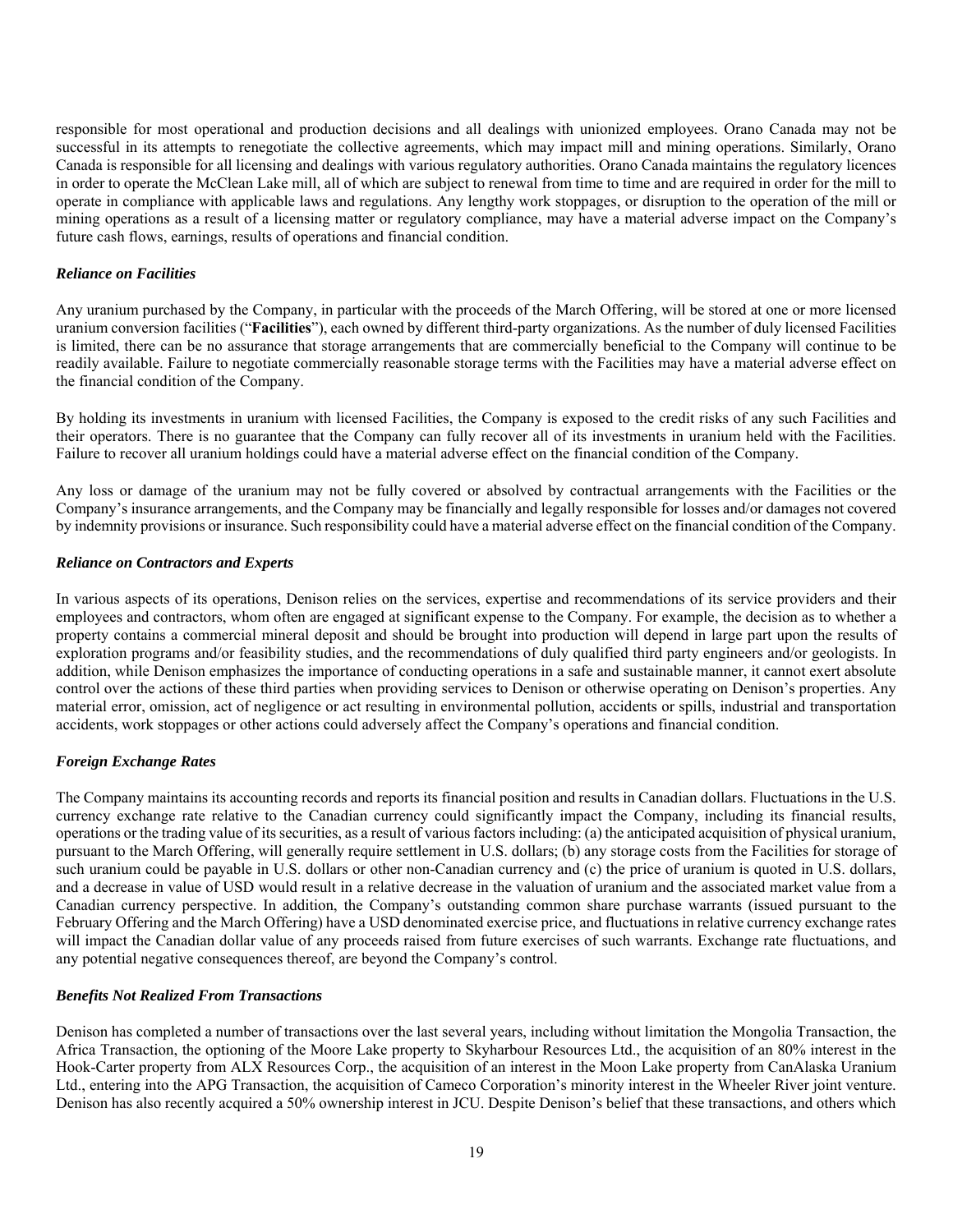may be completed in the future, will be in Denison's best interest and benefit the Company and Denison's shareholders, Denison may not realize the anticipated benefits of such transactions or realize the full value of the consideration paid or received to complete the transactions. This could result in significant accounting impairments or write-downs of the carrying values of mineral properties or other assets and could adversely impact the Company and the price of its Common Shares.

# *Inability to Exploit, Expand and Replace Mineral Reserves and Mineral Resources*

Denison's mineral reserves and resources at its Wheeler River, Waterbury Lake, McClean Lake and Midwest projects are Denison's material future sources of possible uranium production. Unless other mineral reserves or resources are discovered or acquired, Denison's sources of future production for uranium concentrates will decrease over time if its current mineral reserves and resources are exploited or otherwise depleted. There can be no assurance that Denison's future exploration, development and acquisition efforts will be successful in replenishing its mineral reserves and resources. In addition, while Denison believes that many of its properties demonstrate development potential, there can be no assurance that they can or will be successfully developed and put into production in future years.

# *Competition for Properties*

Significant competition exists for the limited supply of mineral lands available for acquisition. Participants in the mining business include large established companies with long operating histories. In certain circumstances, the Company may be at a disadvantage in acquiring new properties as competitors may have greater financial resources and more technical staff. Accordingly, there can be no assurance that the Company will be able to compete successfully to acquire new properties or that any such acquired assets would yield resources or reserves or result in commercial mining operations.

# *Property Title Risk*

The Company has investigated its rights to explore and exploit all of its material properties and, to the best of its knowledge, those rights are in good standing. However, no assurance can be given that such rights will not be revoked, or significantly altered, to its detriment. There can also be no assurance that the Company's rights will not be challenged or impugned by third parties, including the Canadian federal, provincial and local governments, as well as by First Nations and Métis.

There is also a risk that Denison's title to, or interest in, its properties may be subject to defects or challenges. If such defects or challenges cover a material portion of Denison's property, they could have a material adverse effect on Denison's results of operations, financial condition, reported mineral reserves and resources and/or long-term business prospects.

# *Ability to Maintain Obligations under Credit Facility and Other Debt*

The 2020 credit facility with the Bank of Nova Scotia (the "**Credit Facility**") has a term of one year, and will need to be renewed on or before January 31, 2022. There is no certainty what terms of any renewal may be, or any assurance that such renewal will be made available to Denison.

Denison is required to satisfy certain financial covenants in order to maintain its good standing under the Credit Facility. Denison is also subject to a number of restrictive covenants under the Credit Facility and the APG Transaction, such as restrictions on Denison's ability to incur additional indebtedness and sell, transfer or otherwise dispose of material assets. Denison may from time to time enter into other arrangements to borrow money in order to fund its operations and expansion plans, and such arrangements may include covenants that have similar obligations or that restrict its business in some way.

Events may occur in the future, including events out of Denison's control, which could cause Denison to fail to satisfy its obligations under the Credit Facility, APG Transaction or other debt instruments. In such circumstances, the amounts drawn under Denison's debt agreements may become due and payable before the agreed maturity date, and Denison may not have the financial resources to repay such amounts when due. The Credit Facility and APG Transaction are secured by DMI's main properties by a pledge of the shares of DMI. If Denison were to default on its obligations under the Credit Facility, APG Transaction or other secured debt instruments in the future, the lender(s) under such debt instruments could enforce their security and seize significant portions of Denison's assets.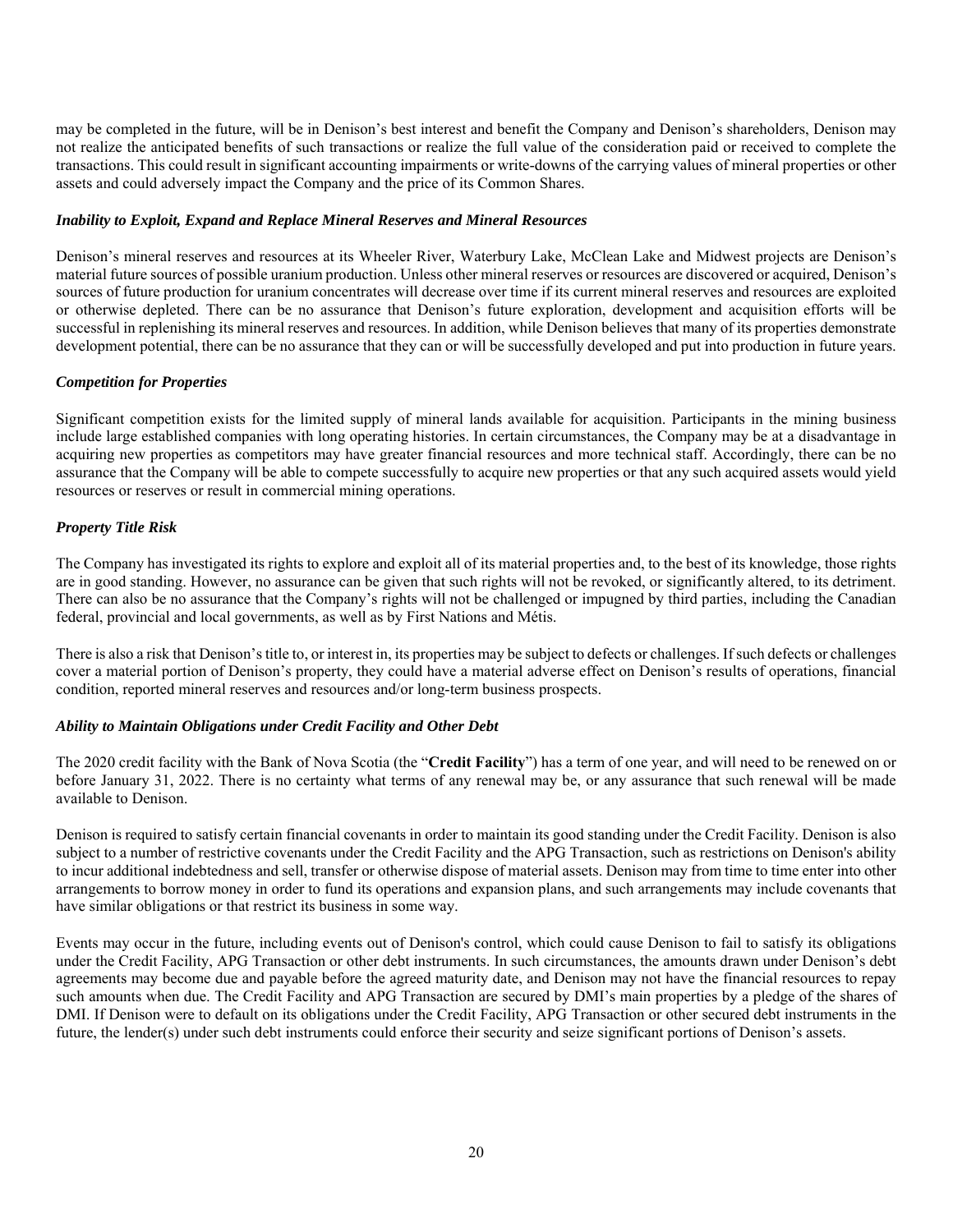# *Change of Control Restrictions*

The APG Transaction and certain other of Denison's agreements contain provisions that could adversely impact Denison in the case of a transaction that would result in a change of control of Denison or certain of its subsidiaries. In the event that consent is required from our counterparty and our counterparty chooses to withhold its consent to a merger or acquisition, then such party could seek to terminate certain agreements with Denison, including certain agreements forming part of the APG Transaction, or require Denison to buy the counterparty's rights back from them, which could adversely affect Denison's financial resources and prospects. If applicable, these restrictive contractual provisions could delay or discourage a change in control of our company that could otherwise be beneficial to Denison or its shareholders.

# *Decommissioning and Reclamation*

As owner of the Elliot Lake decommissioned sites and part owner of the McClean Lake mill, McClean Lake mines, the Midwest uranium project and certain exploration properties, and for so long as the Company remains an owner thereof, the Company is obligated to eventually reclaim or participate in the reclamation of such properties. Most, but not all, of the Company's reclamation obligations are secured, and cash and other assets of the Company have been reserved to secure this obligation. Although the Company's financial statements record a liability for the asset retirement obligation, and the security requirements are periodically reviewed by applicable regulatory authorities, there can be no assurance or guarantee that the ultimate cost of such reclamation obligations will not exceed the estimated liability contained on the Company's financial statements.

As Denison's properties approach or go into decommissioning, regulatory review of the Company's decommissioning plans may result in additional decommissioning requirements, associated costs and the requirement to provide additional financial assurances. It is not possible to predict what level of decommissioning and reclamation (and financial assurances relating thereto) may be required from Denison in the future by regulatory authorities.

### *Technical Innovation and Obsolescence*

Requirements for Denison's products may be affected by technological changes in nuclear reactors, enrichment and used uranium fuel reprocessing. These technological changes could reduce the demand for uranium. In addition, Denison's competitors may adopt technological advancements that give them an advantage over Denison.

# *Mining and Insurance*

Denison's business is capital intensive and subject to a number of risks and hazards, including environmental pollution, accidents or spills, industrial and transportation accidents, labour disputes, changes in the regulatory environment, natural phenomena (such as inclement weather conditions, wildfires, earthquakes, pit wall failures and cave-ins) and encountering unusual or unexpected geological conditions. Many of the foregoing risks and hazards could result in damage to, or destruction of, Denison's mineral properties or processing facilities in which it has an interest; personal injury or death; environmental damage, delays in or interruption of or cessation of exploration, development, production or processing activities; or costs, monetary losses and potential legal liability and adverse governmental action. In addition, due to the radioactive nature of the materials handled in uranium exploration, mining and processing, as applicable, additional costs and risks are incurred by Denison and its joint venture partners on a regular and ongoing basis.

Although Denison maintains insurance to cover some of these risks and hazards in amounts it believes to be reasonable, such insurance may not provide adequate coverage in the event of certain circumstances. No assurance can be given that such insurance will continue to be available, that it will be available at economically feasible premiums, or that it will provide sufficient coverage for losses related to these or other risks and hazards.

Denison may be subject to liability or sustain loss for certain risks and hazards against which it cannot insure or which it may reasonably elect not to insure because of the cost. This lack of insurance coverage could result in material economic harm to Denison.

### *Anti-Bribery and Anti-Corruption Laws*

The Company is subject to anti-bribery and anti-corruption laws, including the *Corruption of Foreign Public Officials Act* (Canada) and the United States *Foreign Corrupt Practices Act of 1977*, as amended. Failure to comply with these laws could subject the Company to, among other things, reputational damage, civil or criminal penalties, other remedial measures and legal expenses which could adversely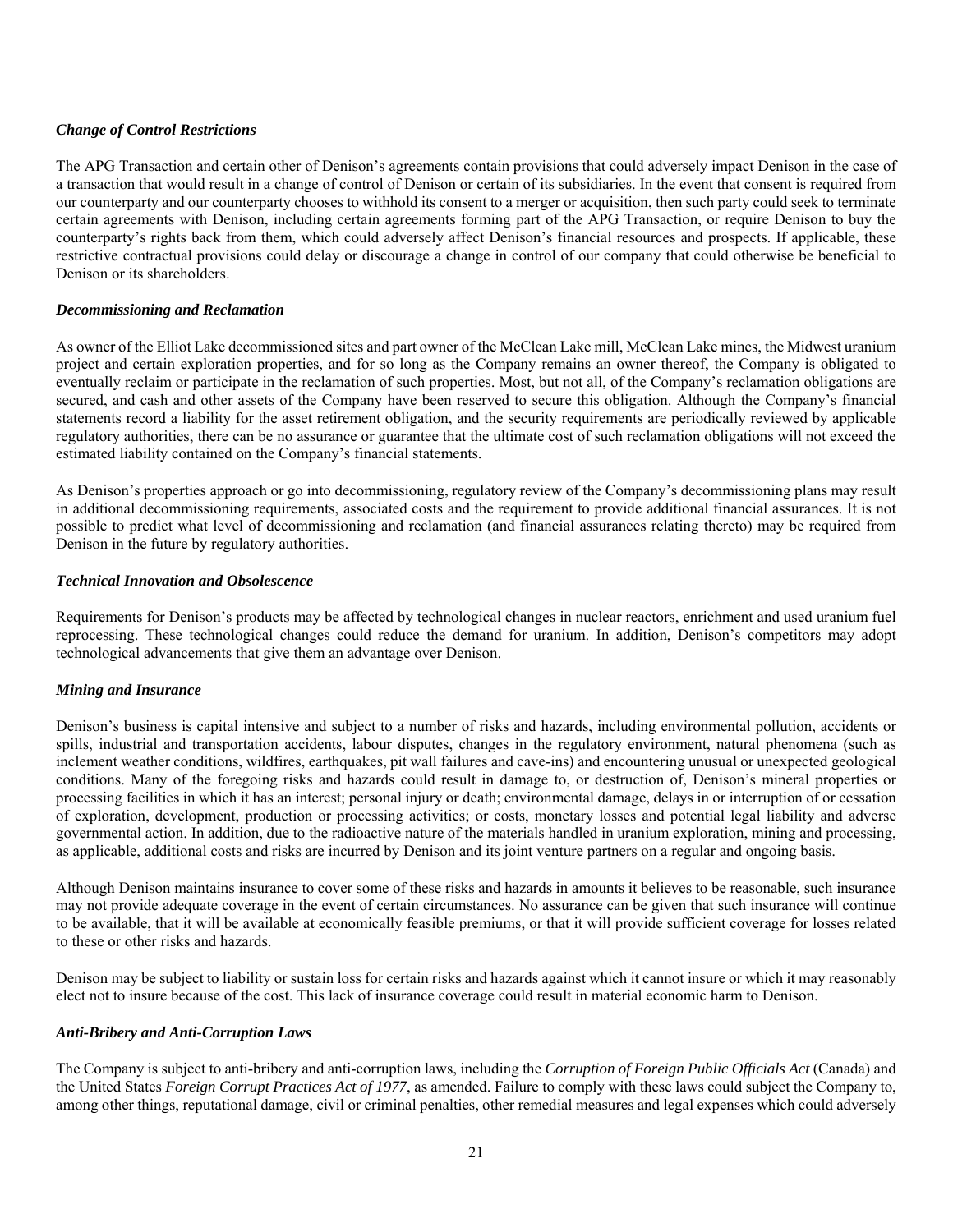affect the Company's business, results from operations, and financial condition. It may not be possible for the Company to ensure compliance with anti-bribery and anti-corruption laws in every jurisdiction in which its employees, agents, sub-contractors or joint venture partners are located or may be located in the future.

### *Climate Change*

Due to changes in local and global climatic conditions, many analysts and scientists predict an increase in the frequency of extreme weather events such as floods, droughts, forest and brush fires and extreme storms. Such events could materially disrupt the Company's operations, particularly if they affect the Company's sites, impact local infrastructure or threaten the health and safety of the Company's employees and contractors. In addition, reported warming trends could result in later freeze-ups and warmer lake temperatures, affecting the Company's winter exploration programs at certain of its projects. Any such event could result in material economic harm to Denison.

The Company is focused on operating in a manner designed to minimize the environmental impacts of its activities; however, environmental impacts from mineral exploration and mining activities are inevitable. Increased environmental regulation and/or the use of fiscal policy by regulators in response to concerns over climate change and other environmental impacts, such as additional taxes levied on activities deemed harmful to the environment, could have a material adverse effect on Denison's financial condition or results of operations.

# *Information Systems and Cyber Security*

The Company's operations depend upon the availability, capacity, reliability and security of its information technology ("**IT**") infrastructure, and its ability to expand and update this infrastructure as required, to conduct daily operations. Denison relies on various IT systems in all areas of its operations, including financial reporting, contract management, exploration and development data analysis, human resource management, regulatory compliance and communications with employees and third parties.

These IT systems could be subject to network disruptions caused by a variety of sources, including computer viruses, security breaches and cyber-attacks, as well as network and/or hardware disruptions resulting from incidents such as unexpected interruptions or failures, natural disasters, fire, power loss, vandalism and theft. The Company's operations also depend on the timely maintenance, upgrade and replacement of networks, equipment, IT systems and software, as well as pre-emptive expenses to mitigate the risks of failures.

The ability of the IT function to support the Company's business in the event of any such occurrence and the ability to recover key systems from unexpected interruptions cannot be fully tested. There is a risk that, if such an event actually occurs, the Company's continuity plans may not be adequate to immediately address all repercussions of the disaster. In the event of a disaster affecting a data centre or key office location, key systems may be unavailable for a number of days, leading to inability to perform some business processes in a timely manner. As a result, the failure of Denison's IT systems or a component thereof could, depending on the nature of any such failure, adversely impact the Company's reputation and results of operations.

Although to date the Company has not experienced any material losses relating to cyber-attacks or other information security breaches, there can be no assurance that the Company will not incur such losses in the future. Unauthorized access to Denison's IT systems by employees or third parties could lead to corruption or exposure of confidential, fiduciary or proprietary information, interruption to communications or operations or disruption to the Company's business activities or its competitive position. Further, disruption of critical IT services, or breaches of information security, could have a negative effect on the Company's operational performance and its reputation. The Company's risk and exposure to these matters cannot be fully mitigated because of, among other things, the evolving nature of these threats. As a result, cyber security and the continued development and enhancement of controls, processes and practices designed to protect systems, computers, software, data and networks from attack, damage or unauthorized access remain a priority.

The Company applies technical and process controls in line with industry-accepted standards to protect information, assets and systems; however, these controls may not adequately prevent cyber-security breaches. There is no assurance that the Company will not suffer losses associated with cyber-security breaches in the future, and may be required to expend significant additional resources to investigate, mitigate and remediate any potential vulnerabilities. As cyber threats continue to evolve, the Company may be required to expend additional resources to continue to modify or enhance protective measures or to investigate and remediate any security vulnerabilities.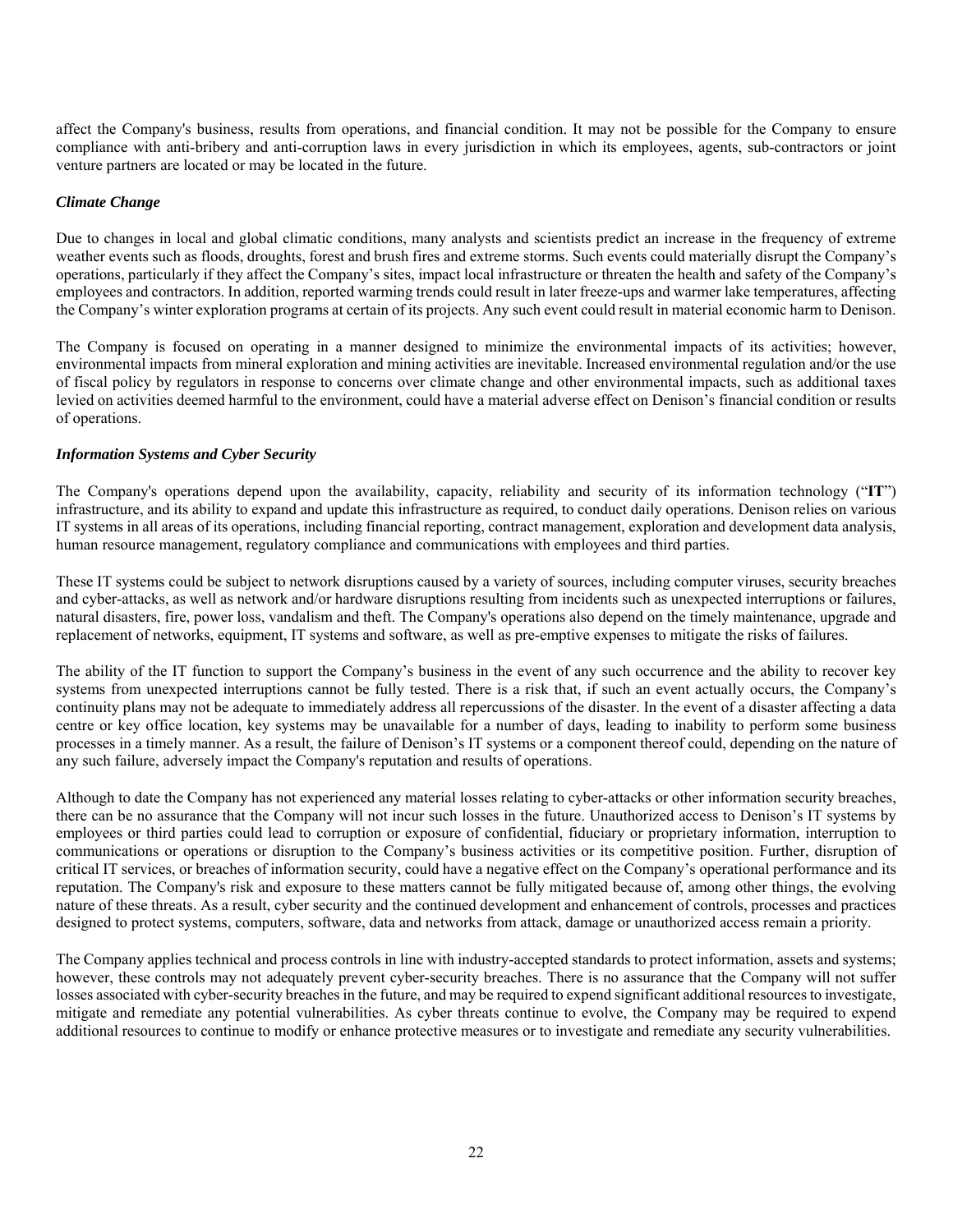# *Dependence on Key Personnel and Qualified and Experienced Employees*

Denison's success depends on the efforts and abilities of certain senior officers and key employees. Certain of Denison's employees have significant experience in the uranium industry, and the number of individuals with significant experience in this industry is small. While Denison does not foresee any reason why such officers and key employees will not remain with Denison, if for any reason they do not, Denison could be adversely affected. Denison has not purchased key man life insurance for any of these individuals. Denison's success also depends on the availability of and its competitiveness for qualified and experienced employees to work in Denison's operations and Denison's ability to attract and retain such employees. In addition, Denison's ability to keep essential operating staff in place may also be challenged as a result of potential COVID-19 outbreaks or quarantines.

# *Conflicts of Interest*

Some of the directors and officers of Denison are also directors of other companies that are similarly engaged in the business of acquiring, exploring and developing natural resource properties. Such associations may give rise to conflicts of interest from time to time. In particular, one of the consequences would be that corporate opportunities presented to a director or officer of Denison may be offered to another company or companies with which the director or officer is associated, and may not be presented or made available to Denison. The directors and officers of Denison are required by law to act honestly and in good faith with a view to the best interests of Denison, to disclose any interest which they may have in any project or opportunity of Denison, and, where applicable for directors, to abstain from voting on such matter. Conflicts of interest that arise will be subject to and governed by the procedures prescribed in the Company's Code of Ethics and by the OBCA.

# *Disclosure and Internal Controls*

Internal controls over financial reporting are procedures designed to provide reasonable assurance that transactions are properly authorized, assets are safeguarded against unauthorized or improper use, and transactions are properly recorded and reported. Disclosure controls and procedures are designed to ensure that information required to be disclosed by a company in reports filed with securities regulatory agencies is recorded, processed, summarized and reported on a timely basis and is accumulated and communicated to the company's management, including its Chief Executive Officer and Chief Financial Officer, as appropriate, to allow timely decisions regarding required disclosure. A control system, no matter how well designed and operated, can provide only reasonable, not absolute, assurance with respect to the reliability of reporting, including financial reporting and financial statement preparation.

# *Potential Influence of KEPCO and KHNP*

Effective December 2016, KEPCO indirectly transferred the majority of its interest in Denison to KHNP Canada. Denison and KHNP Canada subsequently entered into an amended and restated strategic relationship agreement effective September 19, 2017 (the **"KHNP SRA**") (on substantially similar terms as the original strategic relationship agreement between Denison and KEPCO), pursuant to which KHNP Canada is contractually entitled to representation on the Company's board of directors (the "**Board**"). Provided KHNP Canada holds over 5% of the Common Shares, it is entitled to nominate one director for election to the Board at any shareholder meeting.

KHNP Canada's shareholding level gives it a large vote on decisions to be made by shareholders of Denison, and its right to nominate a director may give KHNP Canada influence on decisions made by Denison's Board. Although KHNP Canada's director nominee will be subject to duties under the OBCA to act in the best interests of Denison as a whole, such director nominee is likely to be an employee of KHNP and he or she may give special attention to KHNP's or KEPCO's interests as indirect Shareholders. The interests of KHNP and KEPCO, as indirect Shareholders, may not always be consistent with the interests of other Shareholders.

The KHNP SRA also includes provisions granting KHNP Canada a right of first offer for certain asset sales and the right to be approached to participate in certain potential acquisitions. The right of first offer and participation right of KHNP Canada may negatively affect Denison's ability or willingness to entertain certain business opportunities, or the attractiveness of Denison as a potential party for certain business transactions. KEPCO's large indirect shareholding block may also make Denison less attractive to third parties considering an acquisition of Denison if those third parties are not able to negotiate terms with KEPCO or KHNP Canada to support such an acquisition.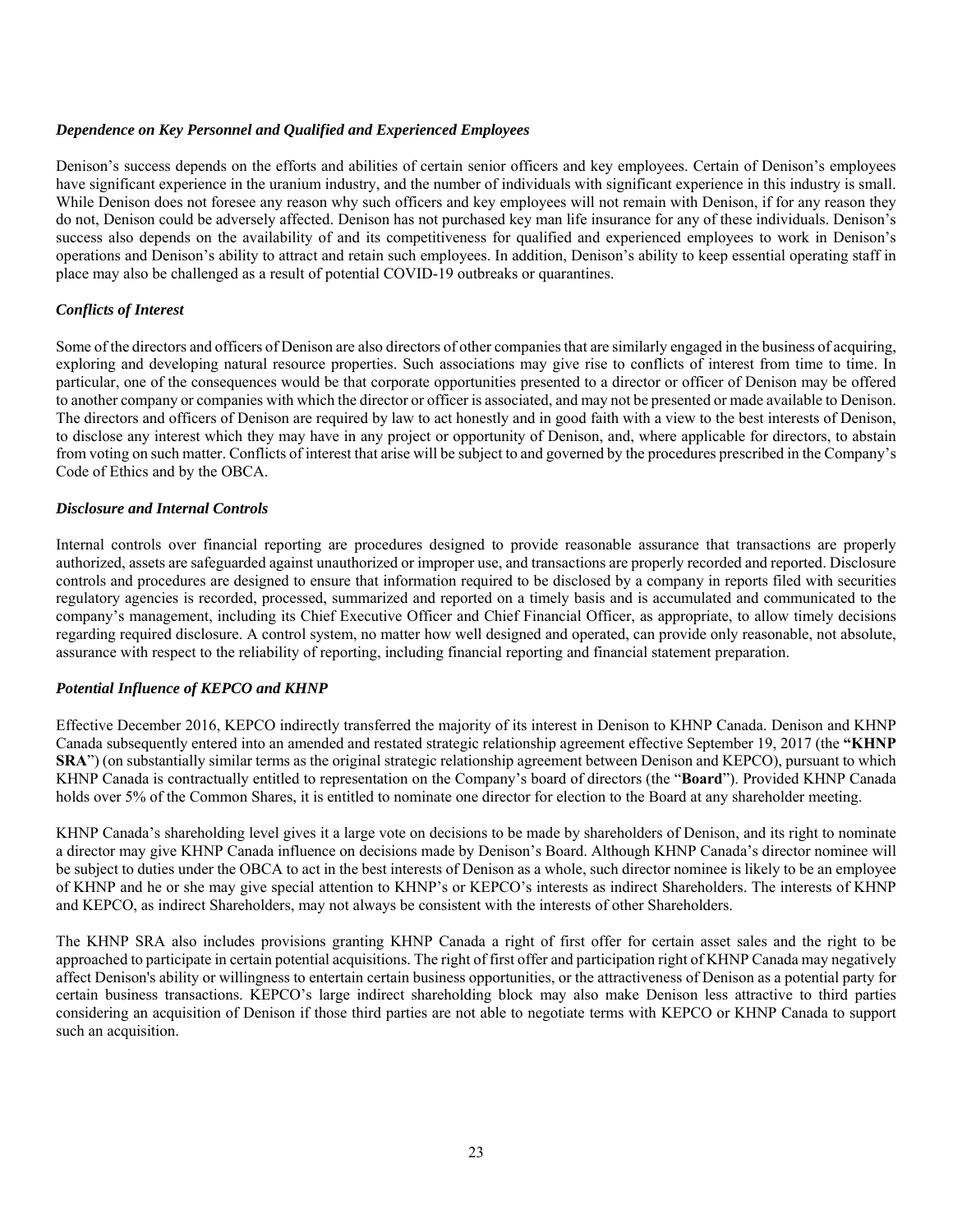#### *United States investors may not be able to obtain enforcement of civil liabilities against the Company*

 The enforcement by investors of civil liabilities under the United States federal or state securities laws may be affected adversely by the fact that the Company is governed by the OBCA, that the majority of the Company's officers and directors are residents of Canada, and that all, or a substantial portion, of their assets and the Company's assets are located outside the United States. It may not be possible for investors to effect service of process within the United States on certain of its directors and officers or enforce judgments obtained in the United States courts against the Company or certain of the Company's directors and officers based upon the civil liability provisions of United States federal securities laws or the securities laws of any state of the United States.

There is some doubt as to whether a judgment of a United States court based solely upon the civil liability provisions of United States federal or state securities laws would be enforceable in Canada against the Company or its directors and officers. There is also doubt as to whether an original action could be brought in Canada against the Company or its directors and officers to enforce liabilities based solely upon United States federal or state securities laws.

### *If the Company is characterized as a passive foreign investment company, U.S. holders may be subject to adverse U.S. federal income tax consequences*

U.S. investors should be aware that they could be subject to certain adverse U.S. federal income tax consequences in the event that the Company is classified as a "passive foreign investment company" ("**PFIC**") for U.S. federal income tax purposes. The determination of whether the Company is a PFIC for a taxable year depends, in part, on the application of complex U.S. federal income tax rules, which are subject to differing interpretations, and the determination will depend on the composition of the Company's income, expenses and assets from time to time and the nature of the activities performed by the Company's officers and employees. The Company may be a PFIC in one or more prior tax years, in the current tax year and in subsequent tax years. Prospective investors should carefully read the discussion below under the heading "*Material United States Federal Income Tax Considerations for U.S. Holders*" and the tax discussion in any applicable prospectus supplement for more information and consult their own tax advisors regarding the likelihood and consequences of the Company being treated as a PFIC for U.S. federal income tax purposes, including the advisability of making certain elections that may mitigate certain possible adverse U.S. federal income tax consequences that may result in an inclusion in gross income without receipt of such income.

### *As a foreign private issuer, the Company is subject to different U.S. securities laws and rules than a U.S. domestic issuer, which may limit the information publicly available to U.S. investors*

The Company is a foreign private issuer under applicable U.S. federal securities laws and, therefore, is not required to comply with all of the periodic disclosure and current reporting requirements of the U.S. Exchange Act and related rules and regulations. As a result, the Company does not file the same reports that a U.S. domestic issuer would file with the SEC, although it will be required to file with or furnish to the SEC the continuous disclosure documents that the Company is required to file in Canada under Canadian securities laws. In addition, the Company's officers, directors and principal shareholders are exempt from the reporting and "short swing" profit recovery provisions of Section 16 of the U.S. Exchange Act. Therefore, the Company's securityholders may not know on as timely a basis when its officers, directors and principal shareholders purchase or sell securities of the Company as the reporting periods under the corresponding Canadian insider reporting requirements are longer. In addition, as a foreign private issuer, the Company is exempt from the proxy rules under the U.S. Exchange Act.

# *The Company could lose its foreign private issuer status in the future, which could result in significant additional costs and expenses to the Company*

In order to maintain its current status as a foreign private issuer, 50% or more of the Company's Common Shares must be directly or indirectly owned of record by non-residents of the United States unless the Company also satisfies one of the additional requirements necessary to preserve this status. The Company may in the future lose its foreign private issuer status if a majority of the Common Shares are owned of record in the United States and the Company fails to meet the additional requirements necessary to avoid loss of foreign private issuer status. The regulatory and compliance costs to the Company under U.S. federal securities laws as a U.S. domestic issuer may be significantly more than the costs the Company incurs as a Canadian foreign private issuer eligible to use the multijurisdictional disclosure system. If the Company is not a foreign private issuer, it would not be eligible to use the multijurisdictional disclosure system or other foreign issuer forms and would be required to file periodic and current reports and registration statements on U.S. domestic issuer forms with the SEC, which are more detailed and extensive than the forms available to a foreign private issuer.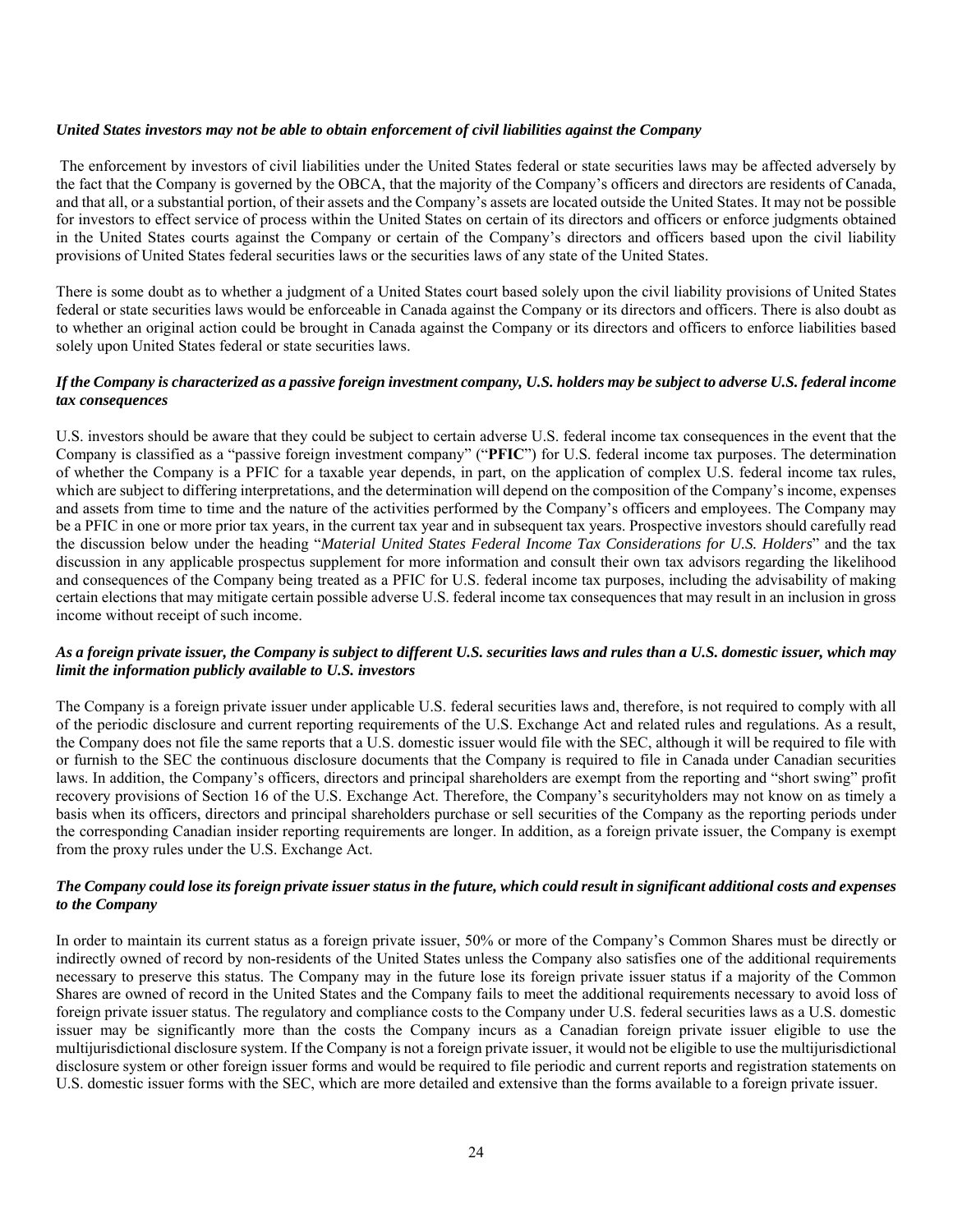# **Risks Related to Our Securities**

#### *Market Price of Common Shares*

The market price of Denison's securities may experience wide fluctuations that may not necessarily be related to the financial condition, operating performance, underlying asset values or prospects of the Company. These factors include macroeconomic developments in North America and globally, market perceptions of the attractiveness of particular industries – including mining and nuclear energy – and volatile trading due to unpredictable general market or trading sentiments. The market price of the Company's securities may be affected by many other variables that are not directly related to our success and are, therefore, not within our control, including other developments that affect the market for all resource sector securities, the breadth of the public market for the Common Shares and the attractiveness of alternative investments.

The market price of Denison's securities are also likely to increase or decrease in response to a number of events and factors, including: our operating performance and the performance of competitors and other similar companies; volatility in uranium prices; the arrival or departure of key personnel; the number of Common Shares to be publicly traded after an offering pursuant to any prospectus supplement; the public's reaction to the Company's press releases, material change reports, other public announcements and our filings with the various securities regulatory authorities; changes in earnings estimates or recommendations by research analysts who track the trading of Denison's Common Shares or the shares of other companies in the resource sector; public sentiment regarding nuclear energy or uranium mining; changes in general economic and/or political conditions; acquisitions, strategic alliances or joint ventures involving us or our competitors; and the other risk factors listed herein.

Financial markets have recently experienced significant price and volume fluctuations that have particularly affected the market prices of equity securities of companies. For example, the trading price of the Common Shares increased significantly during 2021. The market price of the Common Shares may increase or decline even if the Company's operating results, underlying asset values or prospects have not changed. Financial market factors, as well as other related factors, may cause decreases in asset values that are deemed to be other than temporary, which may result in impairment losses. There can be no assurance that continuing fluctuations in price and volume will not occur. If such increased levels of volatility and market turmoil continue, the Company's operations could be adversely impacted, and the trading price of the Common Shares may be materially adversely affected.

Other factors unrelated to the performance of Denison that may have an effect on the price of the securities of Denison include the lessening (or increasing) in trading volume, exclusion (or inclusion) in market indices, and general investor interest in Denison's securities. Similarly, changes in the liquidity of Denison's Common Shares may limit the ability of some institutions to invest in (or divest of) Denison's securities, and a substantial decline in the liquidity and/or price of the securities of Denison that persists for a significant period of time could cause Denison's securities to be delisted from an exchange. If an active market for the securities of Denison does not continue, the liquidity of an investor's investment may be limited and the price of the securities of the Company may decline such that investors may lose their entire investment in the Company. As a result of any of these factors, the market price of the securities of Denison at any given point in time may not accurately reflect the long-term value of Denison. Securities class-action litigation often has been brought against companies following periods of volatility in the market price of their securities. Denison may in the future be the target of similar litigation. Securities litigation could result in substantial costs and damages and divert management's attention and resources

# *Future Sales of Common Shares by Existing Shareholders*

Sales of a large number of Common Shares in the public markets, or the potential for such sales, could decrease the trading price of the Common Shares and could impair the Company's ability to raise capital through future sales of Common Shares. In particular, to the knowledge of the Company, KHNP Canada holds approximately 7.23% of the issued and outstanding Common Shares. If KHNP Canada decides to liquidate all or a significant portion of its position, it could adversely affect the price of the Common Shares.

# *Dilution from Further Issuances*

While active in exploring for new uranium discoveries in the Athabasca Basin region, Denison's present focus is on advancing the Wheeler River project to a development decision, with the potential to become the next large-scale uranium producer in Canada. Denison will require additional funds to further such activities.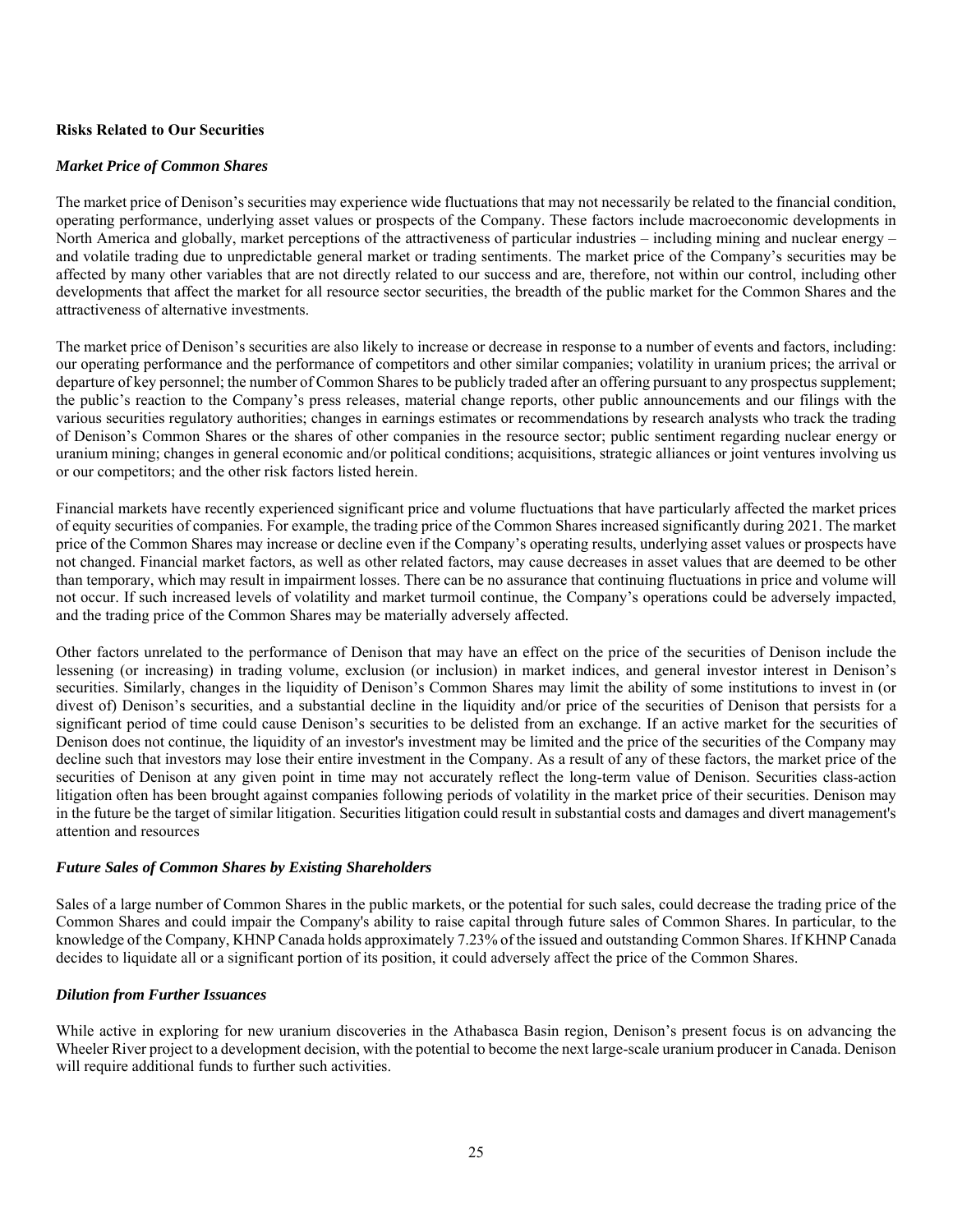Denison may sell additional equity securities (including through the sale of securities convertible into Common Shares) and may issue additional debt or equity securities to finance its exploration, evaluation, development, construction and other operations, acquisitions or other projects. Denison is authorized to issue an unlimited number of Common Shares. Denison cannot predict the size of future sales and issuances of debt or equity securities or the effect, if any, that future sales and issuances of debt or equity securities will have on the market price of the Common Shares. Sales or issuances of a substantial number of equity securities, or the perception that such sales could occur, may adversely affect prevailing market prices for the Common Shares. With any additional sale or issuance of equity securities, investors may suffer dilution of their voting power and it could reduce the value of their investment.

### *Use of Proceeds*

While detailed information regarding the use of proceeds from the sale of our securities will be described in the applicable prospectus supplement, we will have broad discretion over the use of the net proceeds from an offering of our securities. Because of the number and variability of factors that will determine our use of such proceeds, the Company's ultimate use might vary substantially from its planned use. You may not agree with how we allocate or spend the proceeds from an offering of our securities. We may pursue acquisitions, collaborations or other opportunities that do not result in an increase in the market value of our securities, including the market value of our Common Shares, and that may increase our losses.

#### *No Dividends*

We have not declared or paid any regular dividends on our Common Shares. Our current business plan requires that for the foreseeable future, any future earnings be reinvested to finance the growth and development of our business. We do not intend to pay cash dividends on the Common Shares in the foreseeable future. We will not declare or pay any cash dividends until such time as our cash flow exceeds our capital requirements and will depend upon, among other things, conditions then existing including earnings, financial condition, restrictions in financing arrangements, business opportunities and conditions and other factors, or our Board determines that our shareholders could make better use of the cash.

### *Market for Securities*

There is currently no market through which our securities, other than our Common Shares, may be sold and, unless otherwise specified in the applicable prospectus supplement, our subscription receipts, units, debt securities, share purchase contracts or warrants will not be listed on any securities or stock exchange or any automated dealer quotation system. As a consequence, purchasers may not be able to resell subscription receipts, units, debt securities, share purchase contracts or warrants purchased under this prospectus. This may affect the pricing of our securities, other than our Common Shares, in the secondary market, the transparency and availability of trading prices, the liquidity of these securities and the extent of issuer regulation. There can be no assurance that an active trading market will develop for the aforementioned securities, or if developed, that such a market will be sustained at the price level at which it was offered. The liquidity of the trading market in those securities, and the market price quoted of those securities, may be adversely affected by, among other things:

- changes in the overall market for those securities;
- changes in our financial performance or prospects;
- changes or perceived changes in our creditworthiness;
- the prospects for companies in the industry generally;
- the number of holders of those securities;
- the interest of securities dealers in making a market for those securities; and
- prevailing interest rates.

There can be no assurance that fluctuations in the trading price will not materially adversely impact our ability to raise equity funding without significant dilution to our existing shareholders, or at all.

#### *Unsecured Debt Securities*

Unless otherwise indicated in the applicable prospectus supplement, the debt securities will be unsecured and will rank equally in right of payment with all of our other existing and future unsecured debt. The debt securities will be effectively subordinated to all of our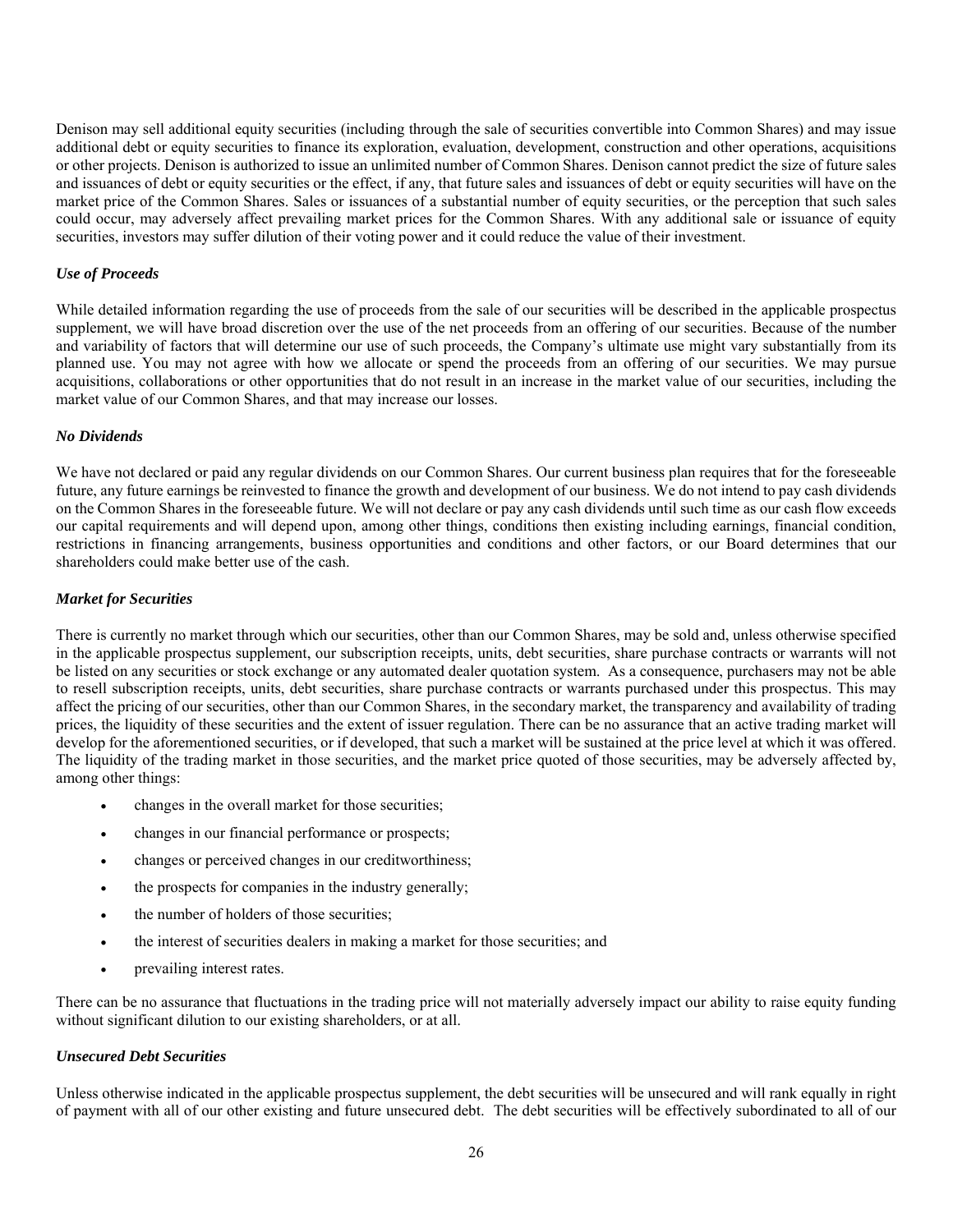existing and future secured debt to the extent of the assets securing such debt. If we are involved in any bankruptcy, dissolution, liquidation or reorganization, the secured debt holders would, to the extent of the value of the assets securing the secured debt, be paid before the holders of unsecured debt securities, including the debt securities. In that event, a holder of debt securities may not be able to recover any principal or interest due to it under the debt securities. See "*Description of Debt Securities*".

### *Liquidity of Common Shares*

Shareholders of the Company may be unable to sell significant quantities of Common Shares into the public trading markets without a significant reduction in the price of their Common Shares, or at all. There can be no assurance that there will be sufficient liquidity of the Company's Common Shares on the trading market, and that the Company will continue to meet the listing requirements of the TSX or the NYSE American or achieve listing on any other public listing exchange.

#### *Dilution from Exercise of Outstanding Stock Options and Warrants or Settlement of Share Units*

The Company has stock options and warrants issued, representing a right to receive Common Shares upon their exercise. In addition, the Company has share units issued, representing a right to receive Common Shares on vesting and satisfaction of the settlement conditions. The exercise of the stock options or warrants or the settlement of the share units and the subsequent resale of such Common Shares in the public market could adversely affect the prevailing market price and the Company's ability to raise equity capital in the future at a time and price which deems it appropriate. The Company may also enter into commitments in the future which would require the issuance of additional Common Shares or may grant share purchase warrants and the Company is expected to grant additional stock options and share units. Any share issuances from the Company's treasury will result in immediate dilution to existing Shareholders' percentage interest in the company.

#### **USE OF PROCEEDS**

Unless we otherwise indicate in a prospectus supplement, we currently intend to use the net proceeds from any sale of our securities to advance business objectives outlined in this prospectus and the documents incorporated by reference herein, for working capital requirements and for exploration and development of the Company's mineral property interests, including but not limited to the development of the Wheeler River project through to the envisioned start of commercial production.

The Company had negative operating cash flow in recent past financial reporting periods. To the extent that the Company has negative cash flow in future periods, the Company may need to deploy a portion of proceeds from any sale of our securities to fund such negative cash flow.

In order to raise additional funds to finance future growth opportunities, we may, from time to time, issue securities. More detailed information regarding the use of proceeds from the sale of securities, including any determinable milestones at the applicable time, will be described in a prospectus supplement. We may also, from time to time, issue securities otherwise than pursuant to a prospectus supplement to this prospectus.

# **CONSOLIDATED CAPITALIZATION**

There have been no material changes in our consolidated share or debt capital since June 30, 2021, the date of our financial statements for the most recently completed financial period.

#### **PRIOR SALES**

Information in respect of our Common Shares that we issued within the previous 12-month period, including Common Shares that we issued either upon the exercise of options, or which were granted under our Stock Option Plan, or any other equity compensation plan, will be provided as required in a prospectus supplement with respect to the issuance of securities pursuant to such prospectus supplement.

### **TRADING PRICE AND VOLUME**

The Company's Common Shares are listed and posted for trading on the TSX under the symbol "DML" and NYSE American under the symbol "DNN". Trading price and volume of the Company's securities will be provided as required for all of our Common Shares, as applicable, in each prospectus supplement to this prospectus.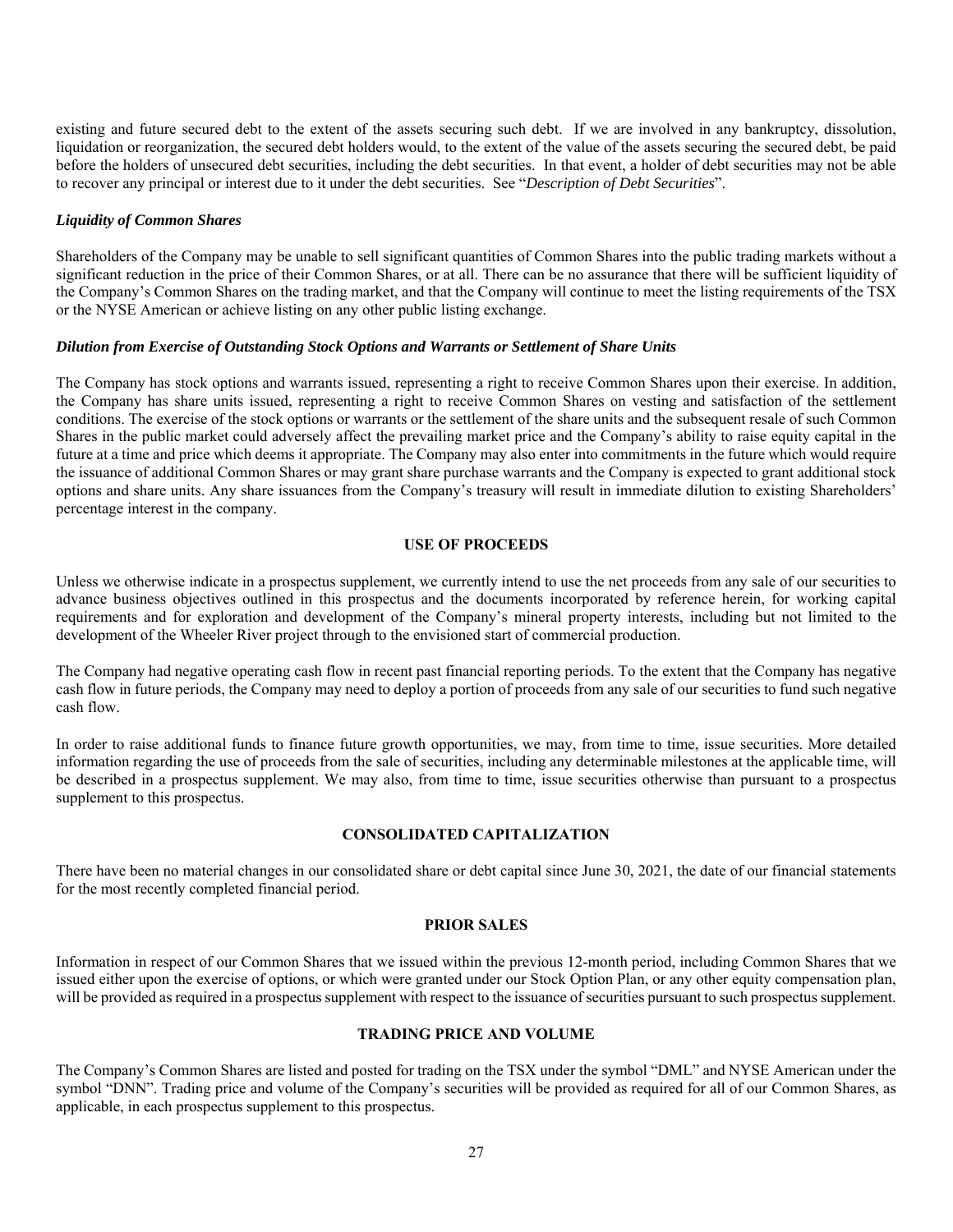### **DESCRIPTION OF SHARE CAPITAL**

The authorized share capital of the Company consists of an unlimited number of Common Shares. As of the date of this prospectus, there were 807,100,979 Common Shares issued and outstanding.

In addition, as of the date of this prospectus, there were 11,387,195 Common Shares issuable upon the exercise of outstanding stock options at a weighted average exercise price of C\$0.8378, and 55,011,475 Common Shares issuable upon the exercise of outstanding Common Share purchase warrants at a weighted average exercise price of US\$2.1782 and 7,750,258 Common Shares issuable upon the conversion of outstanding share units, for a total of 881,249,907 Common Shares on a fully-diluted basis.

All of our Common Shares rank equally as to voting rights, participation in a distribution of the assets of the Company on a liquidation, dissolution or winding-up of the Company and entitlement to any dividends declared by the Company. The holders of our Common Shares are entitled to receive notice of, and to attend and vote at, all meetings of shareholders (other than meetings at which only holders of another class or series of shares are entitled to vote). Each Common Share carries the right to one vote. In the event of the liquidation, dissolution or winding-up of the Company, the holders of our Common Shares will be entitled to receive, on a *pro rata* basis, all of the assets remaining after the payment by the Company of all of its liabilities. The holders of our Common Shares are entitled to receive any dividends declared by the Company in respect of the Common Shares, subject to the rights of holders of other classes ranking in priority to our Common Shares with respect to the payment of dividends, on a *pro rata* basis. The Common Shares do not carry any preemptive, subscription, redemption or conversion rights, nor do they contain any sinking or purchase fund provisions. Any alteration of the rights attached to our Common Shares must be approved by at least two-thirds of the Common Shares voted at a meeting of our shareholders. Provisions as to the modification, amendment or variation of such rights or provisions are contained in our bylaws and in the OBCA. See "*Risk Factors*".

### **DESCRIPTION OF SUBSCRIPTION RECEIPTS**

Denison may issue subscription receipts separately or in combination with one or more other securities. The subscription receipts will entitle holders thereof to receive, upon satisfaction of certain Release Conditions (as defined herein) and for no additional consideration, Common Shares, warrants or any combination thereof. Subscription receipts will be issued pursuant to one or more subscription receipt agreements (each, a "**Subscription Receipt Agreement**"), each to be entered into between the Company and an escrow agent (the "**Escrow Agent**") that will be named in the relevant prospectus supplement. Each Escrow Agent will be a financial institution organized under the laws of Canada or a province thereof and authorized to carry on business as a trustee. If underwriters or agents are used in the sale of any subscription receipts, one or more of such underwriters or agents may also be a party to the Subscription Receipt Agreement governing the subscription receipts sold to or through such underwriter or agent.

The following description sets forth certain general terms and provisions of subscription receipts that may be issued hereunder and is not intended to be complete. The statements made in this prospectus relating to any Subscription Receipt Agreement and subscription receipts to be issued thereunder are summaries of certain anticipated provisions thereof and are subject to, and are qualified in their entirety by reference to, all provisions of the applicable Subscription Receipt Agreement. Prospective investors should refer to the Subscription Receipt Agreement relating to the specific subscription receipts being offered for the complete terms of the subscription receipts. Denison will file a copy of any Subscription Receipt Agreement relating to an offering of subscription receipts with the securities commissions or similar regulatory authorities in applicable Canadian offering jurisdictions and in the United States, after it has been entered into, and such Subscription Receipt Agreement will be available electronically on SEDAR at www.sedar.com and on EDGAR at www.sec.gov.

#### **General**

The prospectus supplement and the Subscription Receipt Agreement for any subscription receipts that the Company may offer will describe the specific terms of the subscription receipts offered. This description may include, but may not be limited to, any of the following, if applicable:

- the designation and aggregate number of subscription receipts being offered;
- the price at which the subscription receipts will be offered;
- the designation, number and terms of the Common Shares, warrants or a combination thereof to be received by the holders of subscription receipts upon satisfaction of the Release Conditions (as defined herein), and any procedures that will result in the adjustment of those numbers;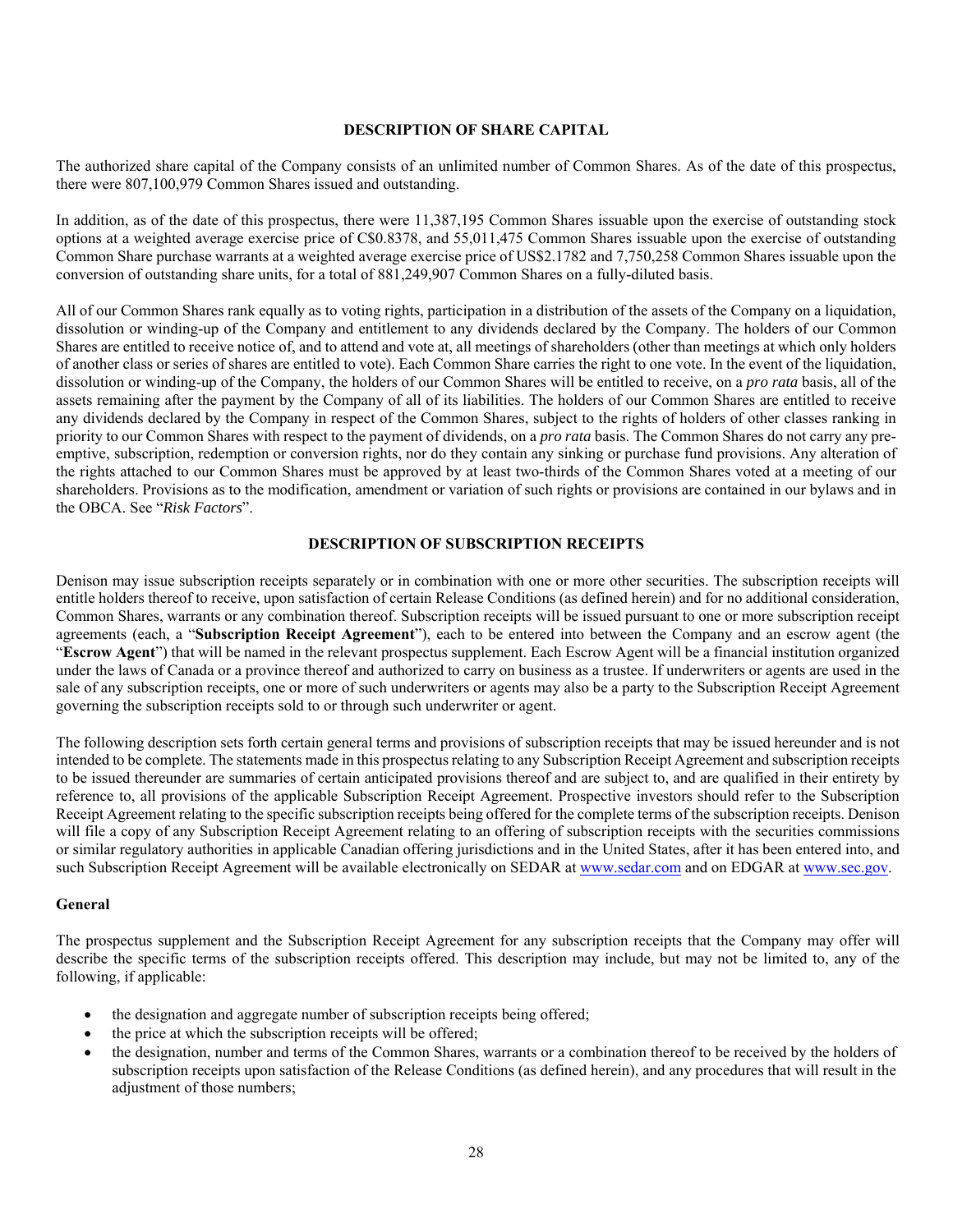- the conditions that must be met in order for holders of subscription receipts to receive, for no additional consideration, the Common Shares, warrants or a combination thereof (the "**Release Conditions**");
- the procedures for the issuance and delivery of the Common Shares, warrants or a combination thereof to holders of subscription receipts upon satisfaction of the Release Conditions;
- whether any payments will be made to holders of subscription receipts upon delivery of the Common Shares, warrants or a combination thereof upon satisfaction of the Release Conditions;
- the identity of the Escrow Agent;
- the terms and conditions under which the Escrow Agent will hold all or a portion of the gross proceeds from the sale of subscription receipts, together with interest and income earned thereon (collectively, the "**Escrowed Funds**"), pending satisfaction of the Release Conditions;
- the terms and conditions pursuant to which the Escrow Agent will hold Common Shares, warrants or a combination thereof pending satisfaction of the Release Conditions;
- the terms and conditions under which the Escrow Agent will release all or a portion of the Escrowed Funds to the Company upon satisfaction of the Release Conditions;
- if the subscription receipts are sold to or through underwriters or agents, the terms and conditions under which the Escrow Agent will release a portion of the Escrowed Funds to such underwriters or agents in payment of all or a portion of their fees or commissions in connection with the sale of the subscription receipts;
- procedures for the refund by the Escrow Agent to holders of subscription receipts of all or a portion of the subscription price of their subscription receipts, plus any *pro rata* entitlement to interest earned or income generated on such amount, if the Release Conditions are not satisfied;
- any contractual right of rescission to be granted to initial purchasers of subscription receipts in the event that this prospectus, the prospectus supplement under which subscription receipts are issued or any amendment hereto or thereto contains a misrepresentation;
- any entitlement of Denison to purchase the subscription receipts in the open market by private agreement or otherwise;
- whether the Company will issue the subscription receipts as global securities and, if so, the identity of the depository for the global securities;
- whether the Company will issue the subscription receipts as bearer securities, as registered securities or both;
- provisions as to modification, amendment or variation of the Subscription Receipt Agreement or any rights or terms of the subscription receipts, including upon any subdivision, consolidation, reclassification or other material change of the Common Shares, warrants or other Denison securities, any other reorganization, amalgamation, merger or sale of all or substantially all of the Company's assets or any distribution of property or rights to all or substantially all of the holders of Common Shares;
- whether the Company will apply to list the subscription receipts on a securities exchange or automated interdealer quotation system;
- material U.S. and Canadian federal income tax consequences of owning the subscription receipts; and
- any other material terms or conditions of the subscription receipts.

Original purchasers of subscription receipts will have a contractual right of rescission against the Company in respect of the purchase and conversion of the subscription receipt. The contractual right of rescission will entitle such original purchasers to receive the amount paid on original purchase of the subscription receipt and the additional amount paid upon conversion, if any, upon surrender of the underlying securities gained thereby, in the event that this prospectus (as supplemented or amended) contains a misrepresentation, provided that: (i) the conversion takes place within 180 days of the date of the purchase of the subscription receipt under this prospectus; and (ii) the right of rescission is exercised within 180 days of the date of purchase of the subscription receipt under this prospectus. This contractual right of rescission will be consistent with the statutory right of rescission described under section 130 of the *Securities Act* (Ontario), and is in addition to any other right or remedy available to original purchasers under section 130 of the *Securities Act* (Ontario) or otherwise at law.

#### **Rights of Holders of Subscription Receipts Prior to Satisfaction of Release Conditions**

The holders of subscription receipts will not be, and will not have the rights of, shareholders of Denison. Holders of subscription receipts are entitled only to receive Common Shares, warrants or a combination thereof on exchange of their subscription receipts, plus any cash payments, all as provided for under the Subscription Receipt Agreement and only once the Release Conditions have been satisfied. If the Release Conditions are not satisfied, holders of subscription receipts shall be entitled to a refund of all or a portion of the subscription price thereof and all or a portion of the *pro rata* share of interest earned or income generated thereon, as provided in the Subscription Receipt Agreement.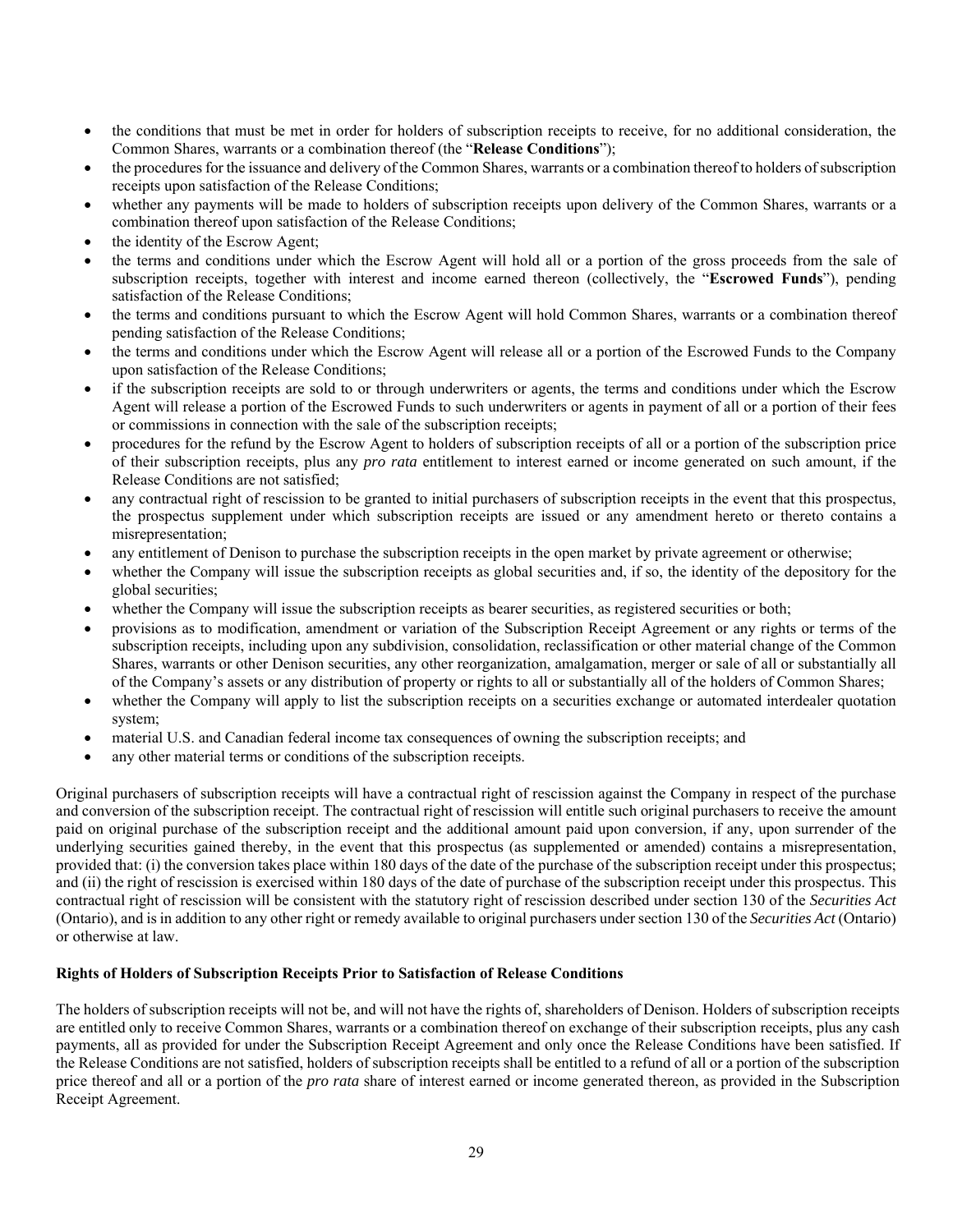#### **Escrow**

The Subscription Receipt Agreement will provide that the Escrowed Funds will be held in escrow by the Escrow Agent, and such Escrowed Funds will be released to the Company (and, if the subscription receipts are sold to or through underwriters or agents, a portion of the Escrowed Funds may be released to such underwriters or agents in payment of all or a portion of their fees in connection with the sale of the subscription receipts) at the time and under the terms specified by the Subscription Receipt Agreement. If the Release Conditions are not satisfied, holders of subscription receipts will receive a refund of all or a portion of the subscription price for their subscription receipts, plus their *pro rata* entitlement to interest earned or income generated on such amount, if provided for in the Subscription Receipt Agreement, in accordance with the terms of the Subscription Receipt Agreement. Common Shares or warrants may be held in escrow by the Escrow Agent and will be released to the holders of subscription receipts following satisfaction of the Release Conditions at the time and under the terms specified in the Subscription Receipt Agreement.

### **Modifications**

The Subscription Receipt Agreement will specify the terms upon which modifications and alterations to the subscription receipts issued thereunder may be made by way of a resolution of holders of subscription receipts at a meeting of such holders or consent in writing from such holders. The number of holders of subscription receipts required to pass such a resolution or execute such a written consent will be specified in the Subscription Receipt Agreement.

The Subscription Receipt Agreement will also specify that the Company may amend any Subscription Receipt Agreement and the subscription receipts, without the consent of the holders of the subscription receipts, to cure any ambiguity, to cure, correct or supplement any defective or inconsistent provision, or in any other manner that will not materially and adversely affect the interests of the holders of outstanding subscription receipts or as otherwise specified in the Subscription Receipt Agreement.

# **DESCRIPTION OF UNITS**

Denison may issue units, which may consist of one or more Common Shares, warrants or any combination of securities as is specified in the relevant prospectus supplement. In addition, the relevant prospectus supplement relating to an offering of units will describe all material terms of any units offered, including, as applicable:

- the designation and aggregate number of units being offered;
- the price at which the units will be offered;
- the designation, number and terms of the securities comprising the units and any agreement governing the units;
- the date or dates, if any, on or after which the securities comprising the units will be transferable separately;
- whether the Company will apply to list the units on a securities exchange or automated interdealer quotation system;
- material U.S. and Canadian federal income tax consequences of owning the units, including how the purchase price paid for the units will be allocated among the securities comprising the units; and
- any other material terms or conditions of the units.

# **DESCRIPTION OF DEBT SECURITIES**

In this description of debt securities, "we", "us", "our" or "the Company" refers to Denison Mines Corp., but not to its subsidiaries. This section describes the general terms that will apply to any debt securities issued pursuant to this prospectus. We may issue debt securities in one or more series under an indenture, or the indenture, to be entered into between us and one or more trustees. The indenture will be subject to and governed by the United States *Trust Indenture Act of 1939*, as amended (the "**Trust Indenture Act**") and the OBCA. A copy of the form of the indenture will be filed with the SEC as an exhibit to the registration statement of which this prospectus forms a part. The following description sets forth certain general terms and provisions of the debt securities and is not intended to be complete. For a more complete description, prospective investors should refer to the indenture and the terms of the debt securities. If debt securities are issued, we will describe in the applicable prospectus supplement the particular terms and provisions of any series of the debt securities and a description of how the general terms and provisions described below may apply to that series of the debt securities. Prospective investors should rely on information in the applicable prospectus supplement and not on the following information to the extent that the information in such prospectus supplement is different from the following information.

We may issue debt securities and incur additional indebtedness other than through the offering of debt securities pursuant to this prospectus.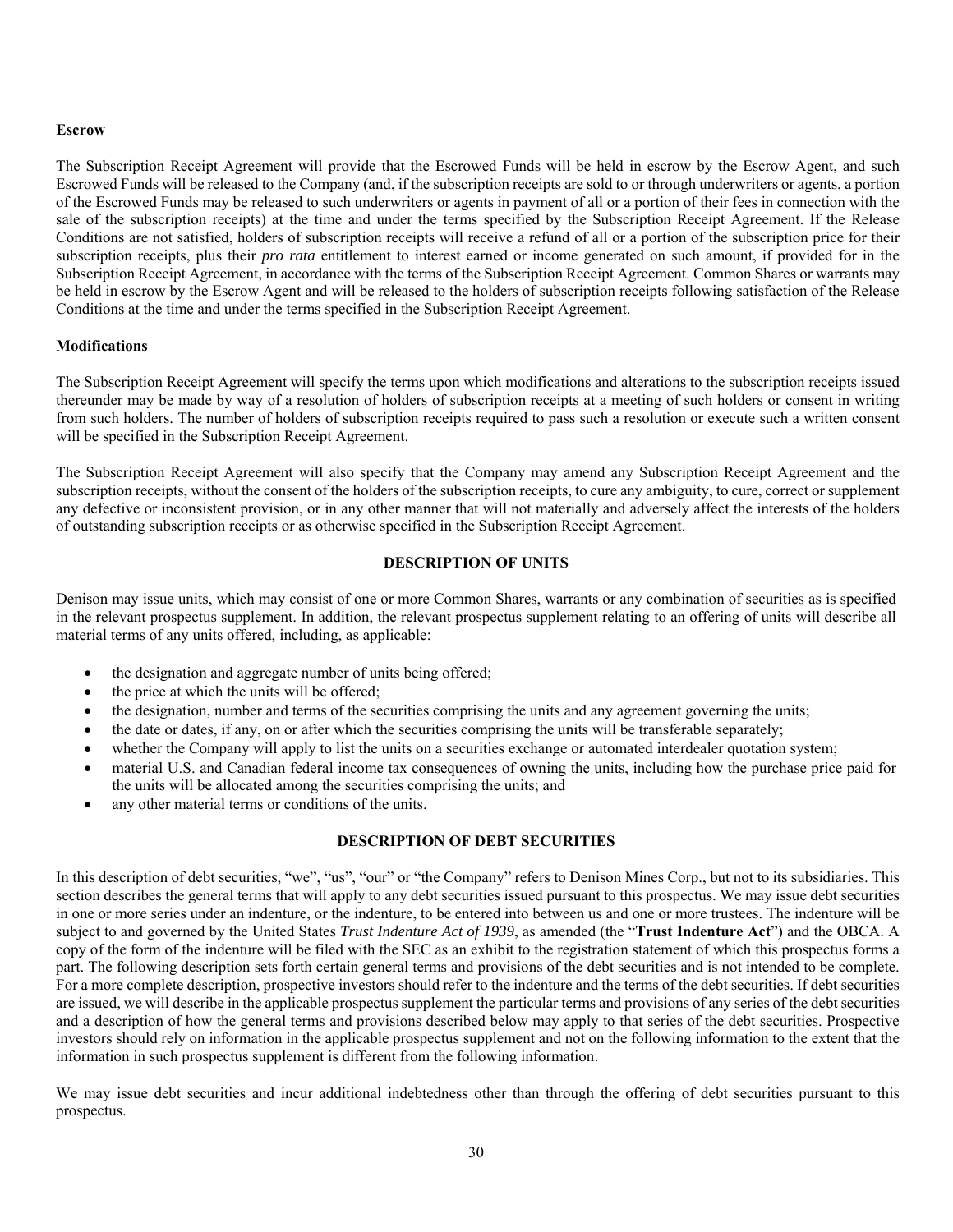# **General**

The indenture will not limit the aggregate principal amount of debt securities that we may issue under the indenture and will not limit the amount of other indebtedness that we may incur. The indenture will provide that we may issue debt securities from time to time in one or more series and may be denominated and payable in U.S. dollars, Canadian dollars or any foreign currency. Unless otherwise indicated in the applicable prospectus supplement, the debt securities will be our unsecured obligations. The indenture will also permit us to increase the principal amount of any series of the debt securities previously issued and to issue that increased principal amount.

The applicable prospectus supplement for any series of debt securities that we offer will describe the specific terms of the debt securities and may include, but is not limited to, any of the following:

- the title of the debt securities;
- the aggregate principal amount of the debt securities;
- the percentage of principal amount at which the debt securities will be issued;
- whether payment on the debt securities will be senior or subordinated to our other liabilities or obligations;
- whether the payment of the debt securities will be guaranteed by one or more affiliates or associates of the Company;
- the date or dates, or the methods by which such dates will be determined or extended, on which we may issue the debt securities and the date or dates, or the methods by which such dates will be determined or extended, on which we will pay the principal and any premium on the debt securities and the portion (if less than the principal amount) of debt securities to be payable upon a declaration of acceleration of maturity;
- whether the debt securities will bear interest, the interest rate (whether fixed or variable) or the method of determining the interest rate, the date from which interest will accrue, the dates on which we will pay interest and the record dates for interest payments, or the methods by which such dates will be determined or extended;
- the place or places we will pay principal, premium, if any, and interest and the place or places where debt securities can be presented for registration of transfer or exchange;
- whether and under what circumstances we will be required to pay any additional amounts for withholding or deduction for Canadian taxes with respect to the debt securities, and whether and on what terms we will have the option to redeem the debt securities rather than pay the additional amounts;
- whether we will be obligated to redeem or repurchase the debt securities pursuant to any sinking or purchase fund or other provisions, or at the option of a holder and the terms and conditions of such redemption;
- whether we may redeem the debt securities at our option and the terms and conditions of any such redemption;
- the denominations in which we will issue any registered debt securities, if other than denominations of U.S.\$1,000 and any multiple of U.S.\$l,000 and, if other than denominations of U.S.\$5,000, the denominations in which any unregistered debt security shall be issuable;
- whether we will make payments on the debt securities in a currency or currency unit other than U.S. dollars or by delivery of our Common Shares or other property;
- whether payments on the debt securities will be payable with reference to any index or formula;
- whether we will issue the debt securities as global securities and, if so, the identity of the depositary for the global securities;
- whether we will issue the debt securities as unregistered securities (with or without coupons), registered securities or both;
- the periods within which and the terms and conditions, if any, upon which we may redeem the debt securities prior to maturity and the price or prices of which and the currency or currency units in which the debt securities are payable;
- any changes or additions to events of default or covenants;
- the applicability of, and any changes or additions to, the provisions for defeasance described under "*Defeasance*" below;
- whether the holders of any series of debt securities have special rights if specified events occur;
- any mandatory or optional redemption or sinking fund or analogous provisions;
- the terms, if any, for any conversion or exchange of the debt securities for any other securities;
- rights, if any, on a change of control;
- provisions as to modification, amendment or variation of any rights or terms attaching to the debt securities;
- material U.S. and Canadian federal income tax consequences of owning the debt securities;
- any other terms, conditions, rights and preferences (or limitations on such rights and preferences) including covenants and events of default which apply solely to a particular series of the debt securities being offered which do not apply generally to other debt securities, or any covenants or events of default generally applicable to the debt securities which do not apply to a particular series of the debt securities.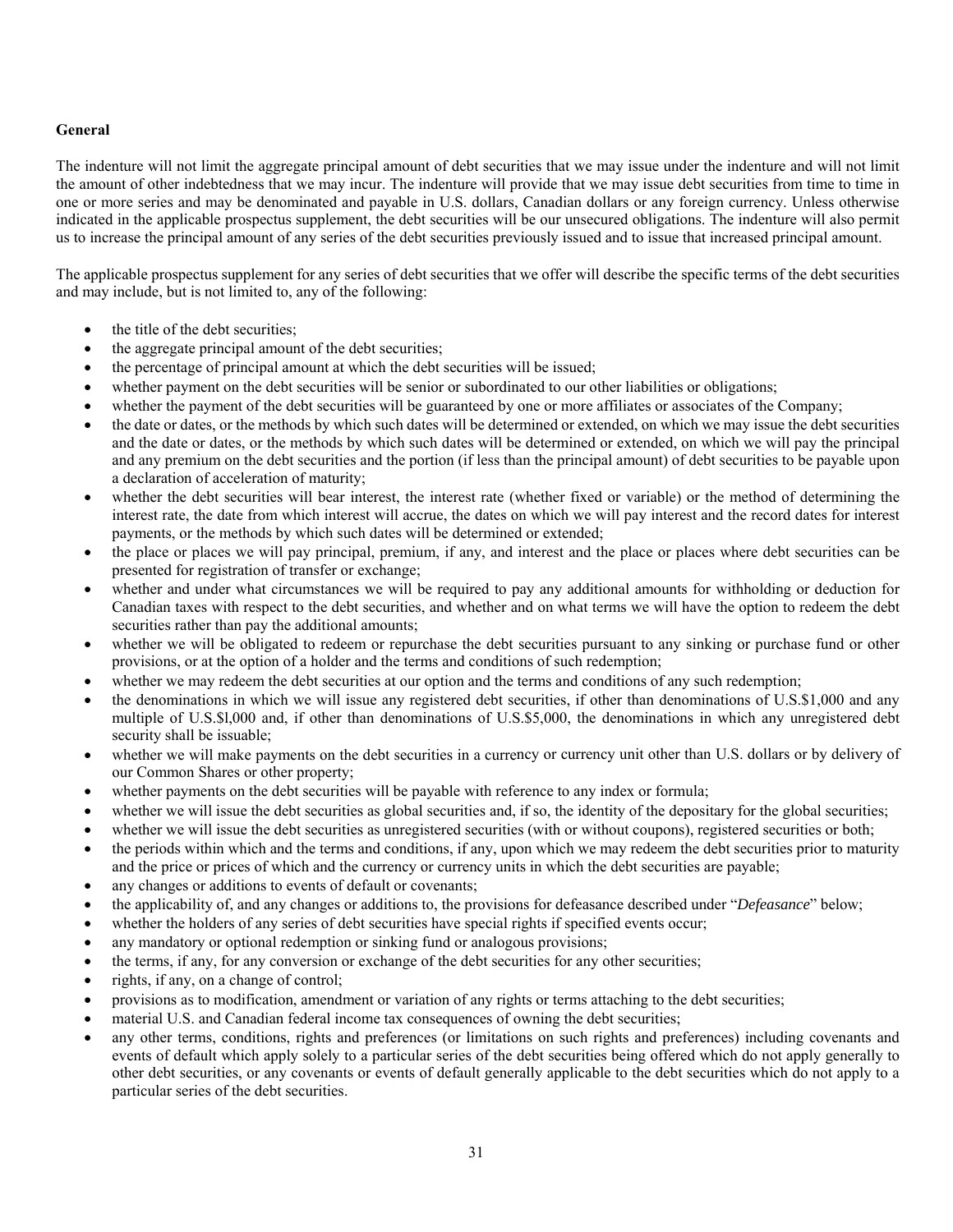If any debt securities being offered will be guaranteed by one or more affiliates or associates of the Company, (i) the prospectus supplement relating to such offering will include the credit supporter disclosure required by section 12.1 of Form 44-101F1 or, if applicable, will disclose that the Company is relying on an exemption in item 13 of Form 44-101F1 from providing such credit supporter disclosure, and (ii) the prospectus supplement relating to such offering will include certificates signed by each credit supporter as required by section 5.12 of National Instrument 41-101 – *General Prospectus Requirements*. The Company has filed with this prospectus the undertaking required by paragraph  $4.2(a)(ix)$  of NI 44-101 to file the periodic and timely disclosure of each credit supporter similar to the disclosure required under section 12.1 of Form 44- 101F1 for so long as the securities being distributed are issued and outstanding, unless the Company is relying on an exemption in item 13 of Form 44-101F1 from providing such credit supporter disclosure.

Unless stated otherwise in the applicable prospectus supplement, no holder of debt securities will have the right to require us to repurchase the debt securities and there will be no increase in the interest rate if we become involved in a highly leveraged transaction or we have a change of control.

We may issue debt securities bearing no interest or interest at a rate below the prevailing market rate at the time of issuance, and offer and sell these securities at a discount below their stated principal amount. We may also sell any of the debt securities for a foreign currency or currency unit, and payments on the debt securities may be payable in a foreign currency or currency unit. In any of these cases, we will describe certain Canadian federal and U.S. federal income tax consequences and other special considerations in the applicable prospectus supplement.

We may issue debt securities with terms different from those of debt securities previously issued and, without the consent of the holders thereof, we may reopen a previous issue of a series of debt securities and issue additional debt securities of such series (unless the reopening was restricted when such series was created).

Original purchasers of debt securities which are convertible into or exchangeable for other securities of the Company will be granted a contractual right of rescission against the Company in respect of the purchase and conversion or exchange of such debt security. The contractual right of rescission will entitle such original purchasers to receive the amount paid on original purchase of the debt security and the amount paid upon conversion or exchange, upon surrender of the underlying securities gained thereby, in the event that this prospectus (as supplemented or amended) contains a misrepresentation, provided that: (i) the conversion or exchange takes place within 180 days of the date of the purchase of the convertible or exchangeable security under this prospectus; and (ii) the right of rescission is exercised within 180 days of the date of the purchase of the convertible or exchangeable security under this prospectus. This contractual right of rescission will be consistent with the statutory right of rescission described under section 130 of the *Securities Act* (Ontario), and is in addition to any other right or remedy available to original purchasers under section 130 of the *Securities Act* (Ontario) or otherwise at law.

# **Debt Securities in Global Form**

# *The Depositary and Book-Entry*

Unless otherwise specified in the applicable prospectus supplement, a series of the debt securities may be issued in whole or in part in global form as a "global security" and will be registered in the name of and be deposited with a depositary, or its nominee, each of which will be identified in the applicable prospectus supplement relating to that series. Unless and until exchanged, in whole or in part, for the debt securities in definitive registered form, a global security may not be transferred except as a whole by the depositary for such global security to a nominee of the depositary, by a nominee of the depositary to the depositary or another nominee of the depositary or by the depositary or any such nominee to a successor of the depositary or a nominee of the successor.

The specific terms of the depositary arrangement with respect to any portion of a particular series of the debt securities to be represented by a global security will be described in the applicable prospectus supplement relating to such series. We anticipate that the provisions described in this section will apply to all depositary arrangements.

Upon the issuance of a global security, the depositary therefor or its nominee will credit, on its book entry and registration system, the respective principal amounts of the debt securities represented by the global security to the accounts of such persons, designated as "participants", having accounts with such depositary or its nominee. Such accounts shall be designated by the underwriters, dealers or agents participating in the distribution of the debt securities or by us if such debt securities are offered and sold directly by us. Ownership of beneficial interests in a global security will be limited to participants or persons that may hold beneficial interests through participants. Ownership of beneficial interests in a global security will be shown on, and the transfer of that ownership will be effected only through,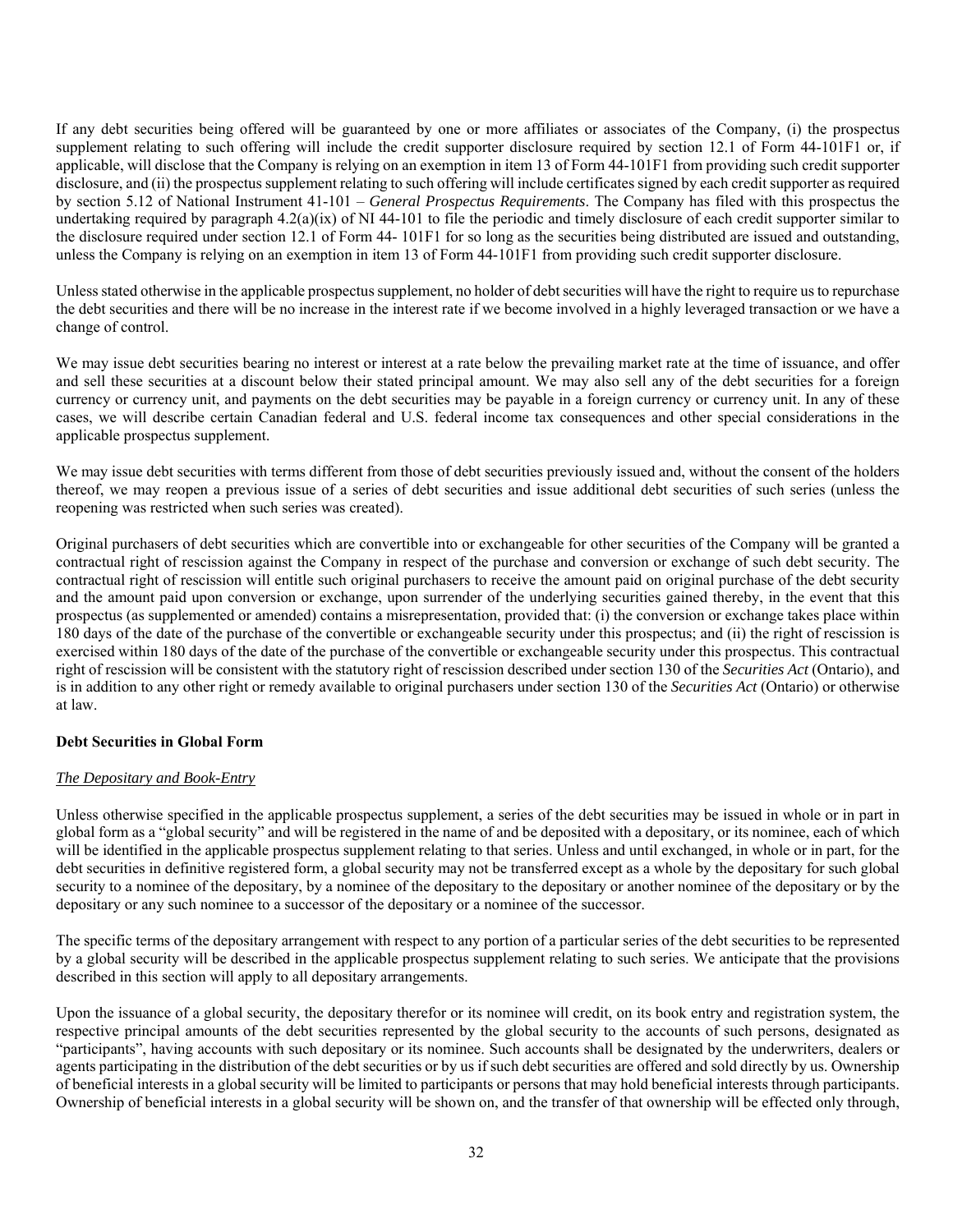records maintained by the depositary therefor or its nominee (with respect to interests of participants) or by participants or persons that hold through participants (with respect to interests of persons other than participants). The laws of some states in the United States may require that certain purchasers of securities take physical delivery of such securities in definitive form.

So long as the depositary for a global security or its nominee is the registered owner of the global security, such depositary or such nominee, as the case may be, will be considered the sole owner or holder of the debt securities represented by the global security for all purposes under the indenture. Except as provided below, owners of beneficial interests in a global security will not be entitled to have a series of the debt securities represented by the global security registered in their names, will not receive or be entitled to receive physical delivery of such series of the debt securities in definitive form and will not be considered the owners or holders thereof under the indenture.

Any payments of principal, premium, if any, and interest, if any, on global securities registered in the name of a depositary or its nominee will be made to the depositary or its nominee, as the case may be, as the registered owner of the global security representing such debt securities. None of us, the trustee or any paying agent for the debt securities represented by the global securities will have any responsibility or liability for any aspect of the records relating to or payments made on account of beneficial ownership interests of the global security or for maintaining, supervising or reviewing any records relating to such beneficial ownership interests.

We expect that the depositary for a global security or its nominee, upon receipt of any payment of principal, premium, if any, or interest, if any, will credit participants' accounts with payments in amounts proportionate to their respective beneficial interests in the principal amount of the global security as shown on the records of such depositary or its nominee. We also expect that payments by participants to owners of beneficial interests in a global security held through such participants will be governed by standing instructions and customary practices, as is now the case with securities held for the accounts of customers registered in "street name", and will be the responsibility of such participants.

### *Discontinuance of Depositary's Services*

If a depositary for a global security representing a particular series of the debt securities is at any time unwilling or unable to continue as depositary and a successor depositary is not appointed by us within 90 days, we will issue such series of the debt securities in definitive form in exchange for a global security representing such series of the debt securities. If an event of default under the indenture has occurred and is continuing, debt securities in definitive form will be printed and delivered upon written request by the holder to the trustee. In addition, we may at any time and in our sole discretion determine not to have a series of the debt securities represented by a global security and, in such event, will issue a series of the debt securities in definitive form in exchange for all of the global securities representing that series of debt securities.

# **Debt Securities in Definitive Form**

A series of the debt securities may be issued in definitive form, solely as registered securities, solely as unregistered securities or as both registered securities and unregistered securities. Registered securities will be issuable in denominations of U.S.\$1,000 and integral multiples of U.S.\$1,000 and unregistered securities will be issuable in denominations of U.S.\$5,000 and integral multiples of U.S.\$5,000 or, in each case, in such other denominations as may be set out in the terms of the debt securities of any particular series. Unless otherwise indicated in the applicable prospectus supplement, unregistered securities will have interest coupons attached.

Unless otherwise indicated in the applicable prospectus supplement, payment of principal, premium, if any, and interest, if any, on the debt securities (other than global securities) will be made at the office or agency of the trustee, or at our option we can pay principal, interest, if any, and premium, if any, by check mailed or delivered to the address of the person entitled at the address appearing in the security register of the trustee or electronic funds wire or other transmission to an account of the person entitled to receive payments. Unless otherwise indicated in the applicable prospectus supplement, payment of interest, if any, will be made to the persons in whose name the debt securities are registered at the close of business on the day or days specified by us.

At the option of the holder of debt securities, registered securities of any series will be exchangeable for other registered securities of the same series, of any authorized denomination and of a like aggregate principal amount and tenor. If, but only if, provided in an applicable prospectus supplement, unregistered securities (with all unmatured coupons, except as provided below, and all matured coupons in default) of any series may be exchanged for registered securities of the same series, of any authorized denominations and of a like aggregate principal amount and tenor. In such event, unregistered securities surrendered in a permitted exchange for registered securities between a regular record date or a special record date and the relevant date for payment of interest shall be surrendered without the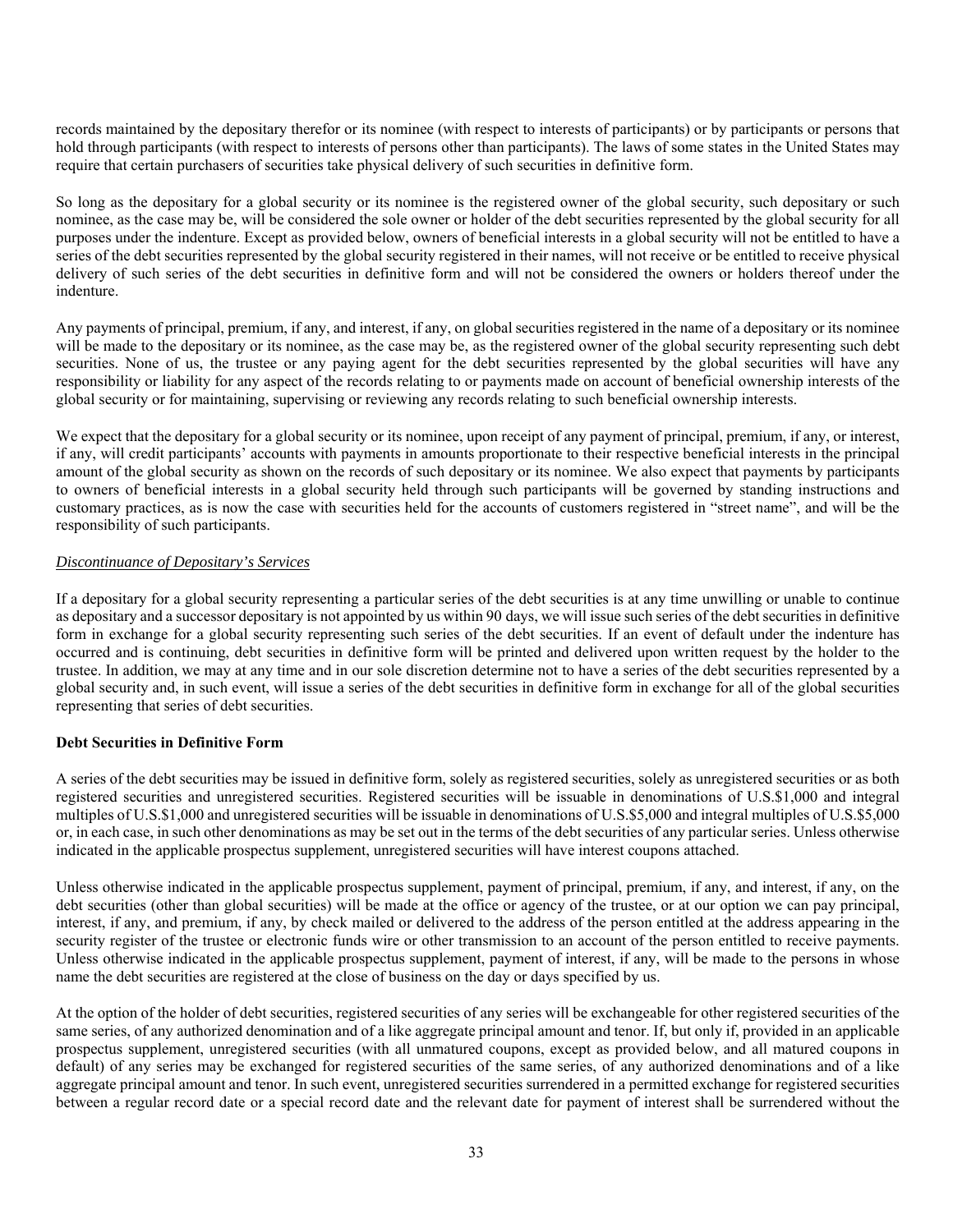coupon relating to such date for payment of interest, and interest will not be payable on such date for payment of interest in respect of the registered security issued in exchange for such unregistered security, but will be payable only to the holder of such coupon when due in accordance with the terms of the indenture. Unless otherwise specified in an applicable prospectus supplement, unregistered securities will not be issued in exchange for registered securities.

The applicable prospectus supplement may indicate the places to register a transfer of the debt securities in definitive form. Except for certain restrictions set forth in the indenture, no service charge will be payable by the holder for any registration of transfer or exchange of the debt securities in definitive form, but we may, in certain instances, require a sum sufficient to cover any tax or other governmental charges payable in connection with these transactions.

We shall not be required to:

- issue, register the transfer of or exchange any series of the debt securities in definitive form during a period beginning at the opening of business 15 days before any selection of securities of that series of the debt securities to be redeemed and ending on the relevant redemption date if the debt securities for which such issuance, registration or exchange is requested may be among those selected for redemption;
- register the transfer of or exchange any registered security in definitive form, or portion thereof, called for redemption, except the unredeemed portion of any registered security being redeemed in part;
- exchange any unregistered security called for redemption except to the extent that such unregistered security may be exchanged for a registered security of that series and like tenor; provided that such registered security will be simultaneously surrendered for redemption with written instructions for payment consistent with the provisions of the indenture; or
- issue, register the transfer of or exchange any of the debt securities in definitive form which have been surrendered for repayment at the option of the holder, except the portion, if any, thereof not to be so repaid.

# **Events of Default**

Unless otherwise specified in the applicable prospectus supplement relating to a particular series of debt securities, the following is a summary of events which will, with respect to any series of the debt securities, constitute an event of default under the indenture with respect to the debt securities of that series:

- we fail to pay principal of, or any premium on, any debt security of that series when it is due and payable;
- we fail to pay interest or any additional amounts payable on any debt security of that series when it becomes due and payable, and such default continues for 30 days;
- we fail to make any required sinking fund or analogous payment for that series of debt securities;
- we fail to observe or perform any of the covenants described in the section above "*Merger, Amalgamation or Consolidation*" for a period of 30 days;
- we fail to comply with any of our other agreements in the indenture that affect or are applicable to the debt securities for 60 days after written notice by the trustee or to us and the trustee by holders of at least 25% in aggregate principal amount of the outstanding debt securities of any series affected thereby;
- a default (as defined in any indenture or instrument under which we or one of our subsidiaries has at the time of the indenture relating to this prospectus or will thereafter have outstanding any indebtedness) has occurred and is continuing, or we or any of our subsidiaries has failed to pay principal amounts with respect to such indebtedness at maturity and such event of default or failure to pay has resulted in such indebtedness under such indentures or instruments being declared due, payable or otherwise being accelerated, in either event so that an amount in excess of the greater of U.S.\$5,000,000 and 2% of our shareholders' equity will be or become due, payable and accelerated upon such declaration or prior to the date on which the same would otherwise have become due, payable and accelerated, or the accelerated indebtedness, and such acceleration will not be rescinded or annulled, or such event of default or failure to pay under such indenture or instrument will not be remedied or cured, whether by payment or otherwise, or waived by the holders of such accelerated indebtedness, then (i) if the accelerated indebtedness will be as a result of an event of default which is not related to the failure to pay principal or interest on the terms, at the times, and on the conditions set out in any such indenture or instrument, it will not be considered an event of default for the purposes of the indenture governing the debt securities relating to this prospectus until 30 days after such indebtedness has been accelerated, or (ii) if the accelerated indebtedness will occur as a result of such failure to pay principal or interest or as a result of an event of default which is related to the failure to pay principal or interest on the terms, at the times, and on the conditions set out in any such indenture or instrument, then (A) if such accelerated indebtedness is, by its terms, non-recourse to us or our subsidiaries, it will be considered an event of default for purposes of the indenture governing the debt securities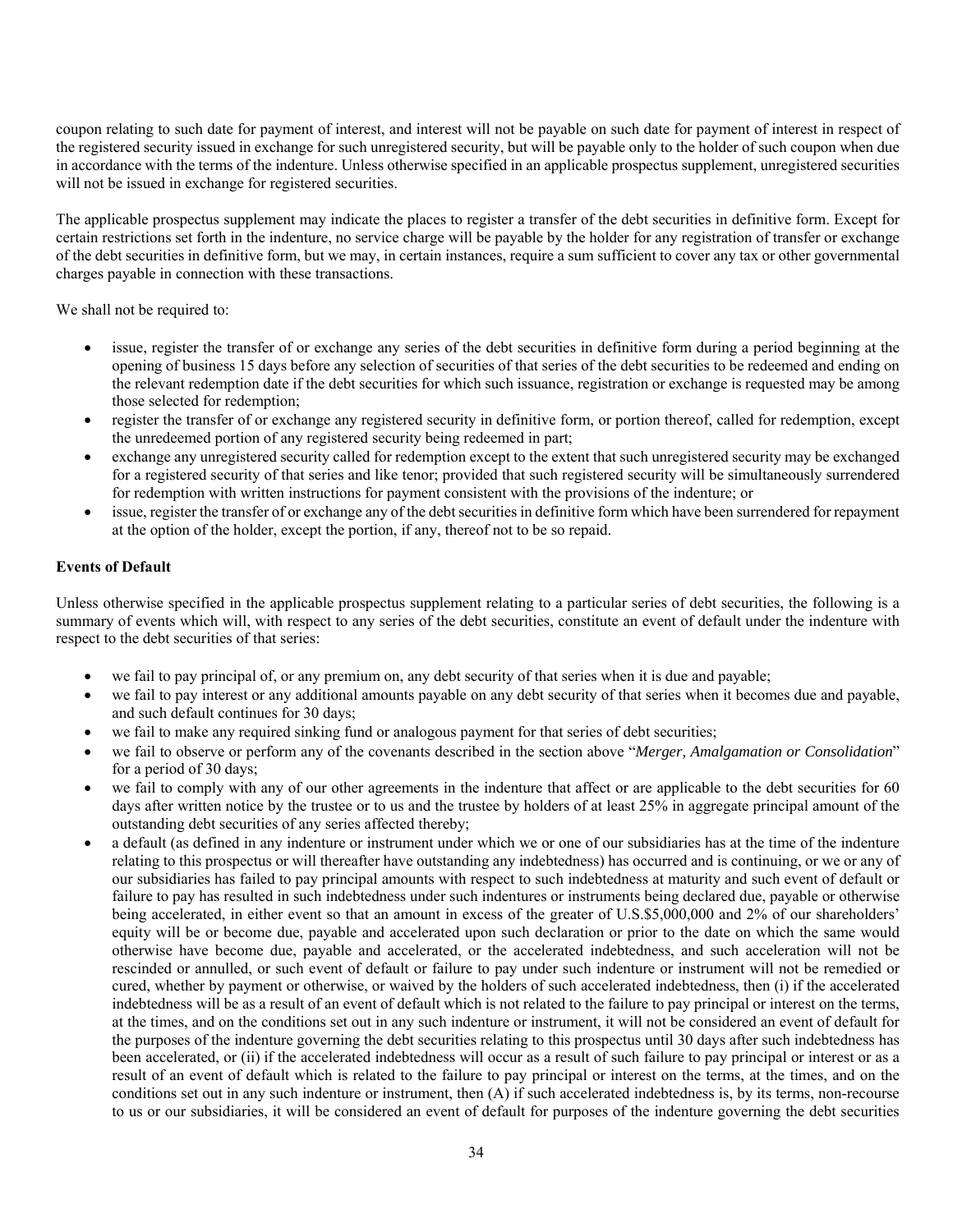relating to this prospectus; or (B) if such accelerated indebtedness is recourse to us or our subsidiaries, any requirement in connection with such failure to pay or event of default for the giving of notice or the lapse of time or the happening of any further condition, event or act under such indenture or instrument in connection with such failure to pay or event of default will be applicable together with an additional seven days before being considered an event of default for the purposes of the indenture relating to this prospectus;

- certain events involving our bankruptcy, insolvency or reorganization; and
- any other event of default provided for in that series of debt securities.

A default under one series of debt securities will not necessarily be a default under another series. The trustee may withhold notice to the holders of the debt securities of any default, except in the payment of principal or premium, if any, or interest, if any, if in good faith it considers it in the interests of the holders to do so.

If an event of default for any series of debt securities occurs and continues, the trustee or the holders of at least 25% in aggregate principal amount of the debt securities of that series, subject to any subordination provisions, may require us to repay immediately:

- the entire principal and interest and premium, if any, of the debt securities of the series; or
- if the debt securities are discounted securities, that portion of the principal as is described in the applicable prospectus supplement.

If an event of default relates to events involving our bankruptcy, insolvency or reorganization, the principal of all debt securities will become immediately due and payable without any action by the trustee or any holder. Subject to certain conditions, the holders of a majority of the aggregate principal amount of the debt securities of the affected series can rescind this accelerated payment requirement. If debt securities are discounted securities, the applicable prospectus supplement will contain provisions relating to the acceleration of maturity of a portion of the principal amount of the discounted securities upon the occurrence or continuance of an event of default.

Other than its duties in case of a default, the trustee is not obligated to exercise any of the rights or powers that it will have under the indenture at the request, order or direction of any holders, unless the holders offer the trustee reasonable indemnity. If they provide this reasonable indemnity, the holders of a majority in aggregate principal amount of any series of debt securities may, subject to certain limitations, direct the time, method and place of conducting any proceeding or any remedy available to the trustee, or exercising any power conferred upon the trustee, for any series of debt securities.

We will be required to furnish to the trustee a statement annually as to our compliance with all conditions and covenants under the indenture and, if we are not in compliance, we must specify any defaults. We will also be required to notify the trustee as soon as practicable upon becoming aware of any event of default.

No holder of a debt security of any series will have any right to institute any proceeding with respect to the indenture, or for the appointment of a receiver or a trustee, or for any other remedy, unless:

- the holder has previously given to the trustee written notice of a continuing event of default with respect to the debt securities of the affected series;
- the holders of at least 25% in principal amount of the outstanding debt securities of the series affected by an event of default have made a written request, and the holders have offered reasonable indemnity, to the trustee to institute a proceeding as trustee; and
- the trustee has failed to institute a proceeding, and has not received from the holders of a majority in aggregate principal amount of the outstanding debt securities of the series affected by an event of default a direction inconsistent with the request, within 60 days after their notice, request and offer of indemnity.

However, such above-mentioned limitations do not apply to a suit instituted by the holder of a debt security for the enforcement of payment of the principal of or any premium, if any, or interest on such debt security on or after the applicable due date specified in such debt security.

# **Defeasance**

When we use the term "defeasance", we mean discharge from some or all of our obligations under the indenture. Unless otherwise specified in the applicable prospectus supplement, if we deposit with the trustee sufficient cash or government securities to pay the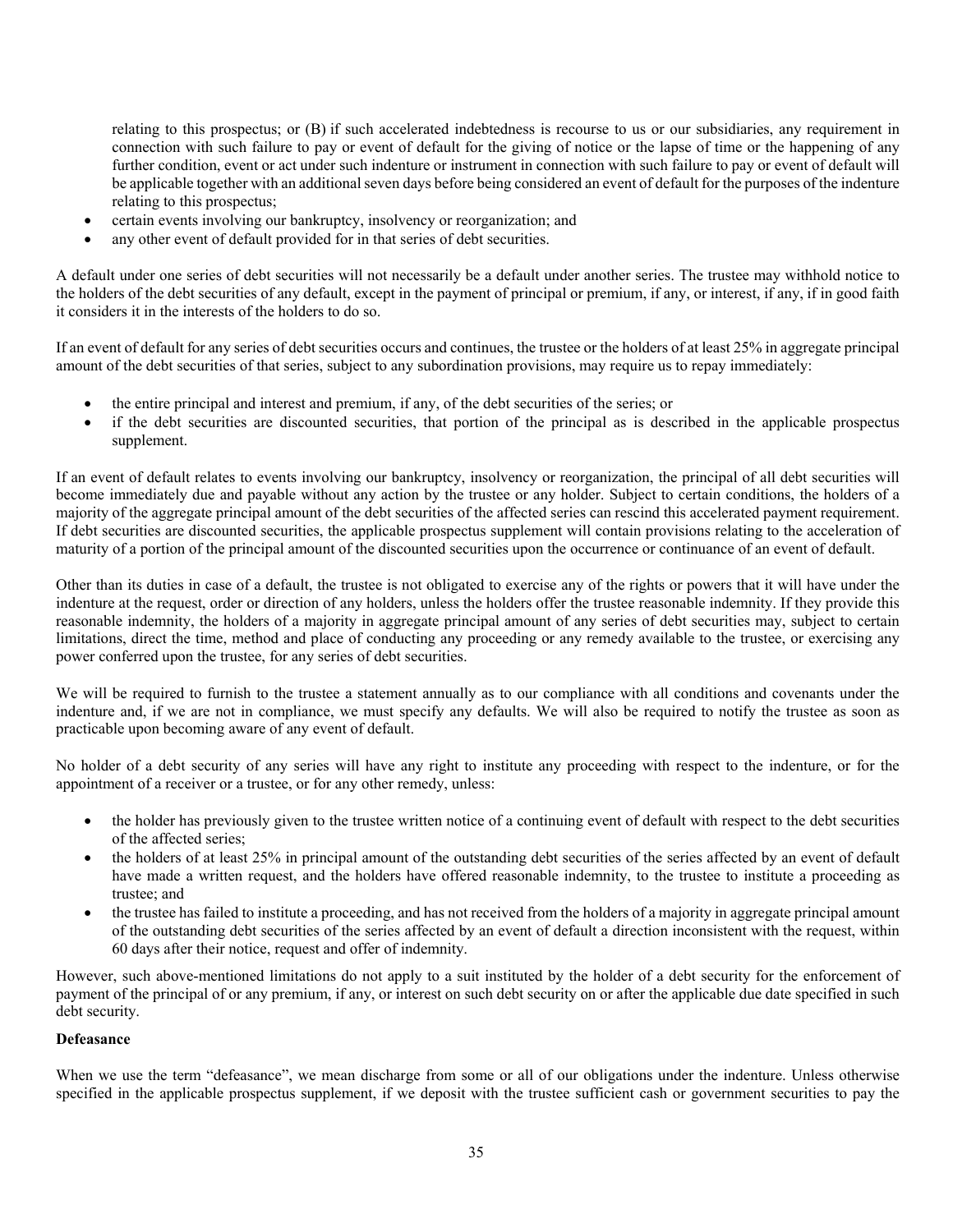principal, interest, if any, premium, if any, and any other sums due to the stated maturity date or a redemption date of the debt securities of a series, then at our option:

- we will be discharged from the obligations with respect to the debt securities of that series; or
- we will no longer be under any obligation to comply with certain restrictive covenants under the indenture, and certain events of default will no longer apply to us.

If this happens, the holders of the debt securities of the affected series will not be entitled to the benefits of the indenture except for registration of transfer and exchange of debt securities and the replacement of lost, stolen or mutilated debt securities. These holders may look only to the deposited fund for payment on their debt securities.

To exercise our defeasance option, we must deliver to the trustee:

- an opinion of counsel in the United States to the effect that the holders of the outstanding debt securities of the affected series will not recognize a gain or loss for U.S. federal income tax purposes as a result of a defeasance and will be subject to U.S. federal income tax on the same amounts, in the same manner and at the same times as would have been the case if the defeasance had not occurred;
- an opinion of counsel in Canada or a ruling from the Canada Revenue Agency to the effect that the holders of the outstanding debt securities of the affected series will not recognize income, or a gain or loss for Canadian federal, provincial or territorial income or other tax purposes as a result of a defeasance and will be subject to Canadian federal, provincial or territorial income tax and other tax on the same amounts, in the same manner and at the same times as would have been the case had the defeasance not occurred; and
- a certificate of one of our officers and an opinion of counsel, each stating that all conditions precedent provided for relating to defeasance have been complied with.

If we are to be discharged from our obligations with respect to the debt securities, and not just from our covenants, the U.S. opinion must be based upon a ruling from or published by the United States Internal Revenue Service or a change in law to that effect.

In addition to the delivery of the opinions described above, the following conditions must be met before we may exercise our defeasance option:

- no event of default or event that, with the passing of time or the giving of notice, or both, shall constitute an event of default shall have occurred and be continuing for the debt securities of the affected series;
- we are not an "insolvent person" within the meaning of applicable bankruptcy and insolvency legislation; and
- other customary conditions precedent are satisfied.

# **Modification and Waiver**

Modifications and amendments of the indenture may be made by us and the trustee with the consent of the holders of a majority in aggregate principal amount of the outstanding debt securities of each series affected by the modification. However, without the consent of each holder affected, no modification may:

- change the stated maturity of the principal of, premium, if any, or any installment of interest, if any, on any debt security;
- reduce the principal, premium, if any, or rate of interest, if any, or any obligation to pay any additional amounts;
- reduce the amount of principal of a debt security payable upon acceleration of its maturity;
- change the place or currency of any payment;
- affect the holder's right to require us to repurchase the debt securities at the holder's option;
- impair the right of the holders to institute a suit to enforce their rights to payment;
- adversely affect any conversion or exchange right related to a series of debt securities;
- change the percentage of debt securities required to modify the indenture or to waive compliance with certain provisions of the indenture; or
- reduce the percentage in principal amount of outstanding debt securities necessary to take certain actions.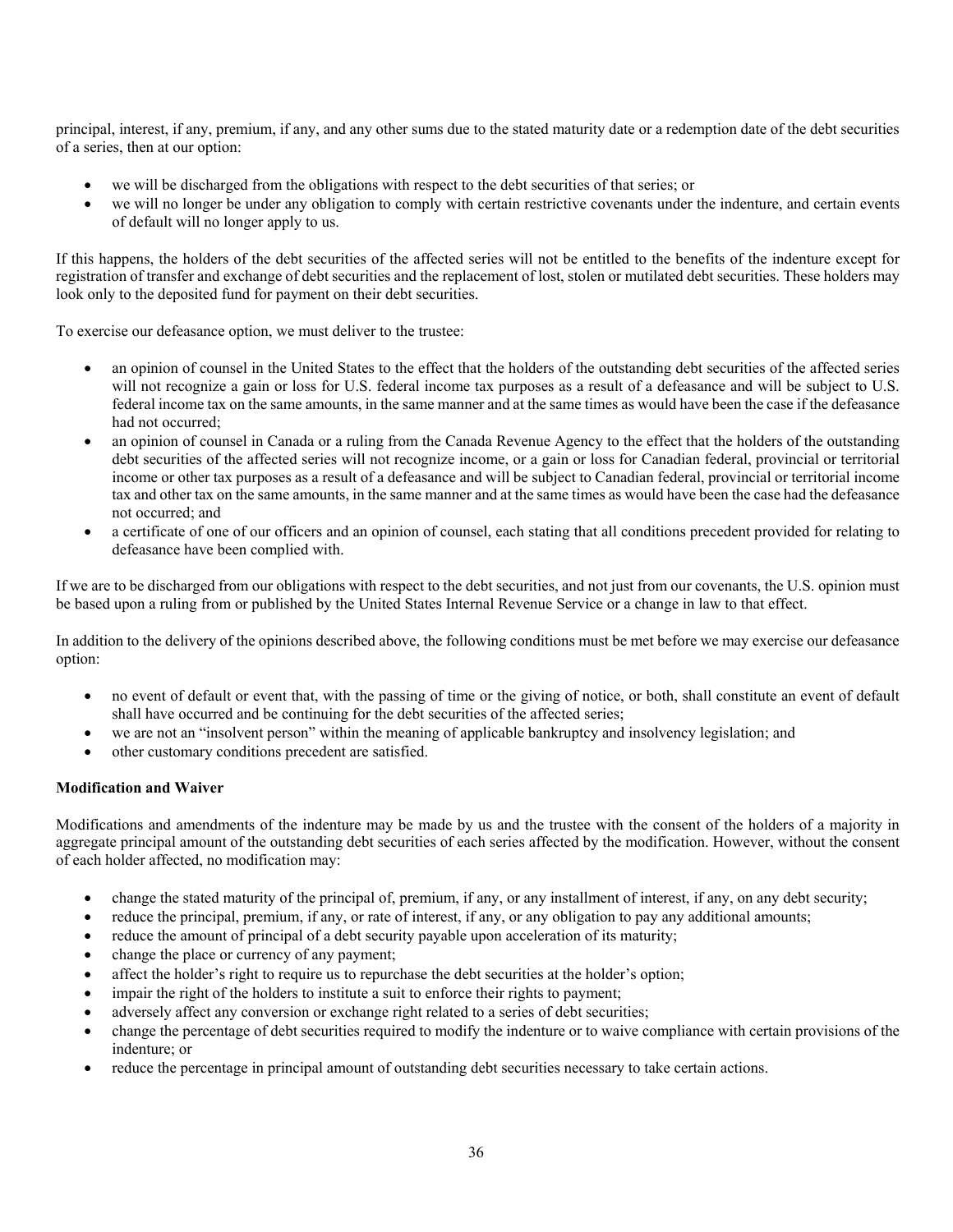The holders of a majority in principal amount of outstanding debt securities of any series may on behalf of the holders of all debt securities of that series waive, insofar as only that series is concerned, past defaults under the indenture and compliance by us with certain restrictive provisions of the indenture. However, these holders may not waive a default in any payment on any debt security or compliance with a provision that cannot be modified without the consent of each holder affected.

We may modify the indenture without the consent of the holders to:

- evidence our successor under the indenture;
- add covenants or surrender any right or power for the benefit of holders;
- add events of default;
- provide for unregistered securities to become registered securities under the indenture and make other such changes to unregistered securities that in each case do not materially and adversely affect the interests of holders of outstanding securities;
- establish the forms of the debt securities;
- appoint a successor trustee under the indenture;
- add provisions to permit or facilitate the defeasance or discharge of the debt securities as long as there is no material adverse effect on the holders;
- cure any ambiguity, correct or supplement any defective or inconsistent provision, make any other provisions in each case that would not materially and adversely affect the interests of holders of outstanding securities and related coupons, if any;
- comply with any applicable laws of the United States and Canada in order to effect and maintain the qualification of the indenture under the Trust Indenture Act; or
- change or eliminate any provisions where such change takes effect when there are no securities outstanding under the indenture.

### **Governing Law**

The indenture and the debt securities will be governed by and construed in accordance with the laws of the State of New York.

#### **The Trustee**

The trustee under the indenture or its affiliates may provide banking and other services to us in the ordinary course of their business.

The indenture will contain certain limitations on the rights of the trustee, as long as it or any of its affiliates remains our creditor, to obtain payment of claims in certain cases or to realize on certain property received on any claim as security or otherwise. The trustee and its affiliates will be permitted to engage in other transactions with us. If the trustee or any affiliate has or acquires any conflicting interest, within the meaning of the Trust Indenture Act, the trustee must either eliminate the conflicting interest or resign within 90 days.

#### **Resignation of Trustee**

The trustee may resign or be removed with respect to one or more series of the debt securities and a successor trustee may be appointed to act with respect to such series. In the event that two or more persons are acting as trustee with respect to different series of debt securities, each such trustee shall be a trustee of a trust under the indenture separate and apart from the trust administered by any other such trustee, and any action described herein to be taken by the "trustee" may then be taken by each such trustee with respect to, and only with respect to, the one or more series of debt securities for which it is trustee.

### **Consent to Service**

In connection with the indenture, we will designate and appoint C T Corporation System, 28 Liberty Street, New York, New York 10005, as our authorized agent upon which process may be served in any suit or proceeding arising out of or relating to the indenture or the debt securities that may be instituted in any U.S. federal or New York state court located in the Borough of Manhattan, in the City of New York, or brought by the trustee (whether in its individual capacity or in its capacity as trustee under the indenture), and will irrevocably submit to the non-exclusive jurisdiction of such courts.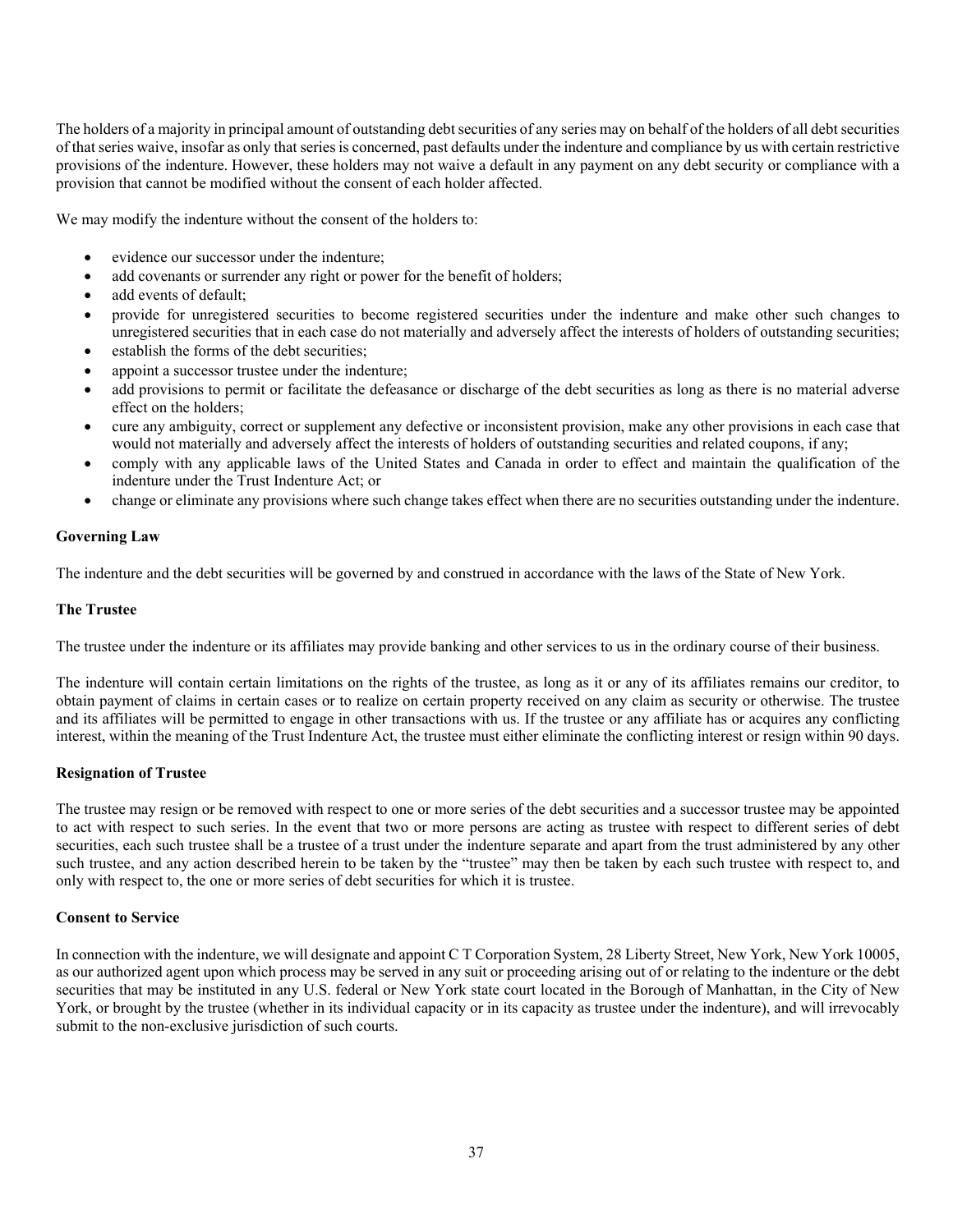#### **Enforceability of Judgments**

Since all or substantially all of our assets, as well as the assets of some of our directors and officers, are outside the United States, any judgment obtained in the United States against us or certain of our directors or officers, including judgments with respect to the payment of principal on the debt securities, may not be collectible within the United States.

We have been advised that the laws of the Province of Ontario permit an action to be brought in a court of competent jurisdiction in the Province of Ontario to recognize a judgment a court of competent jurisdiction of the State of New York. An Ontario court would give judgment based upon an *in personam* judgment of a New York Court without reconsideration of the merits if: (a) the New York Court rendering such judgment had jurisdiction over the judgment debtor, as recognized by the courts of the Province of Ontario (and submission by us in the indenture to the jurisdiction of the New York Court will be sufficient for that purpose); (b) the New York judgment is final and conclusive and for a sum certain; (c) the defendant was properly served with originating process from the New York Court; and (d) the New York law that led to the judgment is not contrary to public policy, as that term would be applied by an Ontario Court. The enforceability of a New York judgment in Ontario will be subject to the requirements that: (i) an action to enforce the New York judgment must be commenced in the Ontario Court within any applicable limitation period; (ii) the Ontario Court has discretion to stay or decline to hear an action on the New York judgment if the New York judgment is under appeal or there is another subsisting judgment in any jurisdiction relating to the same cause of action; (iii) the Ontario Court will render judgment only in Canadian dollars; and (iv) an action in the Ontario Court on the New York judgment may be affected by bankruptcy, insolvency or other laws of general application limiting the enforcement of creditors' rights generally. The enforceability of a New York judgment in Ontario will be subject to the following defenses: (i) the New York judgment was obtained by fraud or in a manner contrary to the principles of natural justice; (ii) the New York judgment is for a claim which under the law of Ontario would be characterized as based on a foreign revenue, expropriatory, penal or other public law; (iii) the New York judgment is contrary to the public policy of Ontario or to an order made by the Attorney General of Ontario under the *Foreign Extraterritorial Measures Act* (Canada) or by the Competition Tribunal under the *Competition Act* (Canada) in respect of certain judgments referred to in these statutes; and (iv) the New York judgment has been satisfied or is void or voidable under New York law.

We have been advised that there is doubt as to the enforceability in Canada by a court in original actions, or in actions to enforce judgments of U.S. courts, of civil liabilities predicated solely upon the U.S. federal securities laws.

# **DESCRIPTION OF SHARE PURCHASE CONTRACTS**

The Company may issue share purchase contracts, representing contracts obligating holders to purchase from or sell to the Company, and obligating the Company to purchase from or sell to the holders, a specified number of Common Shares at a future date or dates, and including by way of instalment.

The price per Common Share and the number of Common Shares may be fixed at the time the share purchase contracts are issued or may be determined by reference to a specific formula or method set forth in the share purchase contracts. The Company may issue share purchase contracts in accordance with applicable laws and in such amounts and in as many distinct series as it may determine.

The share purchase contracts may be issued separately or as part of units consisting of a share purchase contract and beneficial interests in debt obligations of third parties, securing the holders' obligations to purchase the Common Shares under the share purchase contracts, which are referred to in this prospectus as share purchase units. The share purchase contracts may require the Company to make periodic payments to the holders of the share purchase units or vice versa, and these payments may be unsecured or refunded and may be paid on a current or on a deferred basis. The share purchase contracts may require holders to secure their obligations under those contracts in a specified manner.

Holders of share purchase contracts are not shareholders of the Company. The particular terms and provisions of share purchase contracts offered by any prospectus supplement, and the extent to which the general terms and provisions described below may apply to them, will be described in the applicable prospectus supplement filed in respect of such share purchase contracts. This description will include, where applicable: (i) whether the share purchase contracts obligate the holder to purchase or sell, or both purchase and sell, Common Shares and the nature and amount of those securities, or the method of determining those amounts; (ii) whether the share purchase contracts are to be prepaid or not or paid in instalments; (iii) any conditions upon which the purchase or sale will be contingent and the consequences if such conditions are not satisfied; (iv) whether the share purchase contracts are to be settled by delivery, or by reference or linkage to the value or performance of Common Shares; (v) any acceleration, cancellation, termination or other provisions relating to the settlement of the share purchase contracts; (vi) the date or dates on which the sale or purchase must be made, if any; (vii) whether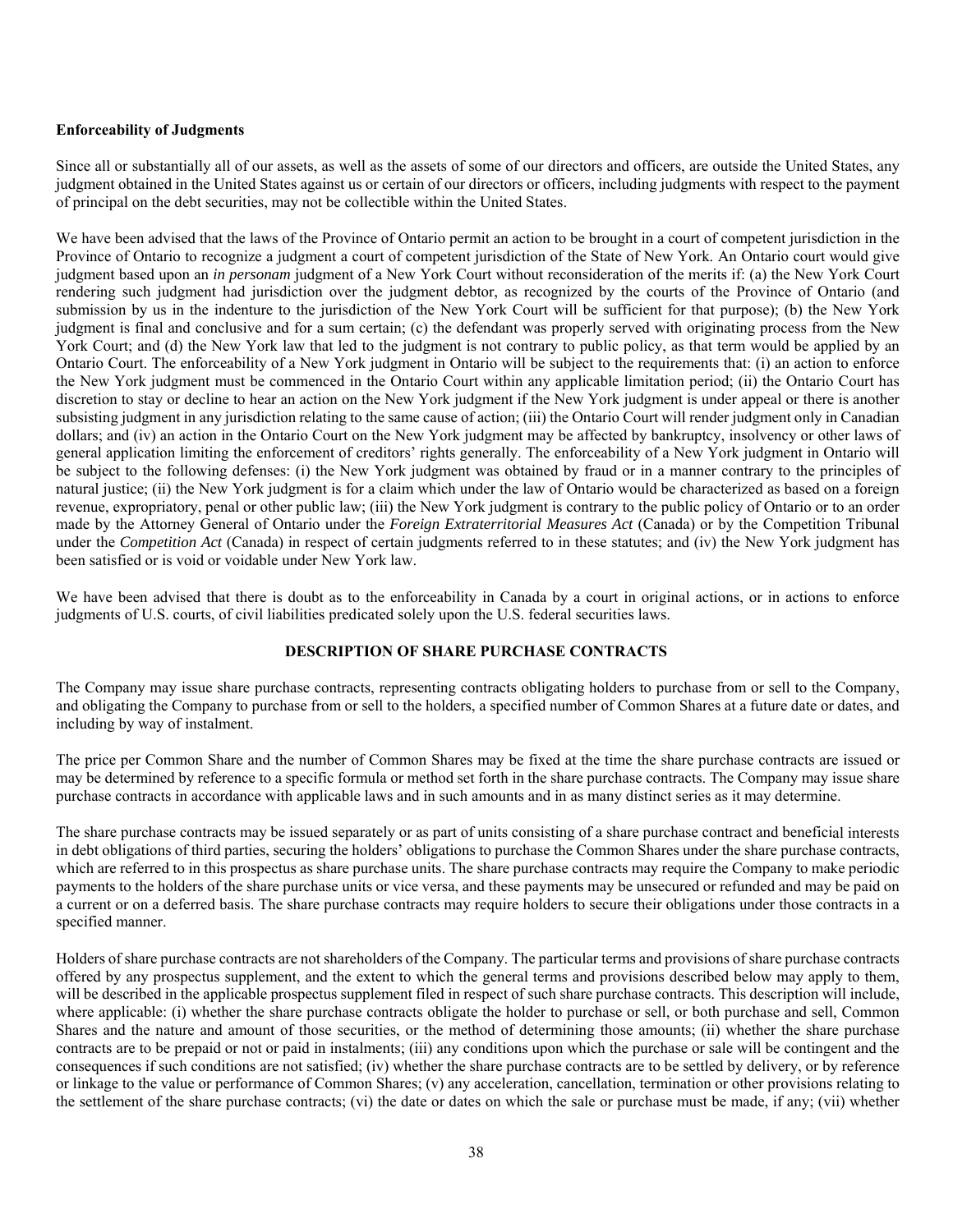the share purchase contracts will be issued in fully registered or global form; (viii) the material U.S. and Canadian federal income tax consequences of owning the share purchase contracts; and (ix) any other material terms and conditions of the share purchase contracts including, without limitation, transferability and adjustment terms and whether the share purchase contracts will be listed on a securities exchange or automated interdealer quotation system.

Original purchasers of share purchase contracts will be granted a contractual right of rescission against the Company in respect of the purchase and conversion, exchange or exercise of such share purchase contract. The contractual right of rescission will entitle such original purchasers to receive the amount paid on original purchase of the share purchase contract and the amount paid upon conversion, exchange or exercise, upon surrender of the underlying securities gained thereby, in the event that this prospectus (as supplemented or amended) contains a misrepresentation, provided that: (i) the conversion, exchange or exercise takes place within 180 days of the date of the purchase of the convertible, exchangeable or exercisable security under this prospectus; and (ii) the right of rescission is exercised within 180 days of the date of the purchase of the convertible, exchangeable or exercisable security under this prospectus. This contractual right of rescission will be consistent with the statutory right of rescission described under section 130 of the *Securities Act* (Ontario), and is in addition to any other right or remedy available to original purchasers under section 130 of the *Securities Act* (Ontario) or otherwise at law.

### **DESCRIPTION OF WARRANTS**

### **General**

This section describes the general terms that will apply to any warrants for the purchase of Common Shares, or equity warrants.

Warrants may be issued independently or together with other securities, and warrants sold with other securities may be attached to or separate from the other securities. Warrants will be issued under one or more warrant indentures or warrant agency agreements to be entered into by the Company and with one or more financial institutions or trust companies acting as warrant agent.

The Company will deliver an undertaking to the securities regulatory authority in each of the provinces and territories of Canada that it will not distribute warrants that, according to the aforementioned terms as described in the applicable prospectus supplement for warrants supplementing this prospectus, are "novel" specified derivatives within the meaning of Canadian securities legislation, separately to any member of the public in Canada, unless the offering is in connection with and forms part of the consideration for an acquisition or merger transaction or unless such prospectus supplement containing the specific terms of the warrants to be distributed separately is first approved by or on behalf of the securities commissions or similar regulatory authorities in each of the provinces and territories of Canada where the warrants will be distributed.

This summary of some of the provisions of the warrants is not complete. The statements made in this prospectus relating to any warrant agreement and warrants to be issued under this prospectus are summaries of certain anticipated provisions thereof and do not purport to be complete and are subject to, and are qualified in their entirety by reference to, all provisions of the applicable warrant agreement. You should refer to the warrant indenture or warrant agency agreement relating to the specific warrants being offered for the complete terms of the warrants. A copy of any warrant indenture or warrant agency agreement relating to an offering or warrants will be filed by the Company with the securities commissions or similar regulatory authorities in applicable Canadian offering jurisdictions and in the United States, after it has been entered into, and will be available electronically on SEDAR at www.sedar.com.

The applicable prospectus supplement relating to any warrants that we offer will describe the particular terms of those warrants and include specific terms relating to the offering.

Original purchasers of warrants (if offered separately) will have a contractual right of rescission against the Company in respect of the exercise of such warrant. The contractual right of rescission will entitle such original purchasers to receive, upon surrender of the underlying securities acquired upon exercise of the warrant, the total of the amount paid on original purchase of the warrant and the amount paid upon exercise, in the event that this prospectus (as supplemented or amended) contains a misrepresentation, provided that: (i) the exercise takes place within 180 days of the date of the purchase of the warrant under the applicable prospectus supplement; and (ii) the right of rescission is exercised within 180 days of the date of purchase of the warrant under the applicable prospectus supplement. This contractual right of rescission will be consistent with the statutory right of rescission described under section 130 of the *Securities Act* (Ontario), and is in addition to any other right or remedy available to original purchasers under section 130 of the *Securities Act* (Ontario) or otherwise at law.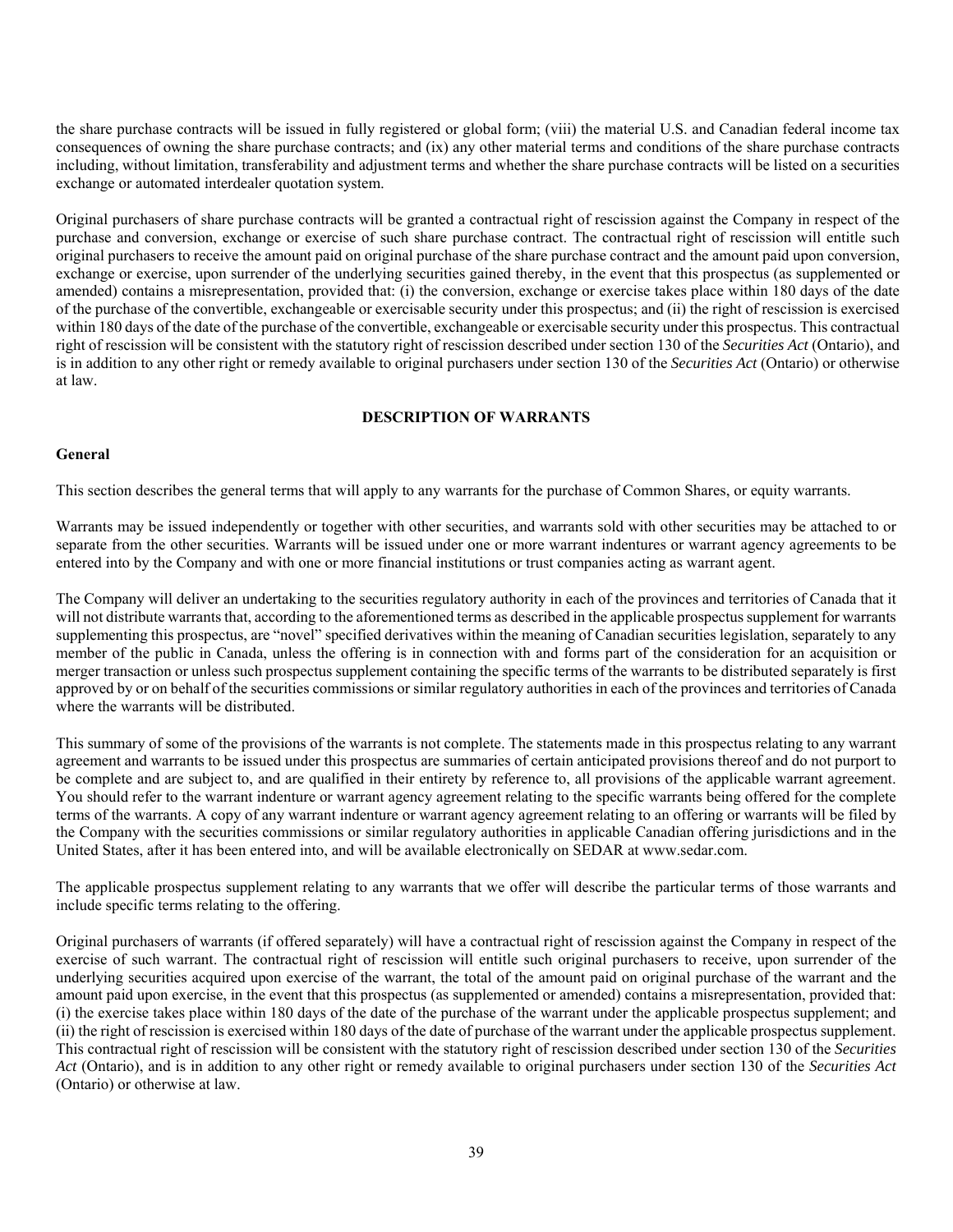In an offering of warrants, or other convertible securities, original purchasers are cautioned that the statutory right of action for damages for a misrepresentation contained in the prospectus is limited, in certain provincial and territorial securities legislation, to the price at which the warrants, or other convertible securities, are offered to the public under the prospectus offering. This means that, under the securities legislation of certain provinces and territories, if the purchaser pays additional amounts upon conversion, exchange or exercise of such securities, those amounts may not be recoverable under the statutory right of action for damages that applies in those provinces or territories. The purchaser should refer to any applicable provisions of the securities legislation of the purchaser's province or territory for the particulars of these rights, or consult with a legal advisor.

# **Equity Warrants**

The particular terms of each issue of equity warrants will be described in the applicable prospectus supplement. This description will include, where applicable:

- the designation and aggregate number of equity warrants;
- the price at which the equity warrants will be offered;
- the currency or currencies in which the equity warrants will be offered;
- the date on which the right to exercise the equity warrants will commence and the date on which the right will expire;
- the number of Common Shares that may be purchased upon exercise of each equity warrant and the price at which and currency or currencies in which the Common Shares may be purchased upon exercise of each equity warrant;
- the terms of any provisions allowing or providing for adjustments in (i) the number and/or class of Common Shares that may be purchased, (ii) the exercise price per Common Share or (iii) the expiry of the equity warrants;
- whether the Company will issue fractional shares;
- whether the Company has applied to list the equity warrants or the underlying shares on a securities exchange or automated interdealer quotation system;
- the designation and terms of any securities with which the equity warrants will be offered, if any, and the number of the equity warrants that will be offered with each security;
- the date or dates, if any, on or after which the equity warrants and the related securities will be transferable separately;
- whether the equity warrants will be subject to redemption or call and, if so, the terms of such redemption or call provisions;
- material U.S. and Canadian federal income tax consequences of owning the equity warrants; and
- any other material terms or conditions of the equity warrants.

Prior to the exercise of their warrants, holders of warrants will not have any of the rights of holders of the securities subject to the warrants.

The foregoing summary of certain of the principal provisions of the securities is a summary of anticipated terms and conditions only and is qualified in its entirety by the description in the applicable prospectus supplement under which any securities are being offered,

# **CERTAIN INCOME TAX CONSIDERATIONS**

The applicable prospectus supplement may describe certain Canadian federal income tax consequences to an investor who is a resident of Canada or to an investor who is a non-resident of Canada of acquiring, owning and disposing of any of our securities offered thereunder. The applicable prospectus supplement may also describe certain U.S. federal income tax consequences of the acquisition, ownership and disposition of any of our securities offered thereunder by an initial investor who is a U.S. person (within the meaning of the U.S. Internal Revenue Code of 1986 (the "**Code**")), in addition to those U.S. federal income tax considerations described below under the heading "*Material United States Federal Income Tax Considerations for U.S. Holders*". Investors should read the tax discussion in any prospectus supplement with respect to a particular offering and consult their own tax advisors with respect to their own particular circumstances.

#### **MATERIAL UNITED STATES FEDERAL INCOME TAX CONSIDERATIONS FOR U.S. HOLDERS**

Subject to the limitations and qualifications stated herein, this discussion sets forth material U.S. federal income tax considerations relating to the acquisition, ownership and disposition by U.S. Holders (as hereinafter defined) of the Common Shares. The discussion is based on the Code, its legislative history, Treasury regulations thereunder (whether final, temporary or proposed), published rulings and court decisions, and the Canada-United States Income Tax Convention (1980) as amended (the "**Treaty**"), all as currently in effect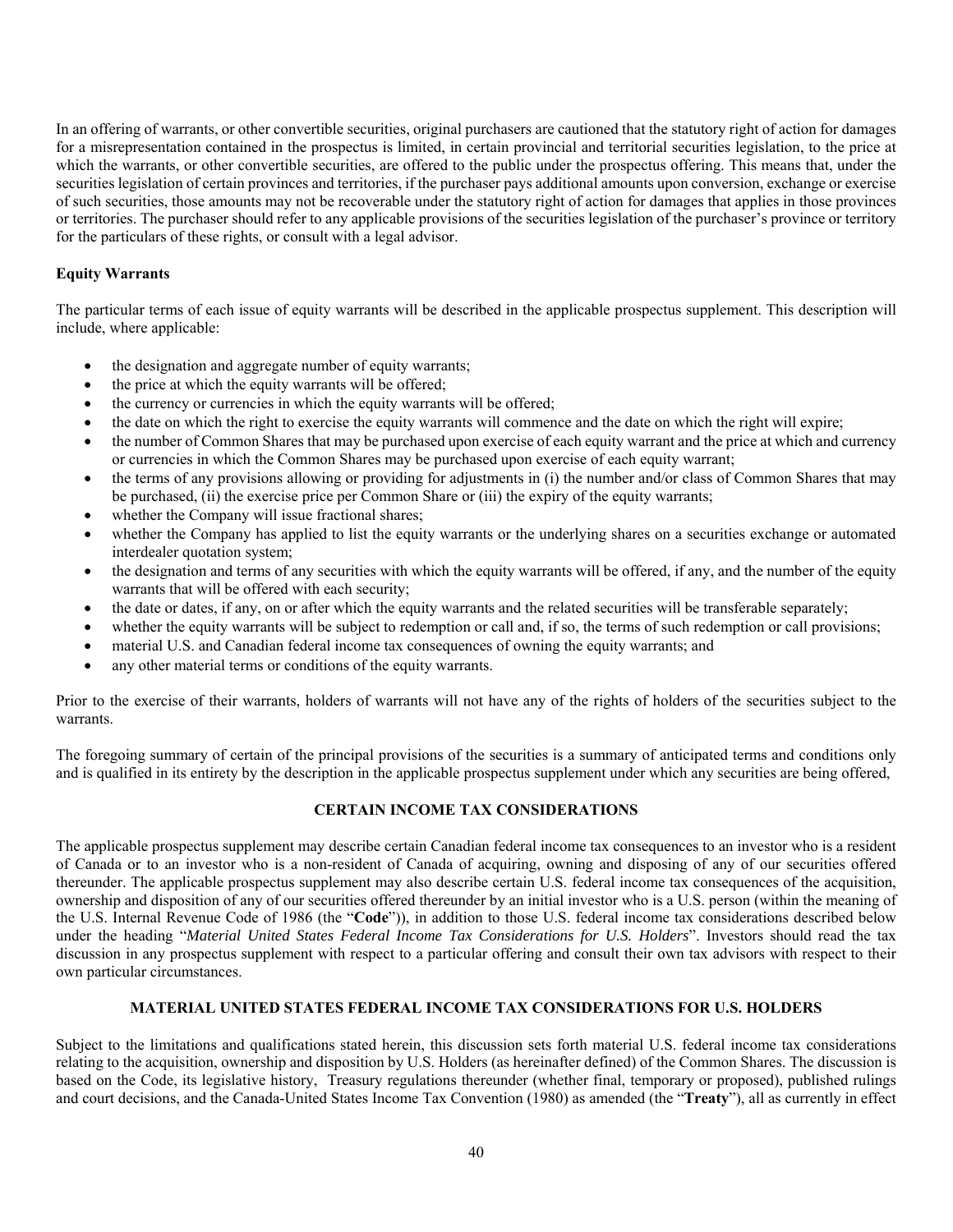and all subject to change at any time, possibly with retroactive effect. This summary applies only to U.S. Holders. This discussion of a U.S. Holder's tax consequences addresses only those persons that acquire Common Shares pursuant to a prospectus supplement and that hold those Common Shares as capital assets (generally, property held for investment). This summary also does not discuss the potential effects, whether adverse or beneficial, of any proposed legislation that, if enacted, could be applied on a retroactive or prospective basis, or the tax consequences of transactions effected prior or subsequent to, or concurrently with, the acquisition of any Common Shares. We have not and will not seek any rulings from the Internal Revenue Service ("IRS") regarding the matters discussed below, and there can be no assurance that the IRS will not take positions concerning the tax consequences of the acquisition, ownership or disposition of Common Shares that are different from those discussed below.

This summary provides only a general discussion and is not a complete analysis of all potential tax consequences arising from an investment in the Common Shares. In addition, it does not describe all of the tax consequences that may be relevant in light of a U.S. Holder's particular circumstances, including non-U.S. tax consequences, state and local tax consequences, estate and gift tax consequences, alternative minimum tax consequences, and tax consequences applicable to U.S. Holders subject to special rules, such as:

- banks, insurance companies, and certain other financial institutions;
- U.S. expatriates and certain former citizens or long-term residents of the United States;
- persons holding Common Shares as part of a hedging transaction, "straddle," wash sale, conversion transaction or integrated transaction or persons entering into a constructive sale with respect to Common Shares;
- persons whose "functional currency" for U.S. federal income tax purposes is not the U.S. dollar;
- brokers, dealers or traders in securities, commodities or currencies;
- tax-exempt entities, qualified retirement plans, individual retirement accounts, other tax-deferred accounts or government organizations;
- S corporations, partnerships, or other entities or arrangements classified as partnerships or otherwise treated as pass-through entities for U.S. federal income tax purposes;
- regulated investment companies or real estate investment trusts;
- persons who acquired our Common Shares pursuant to the exercise of any employee stock option or otherwise as compensation;
- persons required to accelerate the recognition of any item of gross income with respect to our Common Shares as a result of such income being recognized on an applicable financial statement;
- persons holding our Common Shares in connection with a trade or business, permanent establishment, or fixed base outside the United States; and
- persons who own (directly or through attribution) 10% or more (by vote or value) of our outstanding Common Shares.

If an entity or arrangement that is classified as a partnership for U.S. federal income tax purposes holds Common Shares, the U.S. federal income tax treatment of a partner will generally depend on the status of the partner and the activities of the partnership Any entity treated as a partnership and partners in such partnerships are encouraged to consult their tax advisors as to the particular U.S. federal income tax consequences of acquiring, holding and disposing of Common Shares.

For the purposes of this summary, a "U.S. Holder" is a holder who, for U.S. federal income tax purposes, is a beneficial owner of Common Shares and is:

- An individual who is a citizen or resident of the United States;
- a corporation, or other entity taxable as a corporation, created or organized in or under the laws of the United States, any state therein or the District of Columbia;
- an estate the income of which is subject to U.S. federal income taxation regardless of its source; or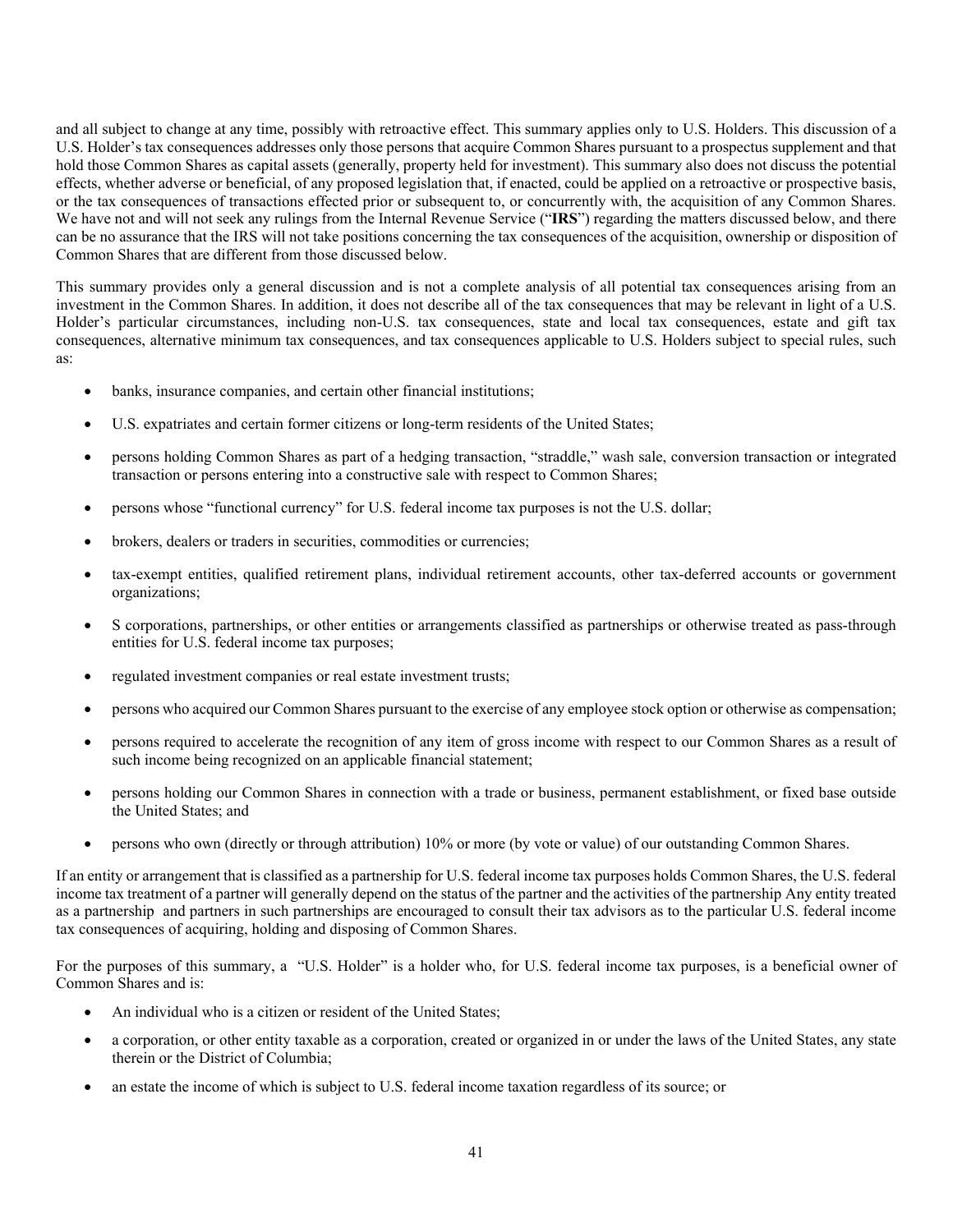a trust if (1) a U.S. court is able to exercise primary supervision over the administration of the trust and one or more U.S. persons have authority to control all substantial decisions of the trust or (2) the trust has a valid election in effect to be treated as a U.S. person under applicable Treasury regulations.

PERSONS CONSIDERING AN INVESTMENT IN COMMON SHARES SHOULD CONSULT THEIR OWN TAX ADVISORS AS TO THE PARTICULAR TAX CONSEQUENCES APPLICABLE TO THEM RELATING TO THE ACQUISITION, OWNERSHIP AND DISPOSITION OF THE COMMON SHARES, INCLUDING THE APPLICATION OF U.S. FEDERAL, STATE, LOCAL AND NON-U.S. TAX LAWS.

### **Passive Foreign Investment Company Rules**

If we are classified as a passive foreign investment company ("**PFIC**") in any taxable year, a U.S. Holder will be subject to special rules generally intended to reduce or eliminate any benefits from the deferral of U.S. federal income tax that a U.S. Holder could derive from investing in a non-U.S. corporation that does not distribute all of its earnings on a current basis.

A non-U.S. corporation will be classified as a PFIC for any taxable year in which, after applying certain look-through rules, either:

- at least 75% of its gross income is passive income (such as interest income); or
- at least 50% of its gross assets (determined on the basis of a quarterly average) is attributable to assets that produce passive income or are held for the production of passive income.

We will be treated as owning our proportionate share of the assets and earning our proportionate share of the income of any other corporation, the equity of which we own, directly or indirectly, 25% or more (by value). We will also be treated as owning our proportionate share of the assets and earnings our proportionate share of the income of any partnership, the equity of which we own, directly or indirectly, 25% or more by value (a "**look-through partnership**"). In addition, if we own, directly or indirectly, less than 25% (by value) of the equity of a partnership, our proportionate share of the income of the partnership will be treated as passive income, and the partnership interest will be treated as a passive asset. However, in the event that we satisfy an "active partner" test, we may treat less-than-25% owned partnerships as look-through partnerships, unless we elect otherwise.

The determination of PFIC status is inherently factual, is subject to a number of uncertainties, and can be determined only annually after the close of the tax year in question. Additionally, the analysis depends, in part, on the application of complex U.S. federal income tax rules, which are subject to differing interpretations. **There can be no assurance that the Company will or will not be determined to be a PFIC for the current tax year or any prior or future tax year, and no opinion of legal counsel or ruling from the IRS concerning the status of the Company as a PFIC has been obtained or will be requested. U.S. Holders should consult their own U.S. tax advisors regarding the PFIC status of the Company.**

If we are classified as a PFIC in any year that a U.S. Holder owns any Common Shares, we will continue to be treated as a PFIC with respect to such U.S. Holder in all succeeding years during which the U.S. Holder owns any Common Shares, regardless of whether we continue to meet the tests described above unless (i) we cease to be a PFIC and the U.S. Holder has made a "deemed sale" election under the PFIC rules, or (ii) the U.S. Holder makes a Qualified Electing Fund Election (a "**QEF Election**") for all taxable years during such U.S. Holder's holding period in which we are a PFIC. If the "deemed sale" election is made, a U.S. Holder will be deemed to have sold such U.S. Holder's Common Shares at their fair market value and any gain from such deemed sale would be subject to the "excess distribution" rules described below. After the deemed sale election, so long as we do not become a PFIC in a subsequent taxable year, the U.S. Holder's Common Shares with respect to which such election was made will not be treated as shares in a PFIC and the U.S. Holder will not be subject to the rules described below with respect to any "excess distribution" the U.S. Holder receives from us or any gain from an actual sale or other disposition of the Common Shares. U.S. Holders should consult their tax advisors as to the possibility and consequences of making a deemed sale election if we cease to be a PFIC and such election becomes available.

For each taxable year we are treated as a PFIC, a U.S. Holder will be subject to special tax rules with respect to any "excess distribution" such U.S. Holder receives and any gain such U.S. Holder recognizes from a sale or other disposition (including, under certain circumstances, a pledge) of Common Shares, unless (i) such U.S. Holder makes a QEF Election or (ii) our Common Shares constitute "marketable" securities, and such U.S. Holder makes a mark-to-market election as discussed below. Absent the making of a QEF Election or a mark-to-market election, distributions a U.S. Holder receives in a taxable year that are greater than 125% of the average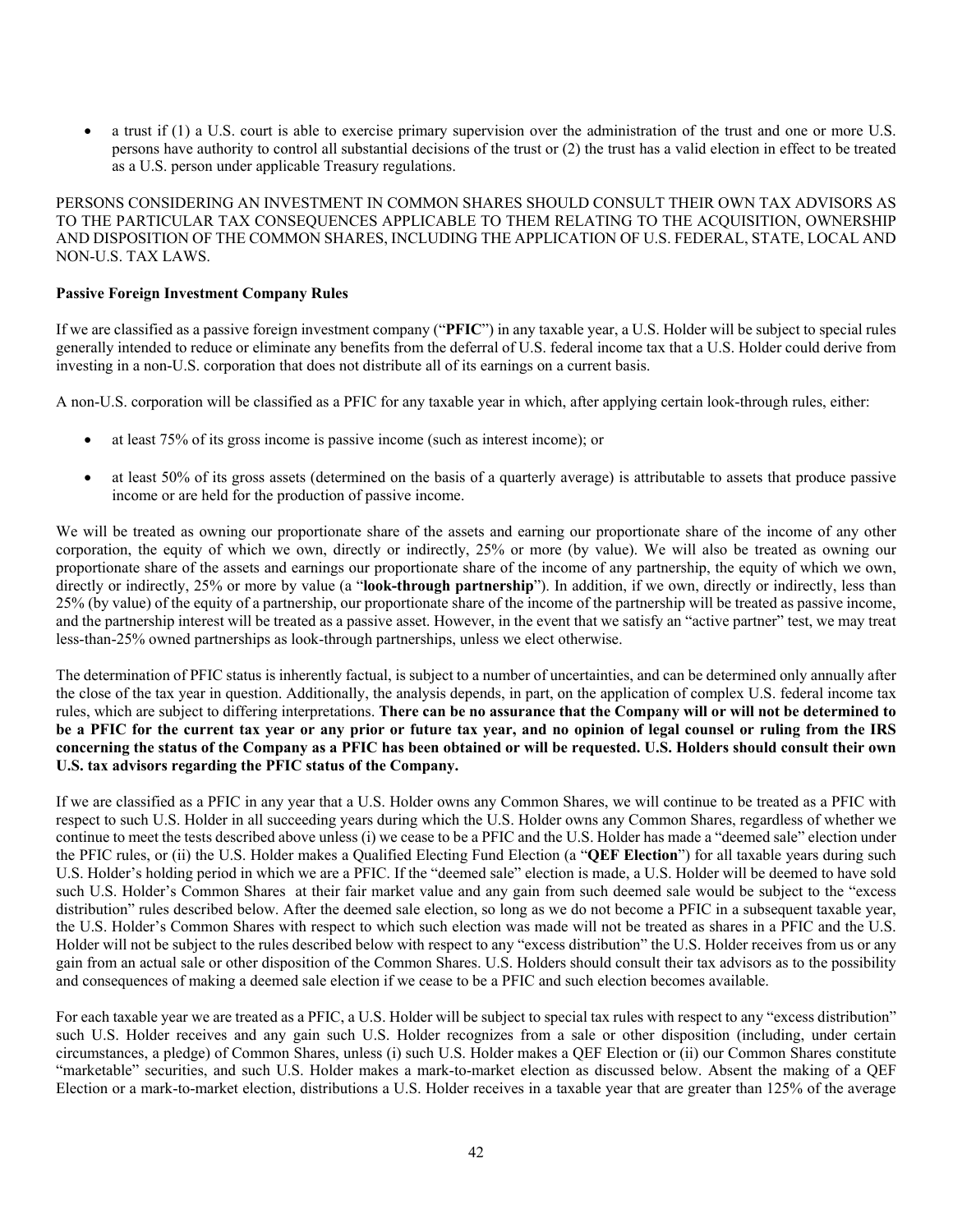annual distributions a U.S. Holder received during the shorter of the three preceding taxable years or the U.S. Holder's holding period for the Common Shares will be treated as an excess distribution. Under these special tax rules:

- the excess distribution or gain will be allocated ratably over a U.S. Holder's holding period for the Common Shares;
- the amount allocated to the current taxable year, and any taxable year prior to the first taxable year in which we became a PFIC, will be treated as ordinary income; and
- the amount allocated to each other year will be subject to the highest tax rate in effect for that year and the interest charge generally applicable to underpayments of tax will be imposed on the resulting tax attributable to each such year.

The tax liability for amounts allocated to years prior to the year of disposition or "excess distribution" cannot be offset by any net operating losses for such years, and gains (but not losses) realized on the sale of the Common Shares cannot be treated as capital, even if a U.S. Holder holds the Common Shares as capital assets.

In addition, if we are a PFIC, a U.S. Holder will generally be subject to similar rules with respect to distributions we receive from, and our dispositions of the stock of, any of our direct or indirect subsidiaries that also are PFICs, as if such distributions were indirectly received by, and/or dispositions were indirectly carried out by, such U.S. Holder. U.S. Holders should consult their tax advisors regarding the application of the PFIC rules to our subsidiaries.

If a U.S. Holder makes an effective QEF Election, the U.S. Holder will be required to include in gross income each year, whether or not we make distributions, as capital gains, such U.S. Holder's pro rata share of our net capital gains and, as ordinary income, such U.S. Holder's pro rata share of our earnings in excess of our net capital gains. Currently, we do not expect that we would provide the information necessary for U.S. Holders to make a QEF Election if we determine that we are a PFIC. Thus, prospective investors should assume that a QEF Election will not be available.

U.S. Holders also can avoid the interest charge on excess distributions or gain relating to the Common Shares by making a mark-tomarket election with respect to the Common Shares, provided that the Common Shares are "marketable." Common Shares will be marketable if they are "regularly traded" on certain U.S. stock exchanges or on a foreign stock exchange that meets certain conditions. For these purposes, the Common Shares will be considered regularly traded during any calendar year during which they are traded, other than in de minimis quantities, on at least 15 days during each calendar quarter. Any trades, the principal purpose of which is to meet this requirement, will be disregarded. Our Common Shares are listed on the NYSE American, which is a qualified exchange for these purposes. Consequently, if our Common Shares remain listed on the NYSE American and are regularly traded, and you are a holder of Common Shares, we expect the mark-to-market election would be available to U.S. Holders if we are a PFIC. Each U.S. Holder should consult its own tax advisor as to the whether a mark-to-market election is available or advisable with respect to the Common Shares.

A U.S. Holder that makes a mark-to-market election must include in ordinary income for each year the Company is a PFIC an amount equal to the excess, if any, of the fair market value of the Common Shares at the close of the taxable year over the U.S. Holder's adjusted tax basis in the Common Shares. An electing holder may also claim an ordinary loss deduction for the excess, if any, of the U.S. Holder's adjusted basis in the Common Shares over the fair market value of the Common Shares at the close of the taxable year, but this deduction is allowable only to the extent of any net mark-to-market gains for prior years. Gains from an actual sale or other disposition of the Common Shares will be treated as ordinary income, and any losses incurred on a sale or other disposition of the shares will be treated as an ordinary loss to the extent of any net mark-to-market gains for prior years. Any loss in excess thereof will be taxed as a capital loss, and capital losses are subject to significant limitations under the Code. Once made, the election cannot be revoked without the consent of the IRS, unless the Common Shares cease to be marketable.

However, a mark-to-market election generally cannot be made for equity interests in any lower-tier PFICs that we own, unless shares of such lower-tier PFIC are themselves "marketable." As a result, even if a U.S. Holder validly makes a mark-to-market election with respect to our Common Shares, the U.S. Holder may continue to be subject to the PFIC rules (described above) with respect to the U.S. Holder's indirect interest in any of our investments that are treated as an equity interest in a PFIC. U.S. Holders should consult their tax advisors to determine whether any of these elections would be available and if so, what the tax consequences of the alternative treatments would be in their particular circumstances.

A U.S. Holder that owns shares in a PFIC during any taxable year of the U.S. Holder may have to file an IRS Form 8621 (whether or not a QEF Election or mark-to-market election is made) and such other information as may be required by the U.S. Treasury Department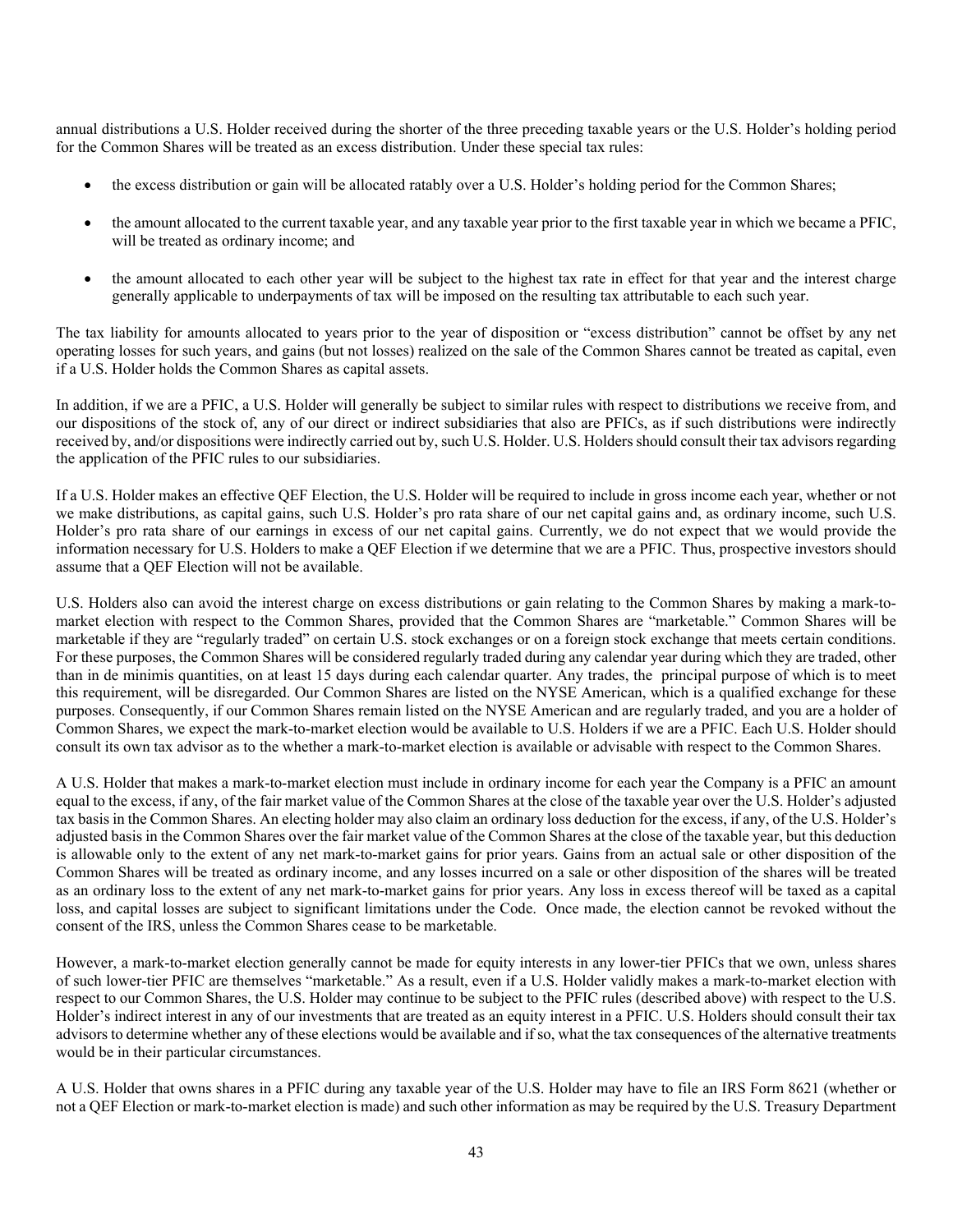("U.S. Treasury"). Failure to do so, if required, will extend the statute of limitations until three years after such required information is furnished to the IRS. Each U.S. Holder should consult its own their tax advisor regarding the requirements of filing such information returns under these rules.

WE STRONGLY URGE YOU TO CONSULT YOUR TAX ADVISOR REGARDING THE IMPACT OF OUR PFIC STATUS ON YOUR INVESTMENT IN THE COMMON SHARES AS WELL AS THE APPLICATION OF THE PFIC RULES TO YOUR INVESTMENT IN THE COMMON SHARES.

### **Cash Dividends and Other Distributions**

Subject to the discussion under the heading "*Passive Foreign Investment Company Rules*" above, to the extent there are any distributions made with respect to the Common Shares, a U.S. Holder generally will be required to include such distributions in its gross income (including the amount of Canadian taxes withheld, if any) as dividend income, but only to the extent that the distribution is paid out of our current or accumulated earnings and profits (computed using U.S. federal income tax principles). The amount of the distribution in excess of our current or accumulated earnings and profits is treated first as a non-taxable return of capital to the extent of the U.S. Holder's adjusted tax basis in its Common Shares and, thereafter, as capital gain recognized on a sale or exchange on the day actually or constructively received by the U.S. Holder (as described below under the heading "*Sale or Disposition of Common Shares*"). There can be no assurance that we will maintain calculations of our earnings and profits in accordance with U.S. federal income tax principles. U.S. Holders should therefore assume that any distribution with respect to the Common Shares will constitute ordinary dividend income. Dividends paid on the Common Shares will not be eligible for the dividends received deduction allowed to U.S. corporations.

Dividends paid to a non-corporate U.S. Holder by a "qualified foreign corporation" may be subject to reduced rates of taxation if certain holding period and other requirements are met. A qualified foreign corporation generally includes a foreign corporation if (i) the stock with respect to which the dividends are paid is readily tradable on an established securities market in the United States or it is eligible for benefits under a comprehensive U.S. income tax treaty that includes an exchange of information provision and that the U.S. Treasury has determined is satisfactory for these purposes and (ii) it is not a PFIC (as discussed above) for either the taxable year in which the dividend is paid or the preceding taxable year. The Common Shares are readily tradable on an established securities market, the NYSE American. We may also be eligible for the benefits of the Treaty. Accordingly, subject to the PFIC rules discussed above, we expect that a non-corporate U.S. Holder should qualify for the reduced tax rate on dividends so long as the applicable holding period requirements are met. U.S. Holders should consult their own tax advisors regarding the availability of the reduced tax rate on dividends in light of their particular circumstances.

Distributions paid in a currency other than U.S. dollars will be included in a U.S. Holder's gross income in a U.S. dollar amount based on the spot exchange rate in effect on the date of actual or constructive receipt, whether or not the payment is converted into U.S. dollars at that time. The U.S. Holder will have a tax basis in such currency equal to such U.S. dollar amount, and any gain or loss recognized upon a subsequent sale or conversion of the foreign currency for a different U.S. dollar amount will generally be U.S. source ordinary income or loss.

If the dividend is converted into U.S. dollars on the date of receipt, a U.S. Holder generally should not be required to recognize foreign currency gain or loss in respect of the dividend income.

If a U.S. Holder is subject to Canadian withholding taxes (at the rate applicable to such U.S. Holder) with respect to dividends paid on the Common Shares, such U.S. Holder may be entitled to receive either a deduction or a foreign tax credit for such Canadian taxes paid. Complex limitations apply to the foreign tax credit. Dividends paid by us generally will constitute "foreign source" income and generally will be categorized as "passive category income." Because the foreign tax credit rules are complex, each U.S. Holder should consult its own tax advisor regarding the foreign tax credit rules.

#### **Sale or Disposition of Common Shares**

Subject to the discussion under the heading "*Passive Foreign Investment Company Rules*" above, a U.S. Holder generally will recognize gain or loss on the taxable sale or exchange of the Common Shares in an amount equal to the difference between the U.S. dollar amount realized on such sale or exchange (determined in the case of the Common Shares sold or exchanged for currencies other than U.S. dollars by reference to the spot exchange rate in effect on the date of the sale or exchange or, if the Common Shares sold or exchanged are traded on an established securities market and the U.S. Holder is a cash basis taxpayer or an electing accrual basis taxpayer, which election must be applied consistently from year to year and cannot be changed without the consent of the IRS, the spot exchange rate in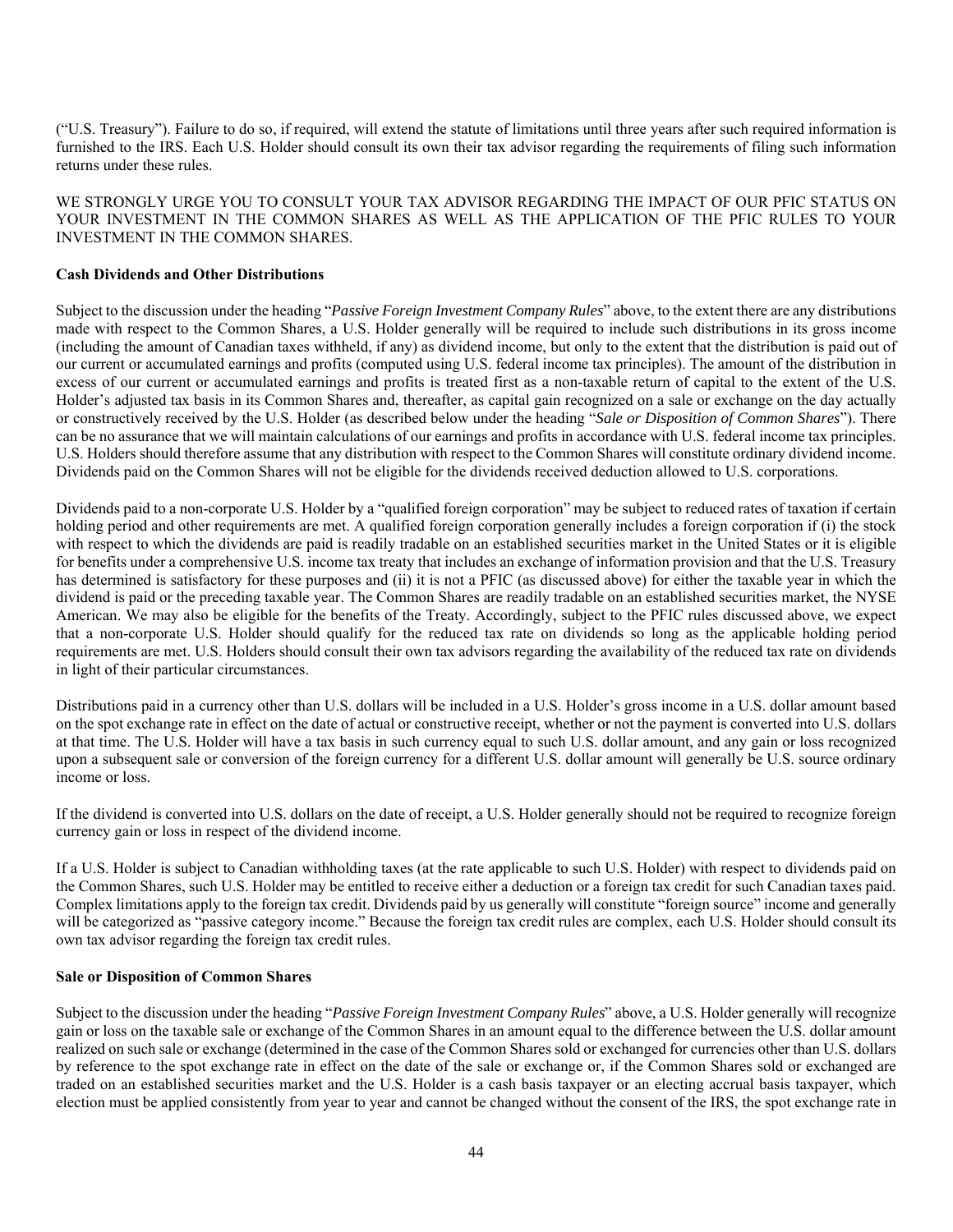effect on the settlement date) and the U.S. Holder's adjusted tax basis in the Common Shares determined in U.S. dollars. The initial tax basis of the Common Shares to a U.S. Holder will be the U.S. Holder's U.S. dollar purchase price for the Common Shares (determined by reference to the spot exchange rate in effect on the date of the purchase, or if the Common Shares purchased are traded on an established securities market and the U.S. Holder is a cash basis taxpayer or an electing accrual basis taxpayer, which election must be applied consistently from year to year and cannot be changed without the consent of the IRS, the spot exchange rate in effect on the settlement date). An accrual basis U.S. Holder that does not make the special election will recognize exchange gain or loss to the extent attributable to the difference between the exchange rates on the sale date and the settlement date, and such exchange gain or loss generally will constitute ordinary income or loss.

Subject to the discussion under the heading "*Passive Foreign Investment Company Rules*" above, such gain or loss will be capital gain or loss and will be long-term gain or loss if the Common Shares have been held for more than one year. Under current law, long-term capital gains of non-corporate U.S. Holders generally are eligible for reduced rates of taxation. The deductibility of capital losses is subject to limitations under the Code. Capital gain or loss, if any, recognized by a U.S. Holder generally will be treated as U.S. source income or loss for U.S. foreign tax credit purposes. U.S. Holders are encouraged to consult their own tax advisors regarding the availability of the U.S. foreign tax credit in their particular circumstances.

# **Medicare Contribution Tax**

Certain U.S. Holders that are individuals, estates or certain trusts, and whose incomes exceed certain thresholds, must pay a 3.8% tax, or "Medicare contribution tax", on their "net investment income." Net investment income generally includes, among other things, dividend income and net gains from the disposition of stock. A U.S. Holder that is an individual, estate or trust should consult its own tax advisor regarding the applicability of the Medicare contribution tax to its income and gains in respect of its investment in our Common Shares.

### **Information Reporting and Backup Withholding**

Payments of dividends and sales proceeds that are made within the United States or through certain U.S.-related financial intermediaries generally are subject to information reporting, and may be subject to backup withholding, unless (i) the U.S. Holder is a corporation or other exempt recipient or (ii) in the case of backup withholding, the U.S. Holder provides a correct taxpayer identification number and certifies that it is not subject to backup withholding on a duly executed IRS Form W-9 or otherwise establishes an exemption.

Backup withholding is not an additional tax. The amount of any backup withholding from a payment to a U.S. Holder will be allowed as a credit against the U.S. Holder's U.S. federal income tax liability and may entitle the U.S. Holder to a refund, provided that the required information is timely furnished to the IRS.

# **Certain Reporting Requirements**

U.S. Holders paying more than \$100,000 for our Common Shares generally may be required to file IRS Form 926 reporting the payment of the offer price for our Common Shares. Substantial penalties may be imposed upon a U.S. Holder that fails to comply. Each U.S. Holder should consult its own tax advisor as to the possible obligation to file IRS Form 926.

#### **Information with Respect to Foreign Financial Assets**

Certain U.S. Holders who are individuals (and, under regulations, certain entities) may be required to report information relating to the Common Shares, subject to certain exceptions (including an exception for Common Shares held in accounts maintained by certain U.S. financial institutions), by filing IRS Form 8938 (Statement of Specified Foreign Financial Assets) with their federal income tax return. Such U.S. Holders who fail to timely furnish the required information may be subject to a penalty. Additionally, if a U.S. Holder does not file the required information, the statute of limitations with respect to tax returns of the U.S. Holder to which the information relates may not close until three years after such information is filed. U.S. Holders should consult their own tax advisors regarding their reporting obligations with respect to their acquisition, ownership and disposition of the Common Shares and the application of the U.S. information reporting and withholding rules.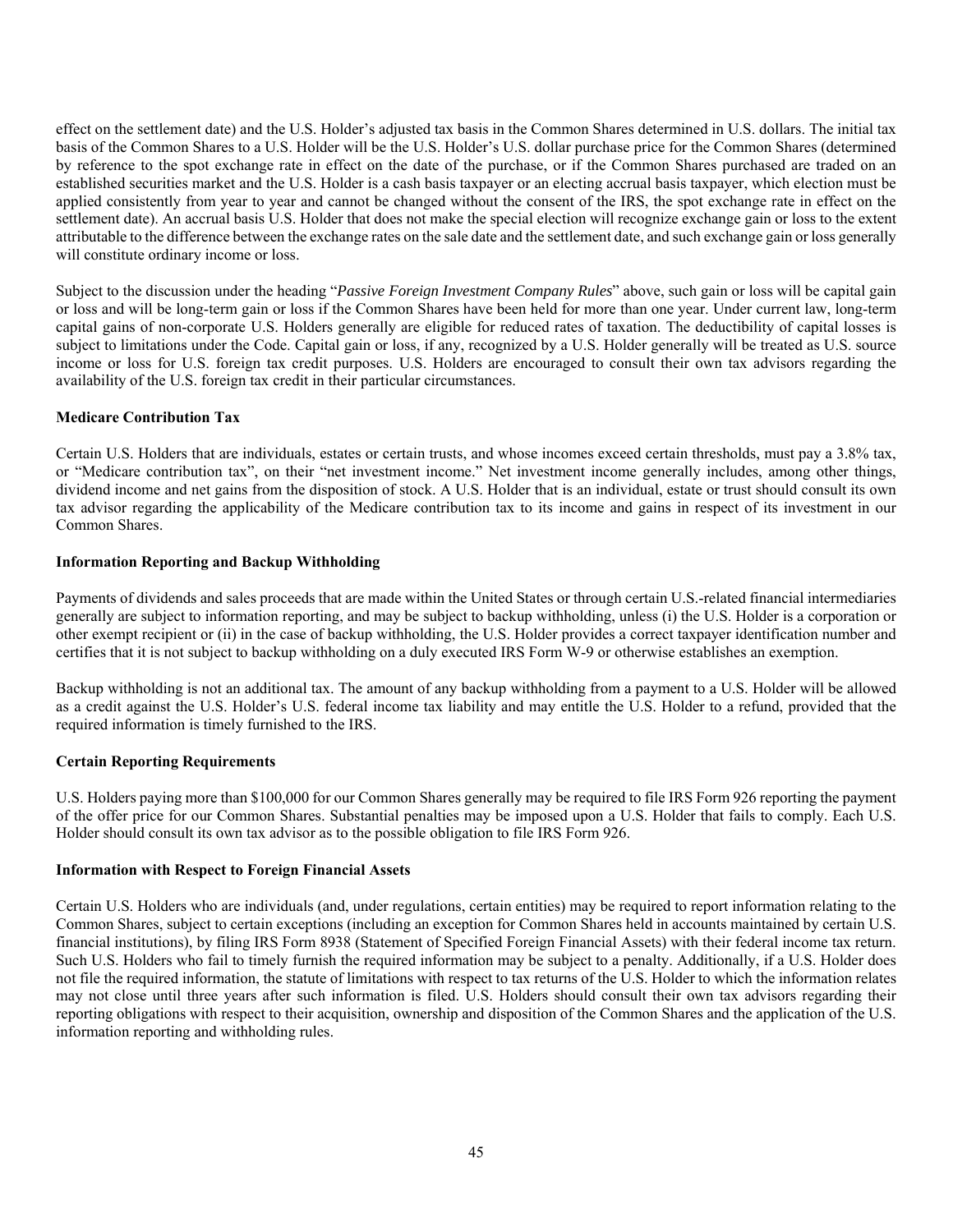### **PLAN OF DISTRIBUTION**

The Company may sell securities offered by this prospectus for cash or other consideration (i) to or through underwriters, dealers, placement agents or other intermediaries, (ii) directly to one or more purchasers or (iii) in connection with acquisitions of assets or shares or another entity or company.

Each prospectus supplement with respect to our securities being offered will set forth the terms of the offering, including:

- the name or names of any underwriters, dealers or other placement agents;
- the number and the purchase price of, and form of consideration for, the securities;
- the proceeds to the Company from such sale; and
- any commissions, fees, discounts and other items constituting underwriters', dealers' or agents' compensation.

Our securities may be sold, from time to time, in one or more transactions at a fixed price or prices which may be changed or at market prices prevailing at the time of sale, at prices related to such prevailing market price or at negotiated prices, including sales in transactions that are deemed to be ATM Distributions, including sales made directly on the TSX or NYSE American or other existing trading markets for the securities. The prices at which the securities may be offered may vary as between purchasers and during the period of distribution. If, in connection with the offering of securities at a fixed price or prices, the underwriters have made a *bona fide* effort to sell all of the securities at the initial offering price fixed in the applicable prospectus supplement, the public offering price may be decreased and thereafter further changed, from time to time, to an amount not greater than the initial offering price fixed in such prospectus supplement, in which case the compensation realized by the underwriters will be decreased by the amount that the aggregate price paid by purchasers for the securities is less than the gross proceeds paid by the underwriters to the Company.

Only underwriters named in the prospectus supplement are deemed to be underwriters in connection with our securities offered by that prospectus supplement.

Under agreements which may be entered into by the Company, underwriters, dealers and agents who participate in the distribution of our securities may be entitled to indemnification by the Company against certain liabilities, including liabilities under the U.S. Securities Act and applicable Canadian securities legislation, or to contribution with respect to payments which such underwriters, dealers or agents may be required to make in respect thereof. The underwriters, dealers and agents with whom we enter into agreements may be customers of, engage in transactions with, or perform services for, the Company in the ordinary course of business.

No underwriter or dealer involved in an ATM Distribution, no affiliate of such underwriter or dealer and no person acting jointly or in concert with such underwriter or dealer has over-allotted, or will over allot, our securities in connection with an ATM Distribution of our securities or effect any other transactions that are intended to stabilize the market price of our securities during an ATM Distribution. In connection with any offering of our securities other than in an ATM Distribution, the underwriters may over-allot or effect transactions which stabilize or maintain the market price of our securities offered at a level above that which might otherwise prevail in the open market. Such transactions, if commenced, may be discontinued at any time.

# **AGENT FOR SERVICE OF PROCESS**

Jun Gon Kim, a director of the Company, resides outside of Canada and has appointed the following agent for service of process in Canada:

| Name of Person        | Name and Address of Agent                                                     |  |  |
|-----------------------|-------------------------------------------------------------------------------|--|--|
| Jun Gon Kim, Director | Blakes Vancouver Services Inc. c/o Blake, Cassels & Graydon LLP               |  |  |
|                       | Suite 2600 – 595 Burrard Street, Vancouver, British Columbia, V7X 1L3, Canada |  |  |

Purchasers are advised that it may not be possible for investors to enforce judgments obtained in Canada against any person or company that is incorporated, continued or otherwise organized under the laws of a foreign jurisdiction or that resides outside of Canada, even if the party has appointed an agent for service of process.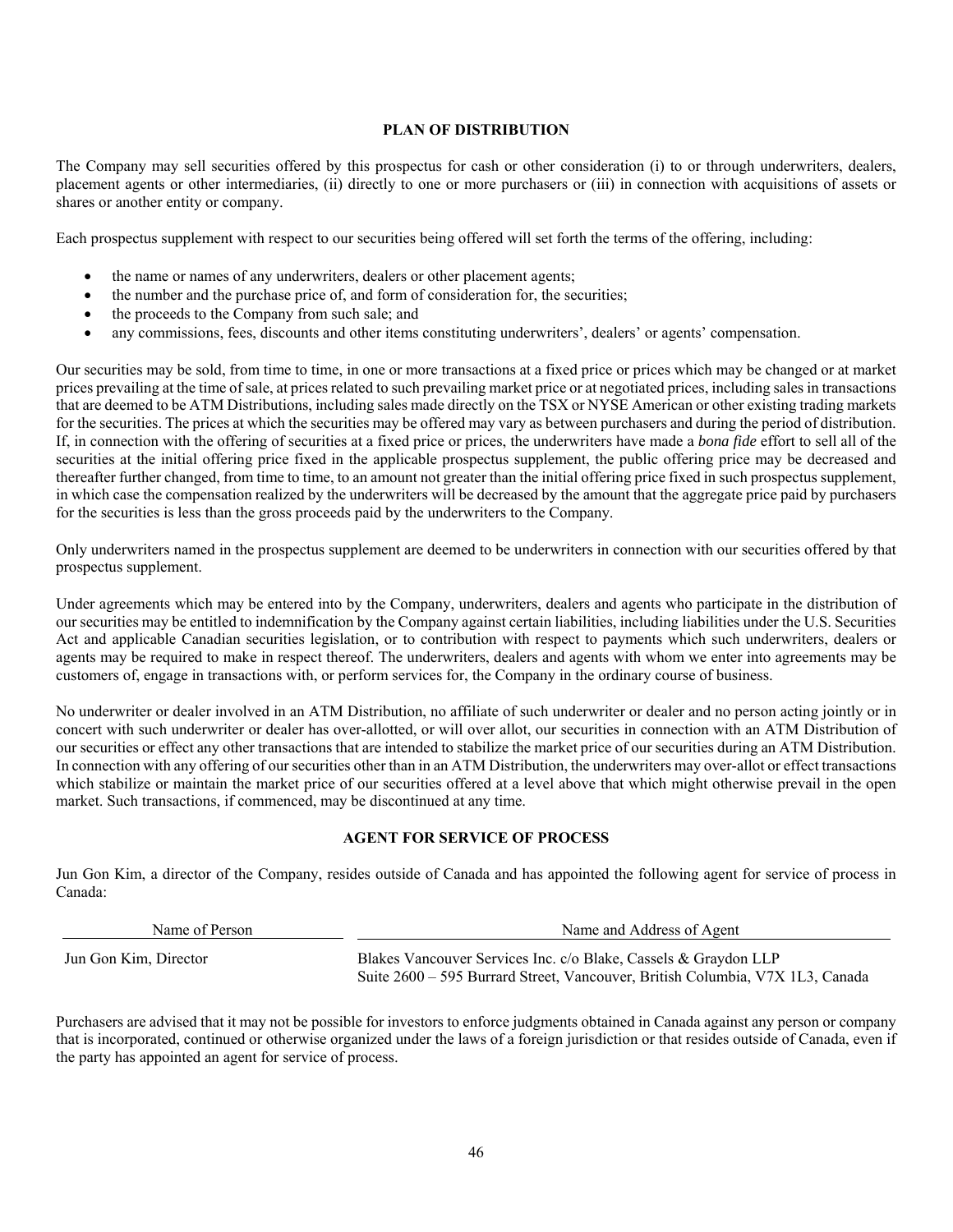#### **LEGAL MATTERS**

Certain legal matters related to our securities offered by this prospectus will be passed upon on our behalf by Blake, Cassels & Graydon LLP, with respect to matters of Canadian law, and Troutman Pepper Hamilton Sanders LLP, with respect to matters of U.S. law. As of the date of this prospectus, the partners and associates of Blake, Cassels & Graydon LLP beneficially own, directly or indirectly, less than one percent of our outstanding Common Shares.

# **AUDITOR, TRANSFER AGENT AND REGISTRAR**

The Company's Independent Registered Public Accounting Firm is KPMG LLP, Chartered Professional Accountants, located at 333 Bay Street, Suite 4600, Toronto, Ontario, Canada, M5H 2R2. KPMG LLP have confirmed with respect to Denison that they are independent within the meaning of the relevant rules and related interpretations prescribed by the relevant professional bodies in Canada and any applicable legislation or regulation and also that they are independent accountants with respect to Denison under all relevant US professional and regulatory standards.

Previously, the Company's Independent Registered Public Accounting Firm was PricewaterhouseCoopers LLP, Chartered Professional Accountants, Licensed Public Accountants, ("**PwC**"), located at 18 York Street, Suite 2600, Toronto, Ontario, Canada, M5J 0B2. As of October 1, 2020 and during the period covered by the financial statements on which PwC reported (as referred to above), PwC advises that they were independent with respect to the Company in accordance with the Code of Professional Conduct of the Chartered Professional Accountants of Ontario, and were independent with respect to the Company within the meaning of the U.S. Securities Act and the applicable rules and regulations thereunder adopted by the SEC and PCAOB.

The Company's transfer agent and registrar is Computershare Investor Services Inc. at its principal offices in Toronto, Ontario and Vancouver, British Columbia.

#### **INTEREST OF EXPERTS**

The scientific and technical information contained in the AIF, the Annual MD&A and this Base Shelf Prospectus were reviewed and approved by David Bronkhorst, P.Eng. and Vice President Operations of the Company and Andy Yackulic, P. Geo and Director Exploration of the Company, both a "Qualified Person" as defined in NI 43-101.

The principal author of the Wheeler PFS Report entitled "Prefeasibility Study Report for the Wheeler River Uranium Project, Saskatchewan, Canada" dated October 30, 2018 was Mark Liskowich, P.Geo. of SRK Consulting (Canada) Inc. ("**SRK**"), who is independent in accordance with the requirements of NI 43-101.

The Waterbury PEA Report entitled "Preliminary Economic Assessment for Tthe Heldeth Túé (J Zone) Deposit, Waterbury Lake Property, Northern Saskatchewan, Canada" dated December 23, 2020 was authored by Gordon Graham, P.Eng. of EngComp Engineering & Computing Professionals Inc. ("**EngComp**"), Alan Sexton, P.Geo. of GeoVector Management Inc. ("**GeoVector**"), Allan Armitage, Ph.D., P.Geo. of SGS Canada Inc., Errol Lawrence, P.Geo. of Petrotek Corporation, Oy Leuangthong, Ph.D., P.Eng. of SRK, Cliff Revering, P.Eng. of SRK, Geoff Wilkie, P.Eng. of CANCOST Consulting Inc., Larry Smith, P.Eng. of Lawrence, Devon, Smith & Associates Ltd., Chuck Edwards, P.Eng. of Chuck Edwards Extractive Metallurgy Consulting, and Pamela Bennett, M.Sc. of Bennett Environmental Consulting, and their respective firms, are independent in accordance with the requirements of NI 43-101.

Roscoe Postle Associates Inc. ("**RPA**"), which was retained to independently review and audit the mineral reserves and mineral resources in accordance with the requirements of NI 43-101, prepared the following technical reports: (a) the technical report entitled "Technical Report on the Denison Mines Inc. Uranium Properties, Saskatchewan, Canada" dated November 21, 2005, as revised February 16, 2006 by Richard E. Routledge, M.Sc., P.Geo. and James W. Hendry, P.Eng.; (b) the technical report entitled "Technical Report on the Mineral Resource Estimate for the McClean North Uranium Deposits, Saskatchewan" dated January 31, 2007 by Richard E. Routledge, M.Sc., P.Geo.; and (c) the technical report entitled "Technical Report on the Sue D Uranium Deposit Mineral Resource Estimate, Saskatchewan, Canada" dated March 31, 2006 by Richard E Routledge, M.Sc., P.Geo. and James W. Hendry, P.Eng.

The technical report entitled "Technical Report with an Updated Mineral Resource Estimate for the Midwest Property, Northern Saskatchewan, Canada" dated March 26, 2018 was authored by Dale Verran, MSc, Pr.Sci.Nat. and Chad Sorba, P.Geo, of the Company and G. David Keller, PGeo, formerly of SRK, and Oy Leuangthong, PEng, of SRK. Each of Messrs. Keller and Leuangthong and SRK are independent in accordance with the requirements of NI 43-101.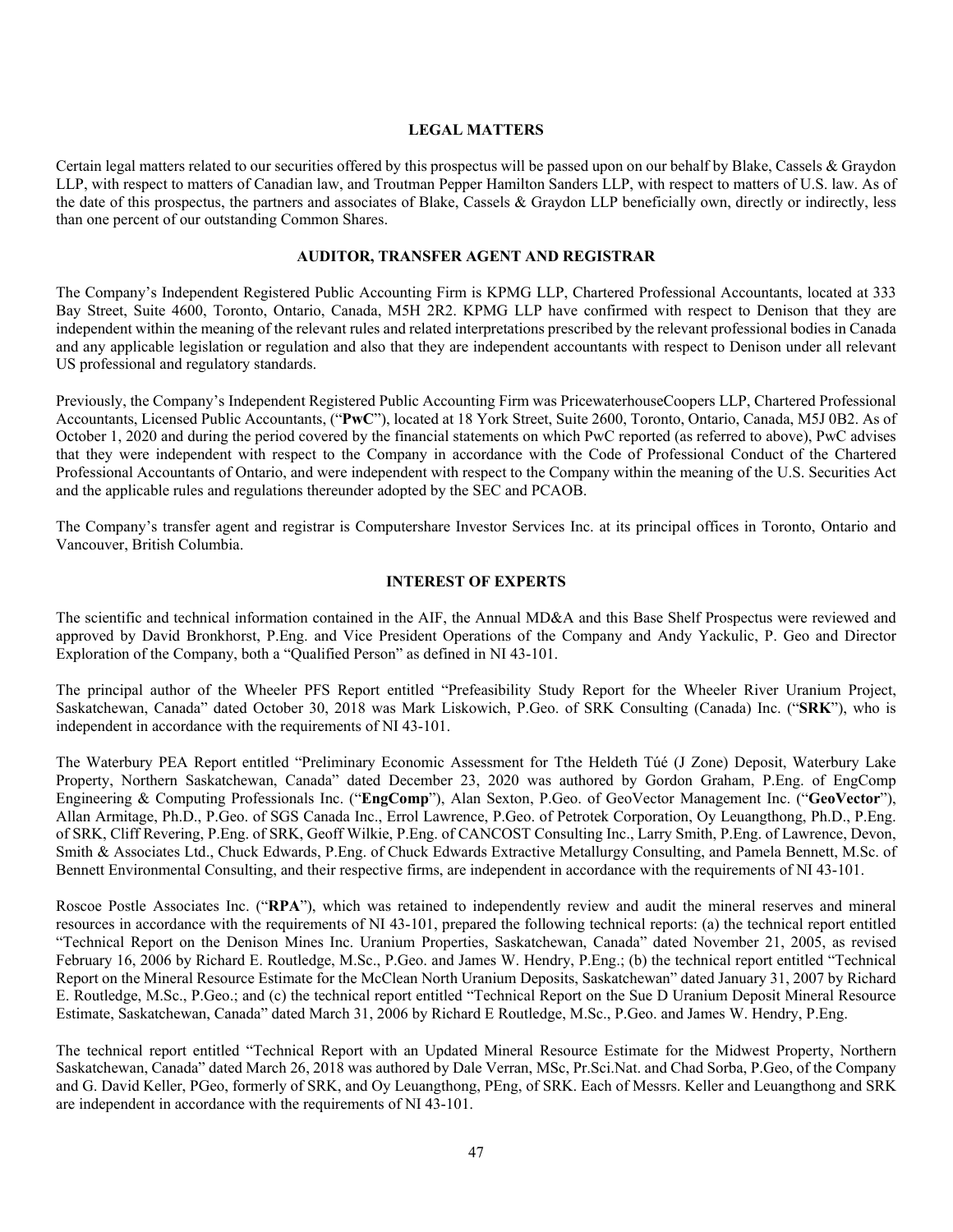To the knowledge of Denison as of the date hereof, each of Mr. Bronkhorst, Mr. Yackulic, RPA, EngComp, GeoVector, SGS Canada Inc., and SRK and each of their respective partners, employees and consultants who participated in the preparation of the aforementioned reports, or who were in a position to influence the outcome of such reports, are the registered or beneficial owner, directly or indirectly, of less than one percent of the outstanding Common Shares.

#### **WHERE YOU CAN FIND MORE INFORMATION**

We are required to file with the securities commission or authority in each of the applicable provinces and territories of Canada annual and quarterly reports, material change reports and other information. In addition, we are subject to the informational requirements of the U.S. Exchange Act, and, in accordance with the U.S. Exchange Act, we also file reports with, and furnish other information to, the SEC. Under a multijurisdictional disclosure system adopted by the United States and Canada, these reports and other information (including financial information) may be prepared in accordance with the disclosure requirements of Canada, which differ in certain respects from those in the United States. As a foreign private issuer, we are exempt from the rules under the U.S. Exchange Act prescribing the furnishing and content of proxy statements, and our officers, directors and principal shareholders are exempt from the reporting and short-swing profit recovery provisions contained in Section 16 of the U.S. Exchange Act. In addition, we are not required to publish financial statements as promptly as U.S. companies.

The Company's reports and other information filed or furnished with or to the SEC are available from the SEC's Electronic Document Gathering and Retrieval System, or EDGAR, at www.sec.gov, as well as from commercial document retrieval services. The Company's Canadian filings are available on the System for Electronic Document Analysis and Retrieval, or SEDAR, at www.sedar.com. Unless specifically incorporated by reference herein, documents filed or furnished by the Company on SEDAR or EDGAR are neither incorporated in nor part of this prospectus.

#### **ENFORCEABILITY OF CIVIL LIABILITIES**

We are a company incorporated under the OBCA. Some of our directors and officers, and the experts named in this prospectus, are residents of Canada or otherwise reside outside the United States, and all or a substantial portion of their assets may be, and a substantial portion of the Company's assets are, located outside the United States. We have appointed an agent for service of process in the United States (as set forth below), but it may be difficult for holders of securities who reside in the United States to effect service within the United States upon those directors, officers and experts who are not residents of the United States. It may also be difficult for holders of securities who reside in the United States to realize in the United States upon judgments of courts of the United States predicated upon our civil liability and the civil liability of our directors, officers and experts under the United States federal securities laws. We have been advised that a judgment of a U.S. court predicated solely upon civil liability under U.S. federal securities laws or the securities or "blue sky" laws of any state within the United States, would likely be enforceable in Canada if the United States court in which the judgment was obtained has a basis for jurisdiction in the matter that would be recognized by a Canadian court for the same purposes. We have also been advised, however, that there is substantial doubt whether an action could be brought in Canada in the first instance on the basis of the liability predicated solely upon U.S. federal securities laws.

We have filed with the SEC, concurrently with our registration statement on Form F-10 of which this prospectus is a part, an appointment of agent for service of process on Form F-X. Under the Form F-X, we appointed C T Corporation System, 28 Liberty Street, New York, New York 10005**,** as our agent for service of process in the United States in connection with any investigation or administrative proceeding conducted by the SEC, and any civil suit or action brought against or involving us in a U.S. court arising out of or related to or concerning the offering of securities under this prospectus.

#### **EXEMPTION FROM NI 44-101**

Pursuant to a decision of the Autorité des marchés financiers ("**AMF**") dated August 17, 2021, the Company was granted exemptive relief from the requirement that this prospectus as well as the documents incorporated by reference herein and any applicable prospectus supplement and the documents incorporated by reference therein to be filed in relation to an ATM Distribution to be filed with the AMF in the French language. This exemptive relief is granted on the condition that this prospectus, any applicable prospectus supplement and the documents incorporated by reference herein and therein be filed with the AMF in the French language if the Company offers securities to Québec purchasers in connection with an offering other than in relation to an ATM Distribution.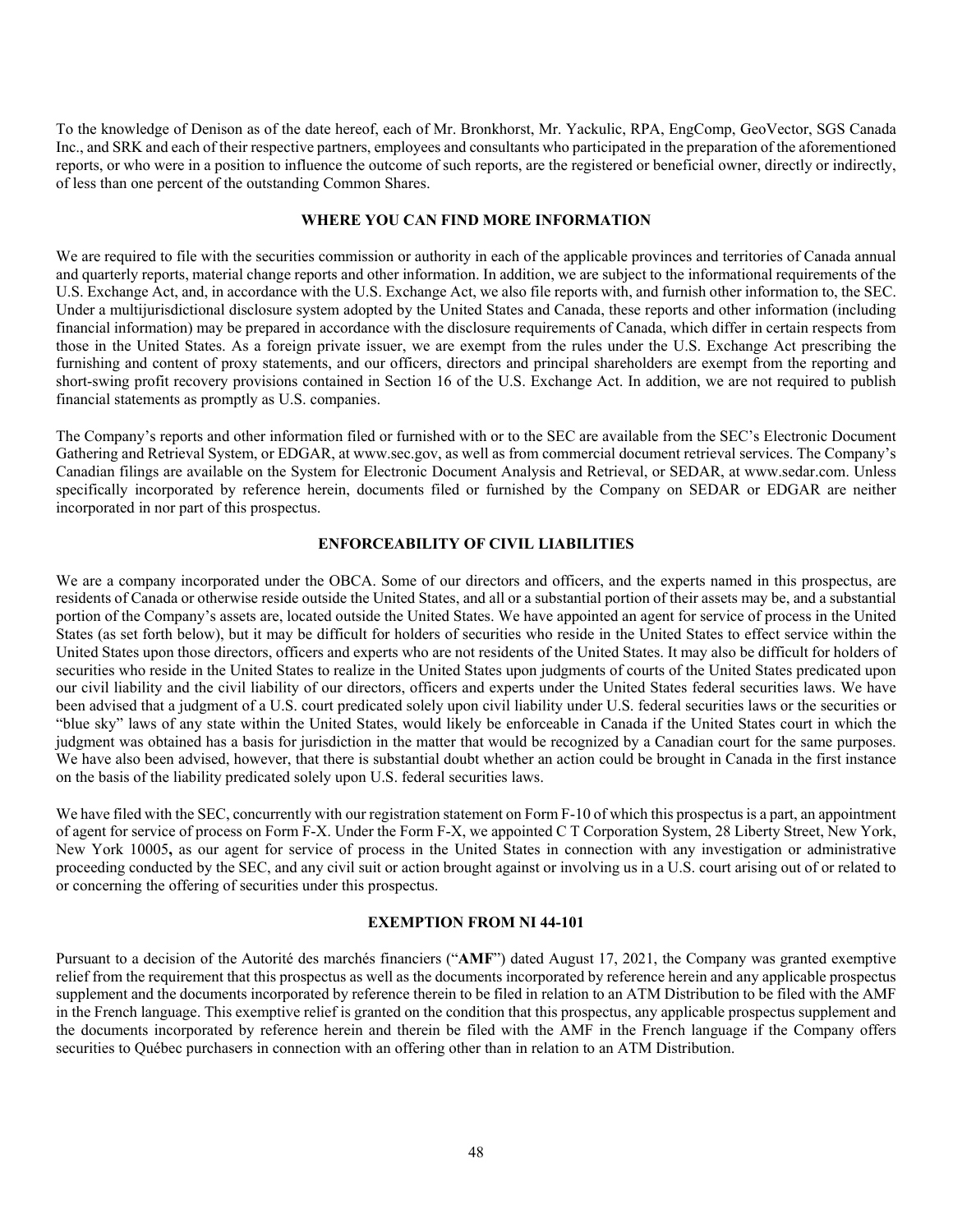#### **STATUTORY RIGHTS OF WITHDRAWAL AND RESCISSION**

Securities legislation in certain of the provinces and territories of Canada provides purchasers with the right to withdraw from an agreement to purchase securities and with remedies for rescission or, in some jurisdictions, revisions of the price, or damages if the prospectus, prospectus supplement, and any amendment relating to securities purchased by a purchaser are not sent or delivered to the purchaser. The right to withdraw may be exercised within two business days after receipt or deemed receipt of a prospectus and any amendment. However, purchasers of securities distributed under an ATM Distribution by Denison do not have the right to withdraw from an agreement to purchase the securities and do not have remedies of rescission or, in some jurisdictions, revisions of the price, or damages for non-delivery of the prospectus, prospectus supplement, and any amendment relating to the securities purchased by such purchaser because the prospectus, prospectus supplement, and any amendment relating to the securities purchased by such purchaser will not be sent or delivered, as permitted under Part 9 of National Instrument 44-102 – *Shelf Distributions*.

Securities legislation in some provinces and territories of Canada further provides purchasers with remedies for rescission or, in some jurisdictions, revisions of the price or damages if the prospectus, prospectus supplement, and any amendment relating to securities purchased by a purchaser contains a misrepresentation. Those remedies must be exercised by the purchaser within the time limit prescribed by securities legislation. Any remedies under securities legislation that a purchaser of securities distributed under an ATM Distribution by Denison may have against Denison or its agents for rescission or, in some jurisdictions, revisions of the price, or damages if the prospectus, prospectus supplement, and any amendment relating to securities purchased by a purchaser contain a misrepresentation will remain unaffected by the non-delivery of the prospectus referred to above. The purchaser should refer to any applicable provisions of the securities legislation of the purchaser's province or territory for the particulars of these rights or consult with a legal adviser. Rights and remedies may also be available to purchasers under U.S. law; purchasers may wish to consult with a U.S. lawyer for particulars of these rights.

In an offering of warrants, or other convertible, exchangeable or exercisable securities, investors are cautioned that the statutory right of action for damages under Canadian securities laws for a misrepresentation contained in the prospectus is limited, in certain provincial and territorial securities legislation, to the price at which the warrants, or other convertible, exchangeable or exercisable securities, are offered to the public under the prospectus offering. This means that, under the securities legislation of certain provinces and territories, if the purchaser pays additional amounts upon conversion, exchange or exercise of such securities, those amounts may not be recoverable under the statutory right of action for damages, that applies in those provinces and territories. The purchaser should refer to any applicable provisions of the securities legislation of the purchaser's province or territory for the particulars of these rights, or consult with a legal advisor.